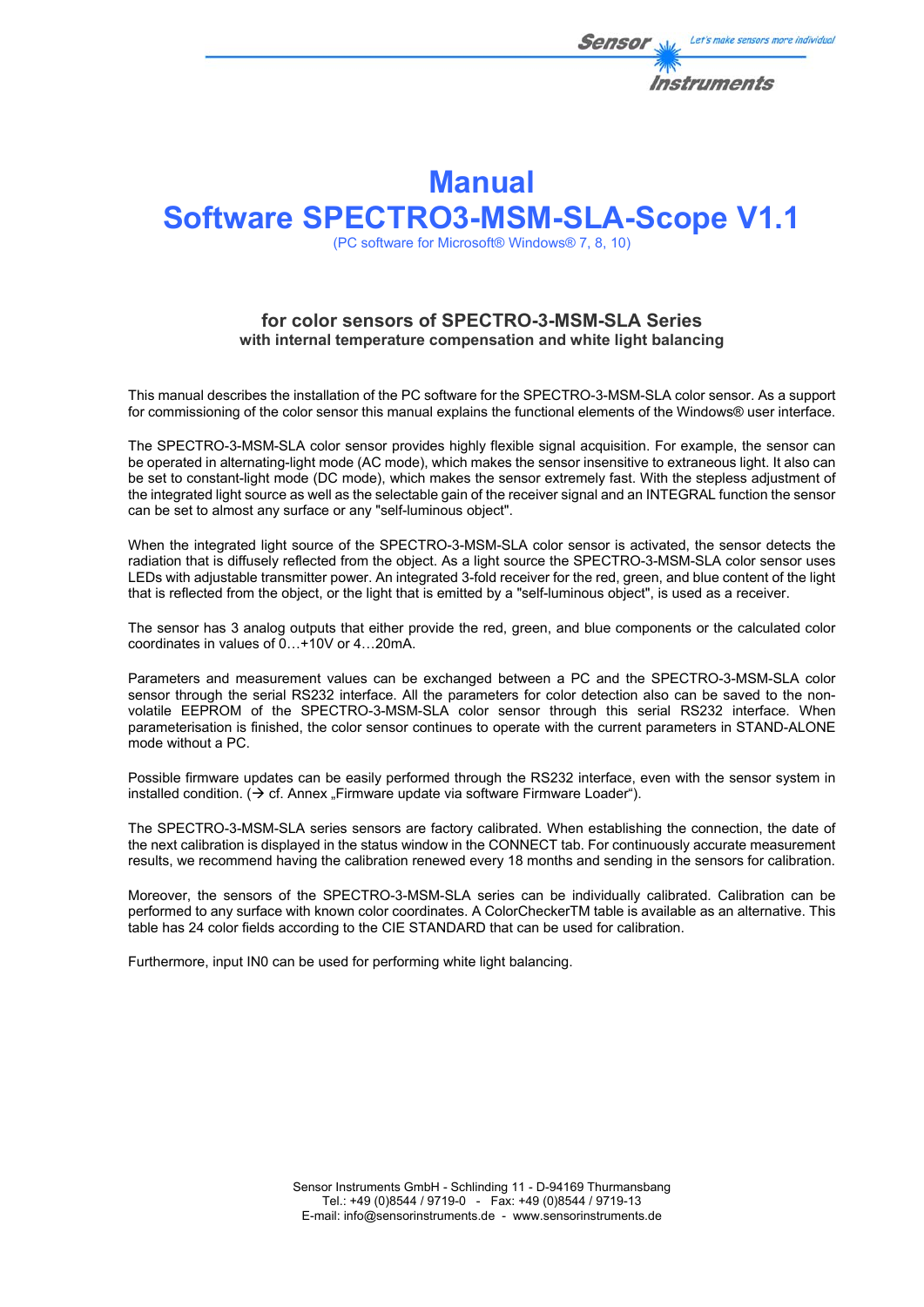

#### **Contents**  $\mathbf 0$

|                |                       |                                                                           | Page |
|----------------|-----------------------|---------------------------------------------------------------------------|------|
| 1.             |                       |                                                                           |      |
| 2.             |                       |                                                                           |      |
|                | 2.1                   |                                                                           |      |
|                | 2.2                   | Tab PARA1, button SEND, GET, GO, STOP (parameterization, data exchange) 7 |      |
|                | 2.3                   |                                                                           |      |
|                | 2.4                   |                                                                           |      |
|                | 2.5<br>2.5.1<br>2.5.2 |                                                                           |      |
|                | 2.6                   |                                                                           |      |
|                | 2.7                   |                                                                           |      |
| 3.             |                       |                                                                           |      |
| $\mathbf{4}$ . |                       |                                                                           |      |
| 5.             |                       |                                                                           |      |
| А.             |                       |                                                                           |      |

| <b>Shortcuts:</b> |                 |
|-------------------|-----------------|
| <b>SEND</b>       | F9              |
| GFT               | F10             |
| GO                | F11             |
| <b>STOP</b>       | F <sub>12</sub> |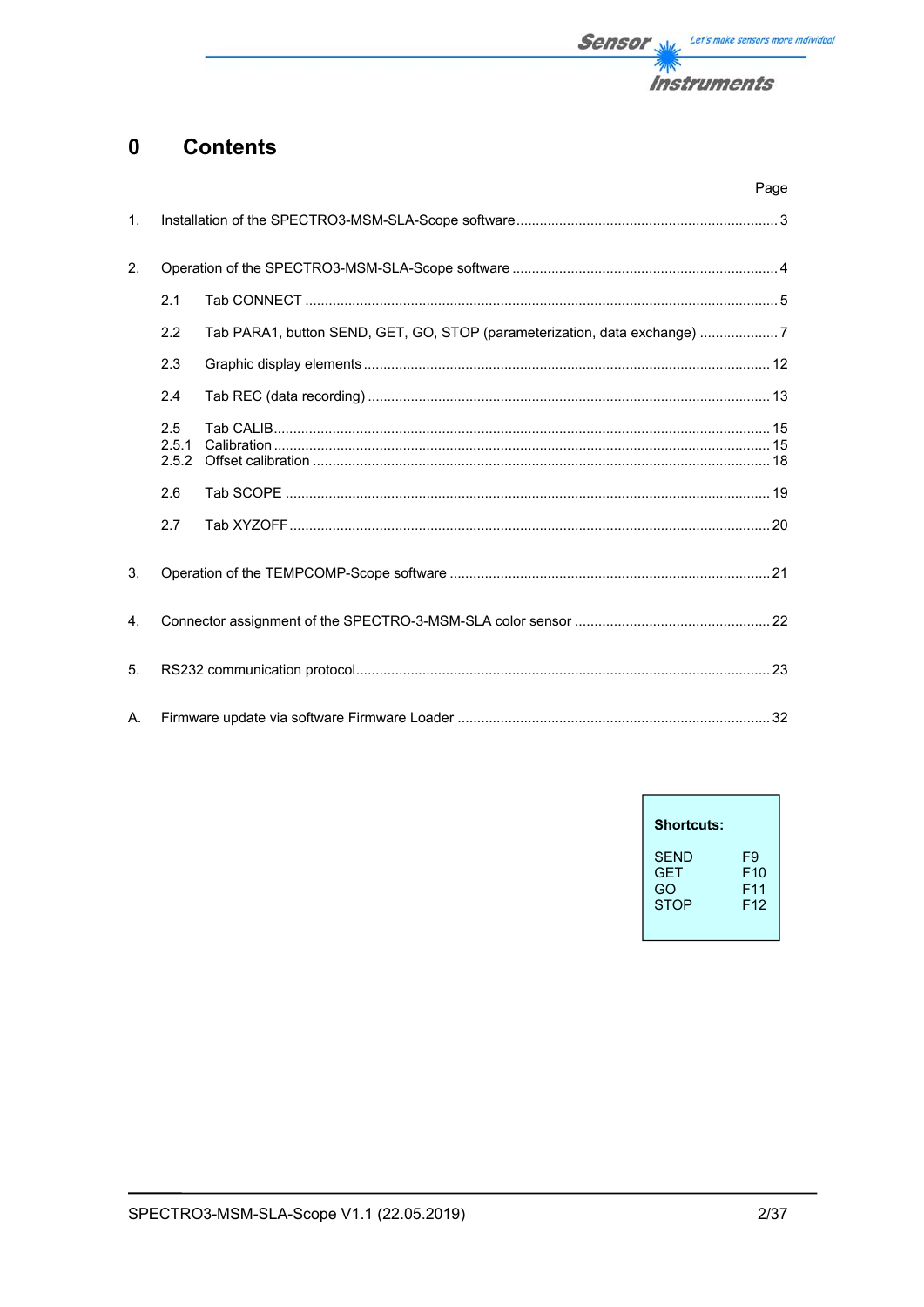

# **1. Installation of the SPECTRO3-MSM-SLA-Scope software**

The following requirements must be fulfilled for successful installation of the software:

- Microsoft® Windows® 7, 8, 10
- IBM PC AT or compatible
- VGA graphics

 $\mathsf{r}$ 

- Microsoft-compatible mouse
- Serial RS232 interface at the PC or USB slot or RJ45 connector
- Cable *cab-las4/PC* for the RS232 interface or *cab-4/USB* USB converter or *cab-4/ETH* Ethernet converter

Please install the software as described below:

| $\mathbf{1}$ . | The software can be installed directly from the installation DVD. To install the software, start the<br>SETUP program in the SOFTWARE folder of the DVD.                                                                                                                                         |
|----------------|--------------------------------------------------------------------------------------------------------------------------------------------------------------------------------------------------------------------------------------------------------------------------------------------------|
| 2.             | The installation program displays a dialog and suggests to install the software in the<br>C:\"FILENAME" directory on the hard disk.<br>You may accept this suggestion with OK or [ENTER], or you may change the path as desired.<br>Installation is then performed automatically.                |
| 3.             | During the installation process a new program group for the software is created in the Windows<br>Program Manager. In the program group an icon for starting the software is created automatically.<br>When installation is successfully completed the installation program displays "Setup OK". |
| 4.             | After successful installation the software can be started with a left mouse button double-click on<br>the icon.                                                                                                                                                                                  |

Windows™ is a registered trademark of Microsoft Corp. VGA<sup>™</sup> is a trademark of International Business Machines Corp.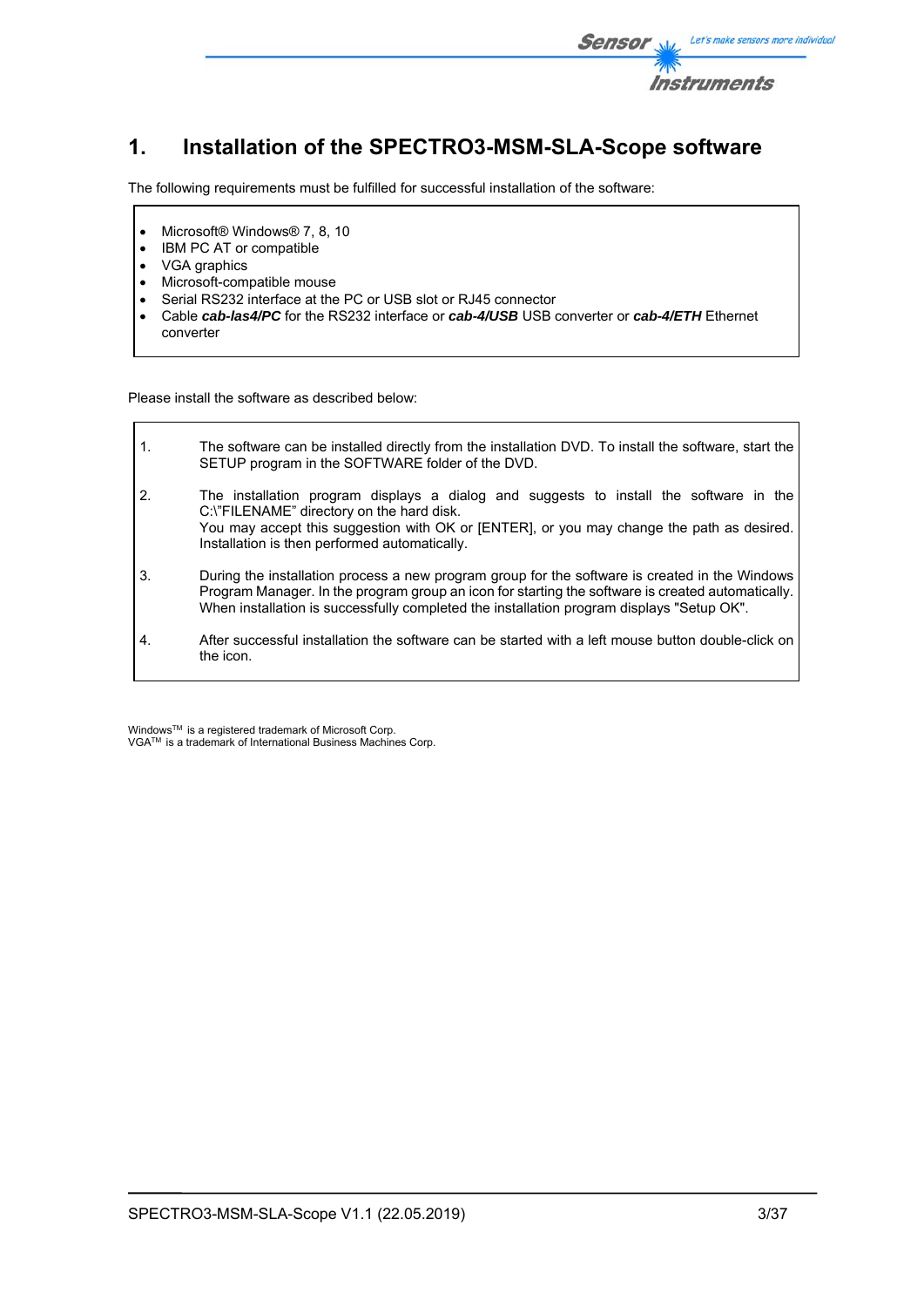

## **2. Operation of the SPECTRO3-MSM-SLA-Scope software**

## **Please read this chapter first before you start to adjust and parameterise the SPECTRO-3-MSM-SLA color sensor.**

When the SPECTRO3-MSM-SLA-Scope software is started, the following window appears on the Windows interface:

| <b>SPECTRO3 MSM SLA Scope V1.1</b>                                                                                                   |                                           |                                  | I                   |
|--------------------------------------------------------------------------------------------------------------------------------------|-------------------------------------------|----------------------------------|---------------------|
|                                                                                                                                      | SPECTRO3 MSM SLA Scope V1.1               |                                  |                     |
| PARA1<br>CALIB<br>SCOPE<br><b>REC</b><br><b>CONNECT</b><br>$a^*$                                                                     | XYZ C SPACE                               | SAT X 0 Y<br>0<1                 | Z<br>$\overline{0}$ |
| 0.00<br>$\blacktriangledown$<br><b>C SPACE</b><br>$L^*$ a* $b^*$<br><b>CALIB</b><br><b>FCAL</b><br>$\overline{\phantom{a}}$<br>$b^*$ | 80.00                                     | $a^*$                            |                     |
| 0.00<br><b>SET DP</b><br>POWER MODE<br>▼                                                                                             | 40.00                                     |                                  |                     |
| <b>SINGLE</b><br>$\mathsf{L}^\star$<br>0.00                                                                                          | $0.00 -$                                  |                                  |                     |
| 500<br>POWER (pm)<br>րուսզառողանորուսզուող<br><b>TEMP</b><br>600 800 1000<br>200<br>400<br>$\Omega$                                  | $-40.00$                                  |                                  |                     |
| $\overline{0}$<br>AMP6<br>INTEGRAL 1<br><b>GAIN</b><br>$1 \quad 2$<br>$-1$<br>$\overline{\mathbf{v}}$                                | $-80.00 -$<br>80.00                       |                                  |                     |
| <b>LED MODE</b><br>AC<br>$\blacktriangledown$<br><b>AVERAGE</b><br>$\blacktriangledown$<br>1                                         | $40.00 \cdot$                             | $b*$                             |                     |
| $\vert \mathbf{v} \vert$<br>ANALOG OUTMODE<br>XYZ                                                                                    | $0.00 -$                                  |                                  |                     |
| $\blacktriangledown$<br>U(010V)<br>ANA OUT SIGNAL                                                                                    | $-40.00$                                  |                                  |                     |
| $\overline{\nabla}$<br><b>ANA OUT</b><br><b>CONT</b><br>$\blacktriangledown$<br><b>ZOOM</b><br>x1                                    | $-80.00-$                                 |                                  |                     |
|                                                                                                                                      | 100.00                                    | L*                               |                     |
|                                                                                                                                      | $71.00 -$                                 |                                  |                     |
|                                                                                                                                      | $42.00 -$<br>$13.00 -$                    |                                  |                     |
|                                                                                                                                      | $-16.00-$                                 |                                  |                     |
| $\Gamma$ RAM<br><b>SEND</b><br>GO                                                                                                    | $\mathbf{0}$                              |                                  | 100                 |
| EE<br><b>STOP</b><br><b>GET</b><br>$F$ FILE                                                                                          | <b>COMMUNICATION PORT</b><br>$\mathbf{1}$ | SPECTRO3 MSM SLAV1.1 08/May/2019 |                     |

The window size and position will be the same as when the software was last closed. A double-click with the right mouse button e.g. under the minimise symbol places the window centrally in its original size.

If a connection is not established automatically, e.g. if no sensor is connected, the software can be run in OFFLINE mode. In offline mode it only is possible to exchange parameters with a file on a storage medium, which often is helpful for the purpose of analysing parameter files.

If a sensor is connected and a connection still cannot be established, either the SCOPE version (program at the PC) and the firmware version (program in the sensor) do not match, or the interface to the sensor must be correctly configured.

If different Scope and firmware versions should be the problem, please get the Scope version that matches the firmware from your supplier.

The interface configuration is described in the CONNECT tab chapter.

**Pressing the right mouse button on an individual element will call up a short help text.** 

**Due to a better overview, parameters that are not required, displays, graphs, etc., are greyed out or invisible depending on the parameterization.**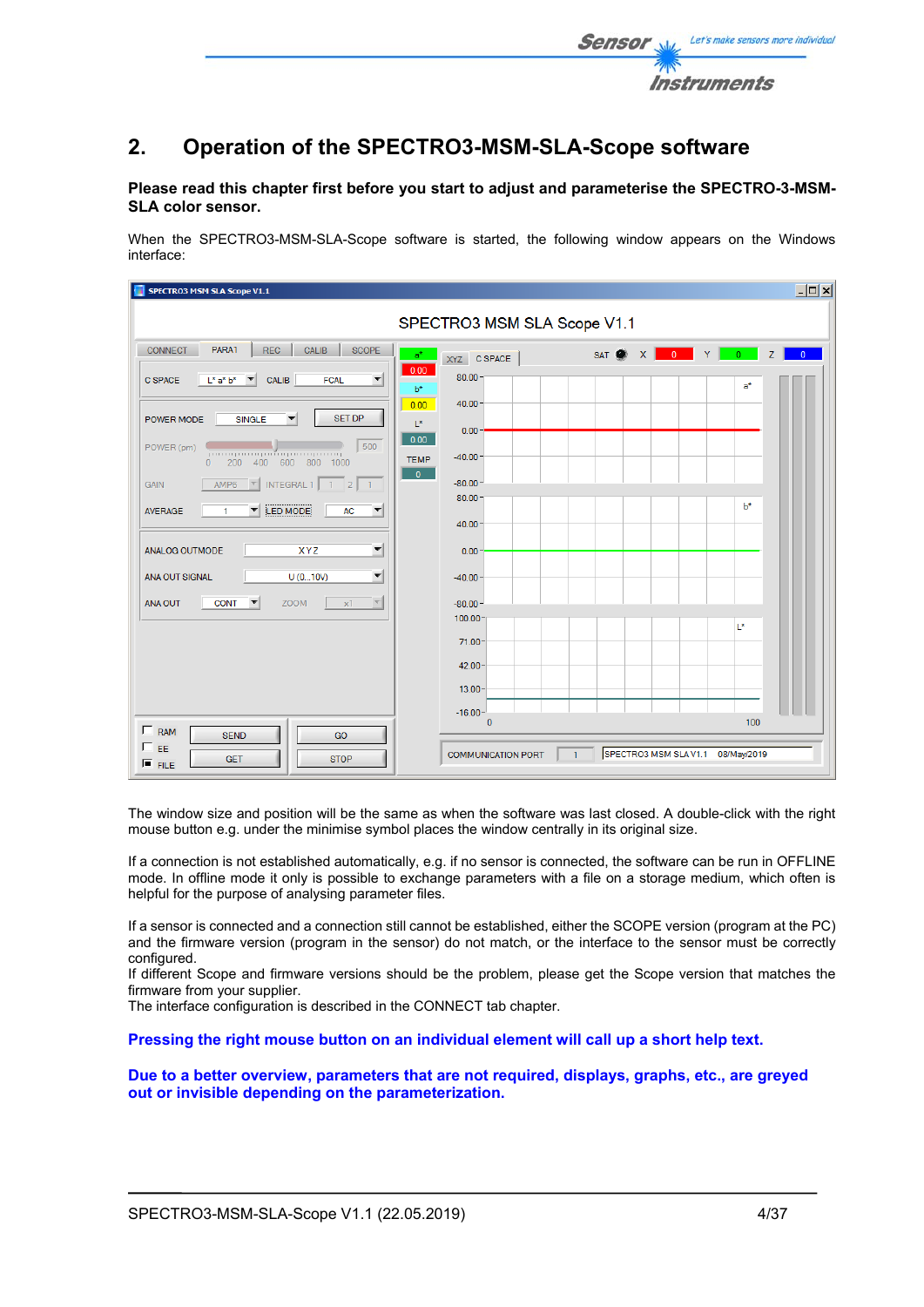

# **2.1 Tab CONNECT**

| <b>CONNECT</b>                                                                                                                                                            |                                                              |
|---------------------------------------------------------------------------------------------------------------------------------------------------------------------------|--------------------------------------------------------------|
| COMMUNICATION PROTOCOL                                                                                                                                                    | <b>RS232</b>                                                 |
| SELECT COM PORT [1256]                                                                                                                                                    | I ₽ ‡I<br>1                                                  |
| <b>SELECT BAUDRATE</b>                                                                                                                                                    | 115200                                                       |
| <b>TRY TO CONNECT</b>                                                                                                                                                     | <b>DISCONNECT</b>                                            |
| Try to connect!<br><b>Firmware Version</b><br>Sensor: Type<br>Serial number: xxx<br>Next calibraton: xxx<br><b>ACCEPT</b><br>CHANGE<br><b>SETTINGS</b><br><b>BAUDRATE</b> | ph.<br>$\mathcal{R}_-$<br><b>GEN. HW</b><br><b>INFO FILE</b> |
| <b>PANEL ID</b>                                                                                                                                                           |                                                              |
| LANGUAGE                                                                                                                                                                  | <b>FNGLISH</b>                                               |
| COMMUNICATION PROTOCOL<br>IP ADRESS (xxxxxxxxxxxxx) OR HOST NAME<br>192 168 2 153                                                                                         | $  $ TCP/IP                                                  |
|                                                                                                                                                                           |                                                              |
| PORT NUMBER (Default 5000)                                                                                                                                                | 5000                                                         |

## **CONNECT:**

Pressing the **CONNECT** tab opens a window for selecting and configuring the interface.

The **COMMUNICATION PROTOCOL** function field is used for selecting either an **RS232** or a **TCP/IP** protocol.

If **RS232** is selected, a port from 1 to 256 can be selected with **SELECT COM PORT**, depending on which port the sensor is connected to. The sensor operates with a set baudrate that can be modified with **CHANGE BAUDRATE** (see below). The sensor and the user interface both must operate with the same baudrate. At the user interface the baudrate is set with **SELECT BAUDRATE**. If after starting the software should not automatically establish a connection, the correct baudrate can be found with **SELECT BAUDRATE**.

If an converter is used, the **COM PORT** number can be determined by way of the hardware manager in the system control panel.

A click on the magnifier symbol opens a list with all the possible COM ports in the display.

An RS232 to Ethernet converter **(cab-4/ETH)** is needed if the sensor should communicate through a local network. With this converter a connection to the sensor can be established using the **TCP/IP** protocol.

Parameterisation of the **cab-4/ETH** converter (assigning of IP address, baudrate setting, ...) can be done with the **SensorFinder software** that is available free of charge on the internet.

In order to establish a connection to the converter, its IP address or HOST name must be entered in the field **IP ADDRESS (xxx.xxx.xxx.xxx) OR HOST NAME**. The DROP DOWN menu (down arrow) shows the last 10 IP addresses that were used. An address from this list can be directly selected by clicking on the respective item. The DROP DOWN list is saved and is thus always available when the software is closed.

The **PORT NUMBER** for the cab-4/ETH is 5000. This port number must not be changed.

When you press the **TRY TO CONNECT** button, the software tries to establish a connection with the set parameters. The communication status is shown in the display field. If the sensor answers with its FIRMWARE ID, the set connection type can be accepted by pressing **ACCEPT SETTINGS**. You will then be returned to the **PARA** tab. If you get a **TIMEOUT** message, the software could not establish a connection to the sensor. In this case please check if the interface cable is correctly connected, if the sensor is supplied with power, and if the set parameters are correct. If a connection has been accepted by pressing **ACCEPT SETTINGS**, the software starts automatically with these settings when called the next time.

**DISCONNECT** disconnects the connection between sensor and PC. The software then switches to OFFLINE mode, where it is only possible to exchange parameters with a file on a storage medium.

Under **PANEL ID** a name can be entered that will be displayed at different points in the program window, and that will be recorded in different files (e.g. Record File) as well. With the input field **LANGUAGE** a language can be set with which the individual controls are displayed on the surface. This also applies to the help function that is actuated with the right mouse button.

**ATTENTION !** 

**Please note: The stable function of the interface is a basic prerequisite for measured value transfer from the PC to the sensor.** 

**Due to the limited data transfer rate through the serial RS232 interface only slow changes of the raw signals at the sensor front end can be observed in the graphic output window of the PC.** 

**For maintaining maximum switching frequency at the sensor data communication with the PC must be stopped (press the STOP button).**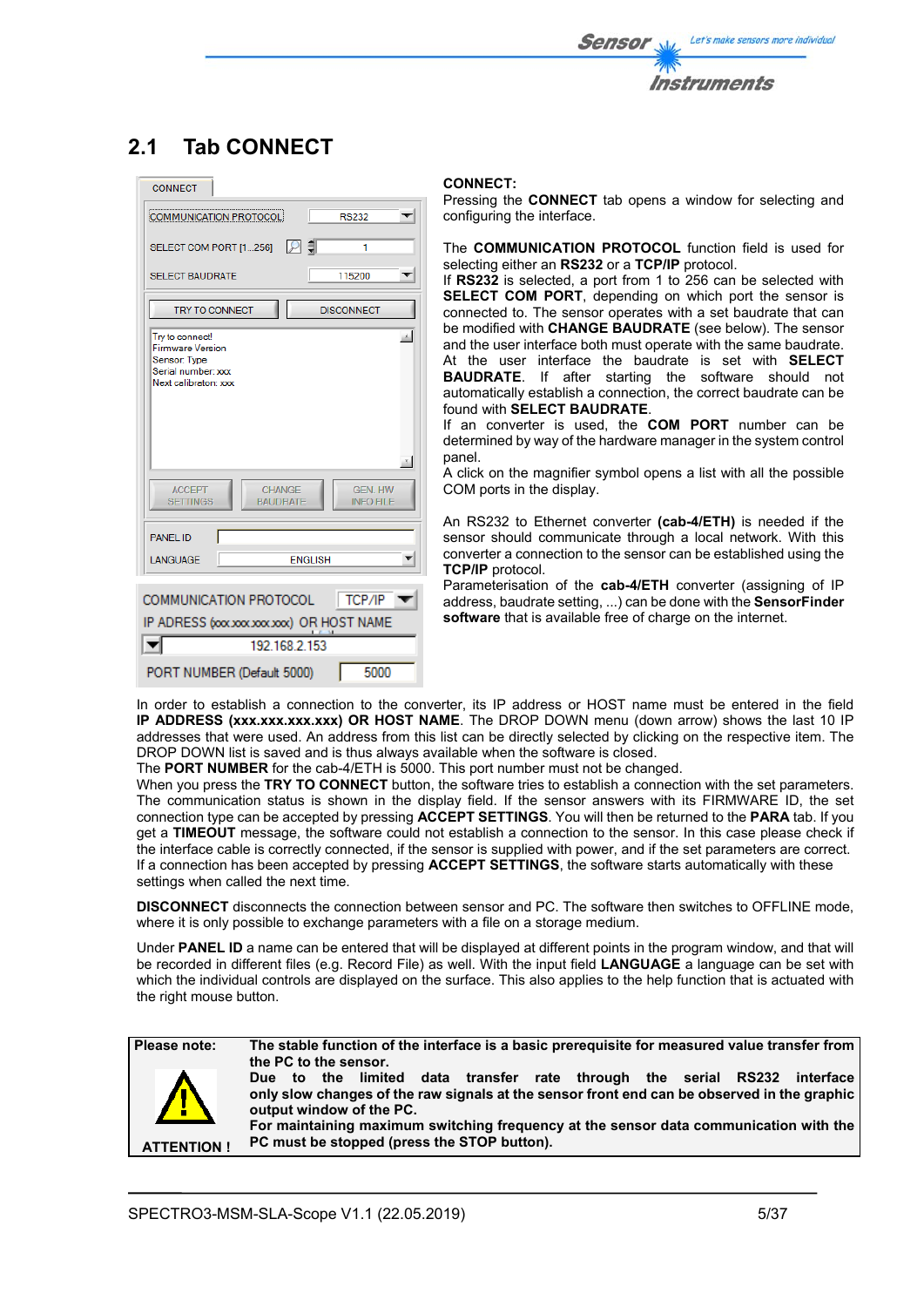

| <b>COMMUNICATION PROTOCOL</b>                                                    | <b>RS232</b>                       |
|----------------------------------------------------------------------------------|------------------------------------|
| SELECT COM PORT [1256]                                                           | 1                                  |
| <b>SELECT BAUDRATE</b>                                                           | 115200                             |
| <b>TRY TO CONNECT</b>                                                            | <b>DISCONNECT</b>                  |
| Try to connect!<br><b>Firmware Version</b><br>Sensor: Type<br>Serial number: xxx | $\pm$                              |
| <b>ACCEPT</b><br><b>CHANGE</b><br><b>SETTINGS</b><br><b>BAUDRATE</b>             | <b>GEN. HW</b><br><b>INFO FILE</b> |

**SELECT BAUDRATE** 

**CHANGE BAUDRATE**  The baudrate for data transfer through the RS232 interface can be set by means of the **SELECT BAUDRATE** drop down menu and **CHANGE BAUDRATE** function field.

If the baudrate should be changed, a connection must first be established by clicking on **TRY TO CONNECT**. The **CHANGE BAUDRATE** button will then be active.

Now a new baudrate can be selected under **SELECT BAUDRATE**.

A click on **CHANGE BAUDRATE** sends the new baudrate information to the sensor.

| <b>Firmware Version</b>                                |  |
|--------------------------------------------------------|--|
| Sensor: Type                                           |  |
| Serial number: xxx                                     |  |
| Try to change baudrate!                                |  |
| Success!                                               |  |
| Try to connect!                                        |  |
| <b>Firmware Version</b>                                |  |
| Sensor: Type                                           |  |
| Serial number: xxx                                     |  |
|                                                        |  |
| ATTENTION!!! Confirm new baudrate with EEPROM and      |  |
| SEND!                                                  |  |
|                                                        |  |
| <b>GEN. HW</b><br><b>ACCEPT</b><br><b>CHANGE</b>       |  |
| <b>SETTINGS</b><br><b>BAUDRATE</b><br><b>INFO FILE</b> |  |
|                                                        |  |

19200

 $\overline{\mathbf{v}}$ 

File has been saved! d:\Mist\HardwareInitialFile.ini 国 **ACCEPT** CHANGE **GEN. HW SETTINGS BAUDRATE INFO FILE** 

When the new baudrate information has been successfully sent, the sensor operates with the new baudrate. A window will pop up, prompting you to select **EEPROM** and then to press **SEND**. After a hardware reset the new baudrate only will be used when **EEPROM** and **SEND** have been pressed.

A click on **ACCEPT SETTINGS** saves the current interface settings, which will then be automatically set when the software is restarted.

A click on the **GEN. HW INFO FILE** generates a file in which all the important sensor data are stored in encrypted form. This file can be sent to the manufacturer for diagnostic purposes.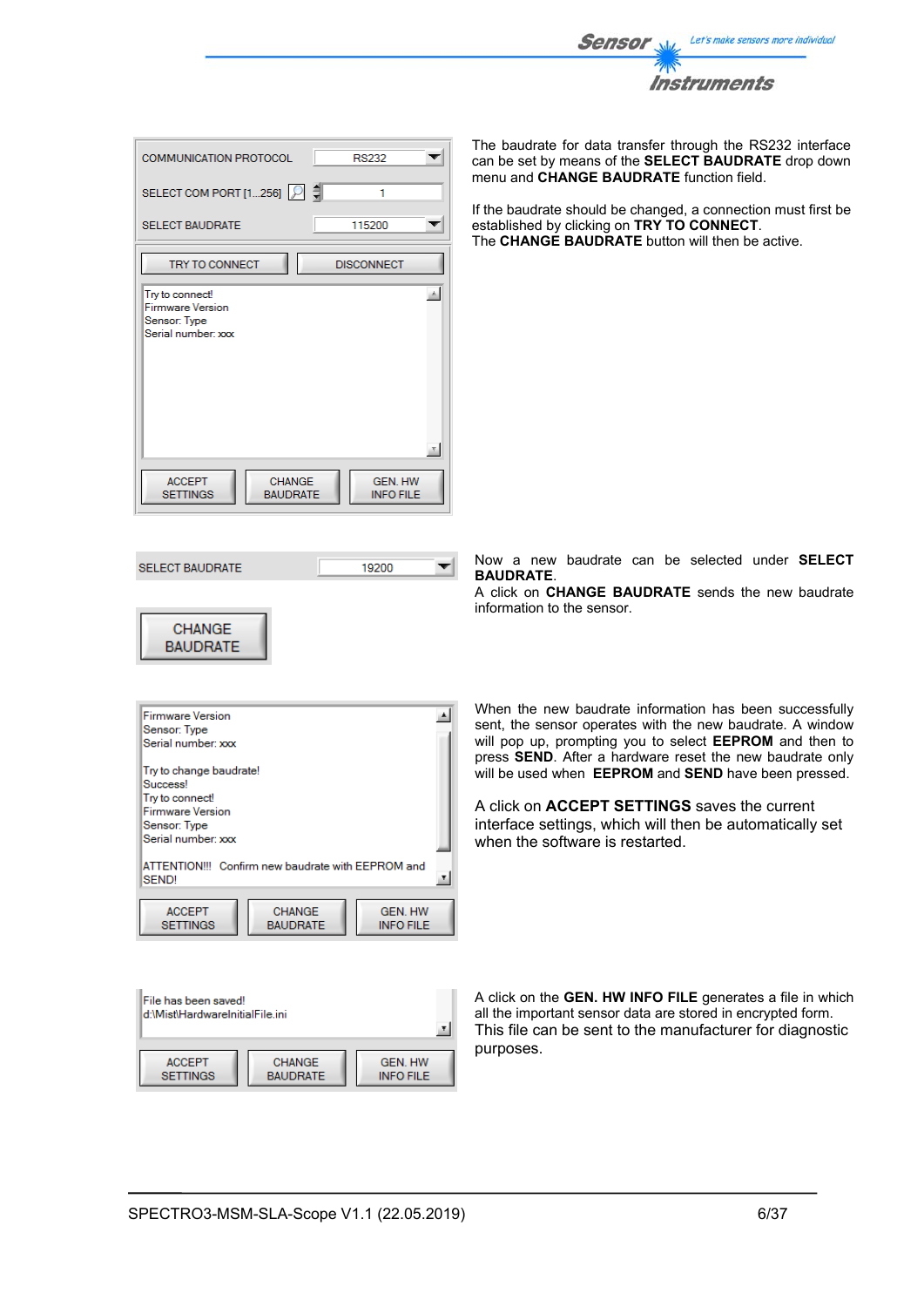

# **2.2 Tab PARA1, button SEND, GET, GO, STOP**

| PARA1<br><b>CALIB</b><br><b>CONNECT</b><br>REC                                                                          | SCOPE          |  |
|-------------------------------------------------------------------------------------------------------------------------|----------------|--|
| $C$ SPACE $\left  \begin{array}{cc} \mathsf{L}^* \mathsf{a}^* \mathsf{b}^* & \mathsf{T} \end{array} \right $ CALIB FCAL |                |  |
| <b>SET DP</b><br>POWER MODE SINGLE                                                                                      |                |  |
| POWER (pm)<br>400 600 800<br>200<br>1000<br>n                                                                           | 500            |  |
| $\mathbb{Z}$ INTEGRAL 1 1 2<br>AMP6<br><b>GAIN</b>                                                                      | $\blacksquare$ |  |
| LED MODE AC<br><b>AVERAGE</b><br>-1                                                                                     |                |  |
| <b>XYZ</b><br><b>ANALOG OUTMODE</b>                                                                                     |                |  |
| U(010V)<br>ANA OUT SIGNAL                                                                                               |                |  |
| <b>CONT</b><br>ANA OUT<br><b>ZOOM</b><br>x1                                                                             |                |  |
|                                                                                                                         |                |  |
|                                                                                                                         |                |  |
|                                                                                                                         |                |  |
| <b>RAM</b><br><b>SEND</b><br>GO                                                                                         |                |  |
| FF                                                                                                                      |                |  |

## **PARA1:**

Pressing the **PARA1** tab opens a window for setting the sensor parameters.

## **ATTENTION!**

**A change of the parameter function groups only becomes effective at the sensor after actuation of the SEND button in the MEM function field!** 

## **SEND [F9]:**

When the **SEND** button is clicked (or shortcut key button F9 is pressed), all the currently set parameters are transferred between PC and sensor. The target of the respective parameter transfer is determined by the selected button (**RAM, EEPROM,**  or **FILE**).

## **GET [F10]:**

The currently set values can be interrogated from the sensor by clicking on the **GET** button (or with shortcut key button F10). The source of data exchange is determined by the selected button (**RAM**, **EEPROM**, or **FILE**).

## **RAM:**

After a click on the **SEND** button the current parameters are written into the **RAM** memory of the sensor, or they are read from the **RAM** by clicking on the **GET** button, i.e. these parameters are lost when the voltage at the sensor is switched off.

## **EEPROM:**

After a click on the **SEND** button the current parameters are written into the non-volatile memory of the **EEPROM** in the sensor, or they are read from the **EEPROM** by clicking on the **GET** button, i.e. the parameters in the internal **EEPROM** are stored when the voltage at the sensor is switched off.

## **FILE:**

After pressing **SEND**, the current parameters can be written to a selectable file on the hard disk. With **GET** parameters can be read from such a file. When the **SEND** or **GET** button is pressed, a dialog box opens for selecting the desired file.

## **GO [F11]:**

A click on this button (or with shortcut key button F11) starts data transfer from the sensor to the PC through the serial RS232 interface.

**SOURCE** is used to select which signals should be shown in the displays and graphs.

## **STOP [F12]:**

A click on this button (or with shortcut key button F12) stops data transfer from the sensor to the PC through the serial RS232 interface.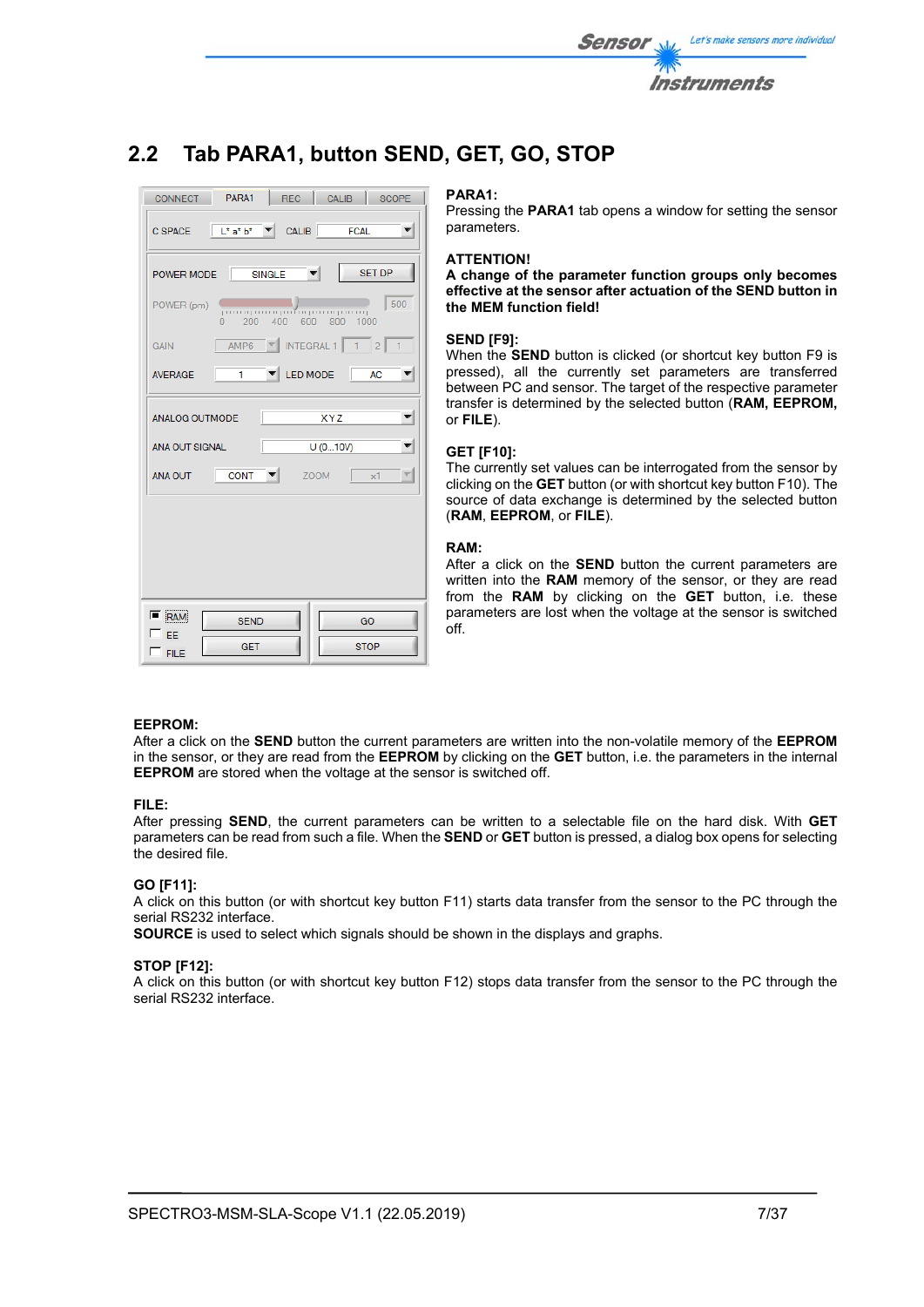|                                          | Let's make sensors more individual<br><b>Sensor</b>       |
|------------------------------------------|-----------------------------------------------------------|
|                                          | <i><b>Instruments</b></i>                                 |
| <b>SET DP</b><br><b>SINGLE</b><br>R MODE | <b>POWER MODE: see SET DP</b><br><b>POWER:</b>            |
|                                          | The transmitter power is constantly kept at the value set |

The transmitter power is constantly kept at the value set with the **POWER [pm]** slider (recommended operation mode). The **POWER** can be set with the slider or by entering a value in the edit-box. A value of 1000 means full intensity at the transmitter unit, a value of 0 sets the lowest intensity at the transmitter.

**POWER** only is available with **CALIB=OFF** or **XYZ OFFSET**

## **LED MODE:**

AVERAGE

**POWER** 

**GAIN** 

POWER (pm)

 $\overline{0}$ 

200

**AMPR** 

f,

400

600 800

 $\blacktriangledown$  INTEGRAL 1

**LED MODE** 

This item serves for setting the control mode for the integrated light source of the sensor.

AC.

1000

 $\mathbf{I}$  $\overline{2}$  500

**DC:** In this mode the sensor operates extremely fast. Unfortunately the sensor is somewhat sensitive to extraneous light in DC mode, but if the extraneous light source does not directly shine into the sensor's receiver, the signal only is influenced to a very small extent.

**AC:** In this mode the sensor is insensitive to extraneous light, which is achieved by "modulating" the integrated light source, i.e. by turning the light on and off. The extraneous content in the signal is determined in off status and is simply subtracted from the on status.

## **GAIN:**

This item is used for setting the gain of the receiver in 8 different gain stages (AMP1 to AMP8). **GAIN** should be set such that with a medium **POWER** value the sensor operates in its dynamic range (X,Y,Z between 2750 and 3750). In **AC** mode, **GAIN** directly influences the scan frequency. The current scan frequency is displayed in the **SCOPE** tab.

**GAIN** only is available with **CALIB=OFF or XYZ OFFSET**.

## **AVERAGE:**

This function field is used for adjusting the number of scanning values (measurement values) over which the raw signal measured at the receiver is averaged. A higher **AVERAGE** default value reduces noise of the raw signals at the receiver unit and there will be a decrease of the maximal available switching frequency of the sensor

## **INTEGRAL 1:**

This function field is used to set the number of scan values (measurement values) over which the raw signal measured at the receiver is summed up. This integral function allows the reliable detection even of extremely weak signals. A higher **INTEGRAL 1** value increases the noise of the raw signals of the receiver unit, and simultaneously decreases the maximum achievable switching frequency of the sensor. **INTEGRAL 1** only is available with **CALIB=OFF** or **XYZ OFFSET**.

## **INTEGRAL 2:**

This function field is used to set the number of scan values (measurement values) over which the raw signal measured **and averaged** at the receiver is summed up. This integral function allows the reliable detection even of extremely weak signals. A higher **INTEGRAL 2** preset value increases the noise of the raw signals of the receiver unit, and simultaneously decreases the maximum achievable switching frequency of the sensor.

**INTEGRAL 2** only is available with **CALIB=OFF** or **XYZ OFFSET**.

In addition, **AVERAGE** must be higher than 1, so that a summation is possible at all.

## **INFO:**

The **POWER** slider, **GAIN** and **INTEGRAL** only are effective with **CALIB = OFF** and **POWER MODE = SINGLE** or with **XYZ OFFSET.** 

Otherwise the sensor operates with the values set in calibration.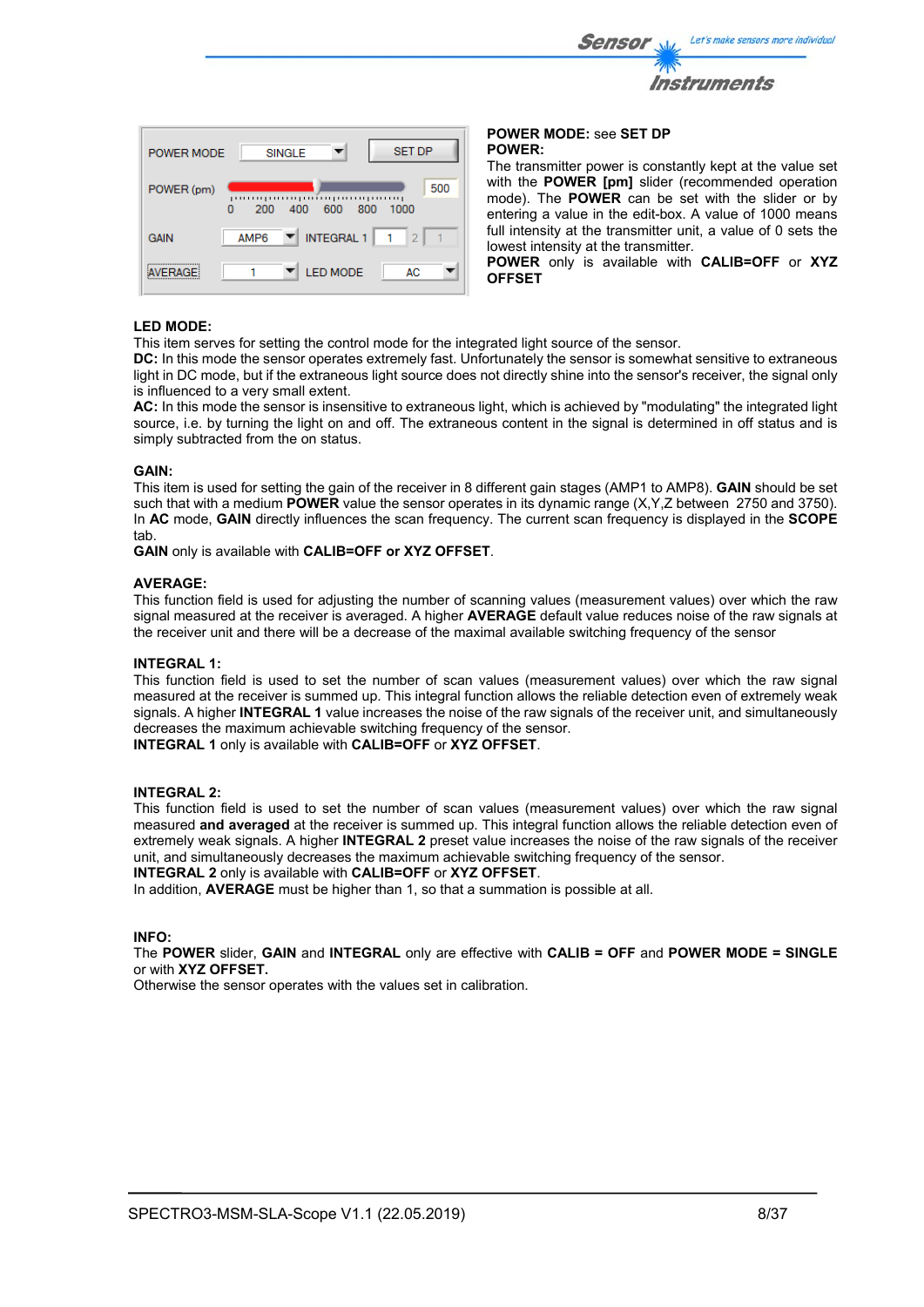

## **SET DP:**

If an application involves both very bright and very dark surfaces, and the sensor is set such that it is not in saturation at the bright surfaces, the dark surfaces frequently provide only a very low signal.

Little variations with a very low signal lead to a large change in color space calculation **(C-SPACE).** To minimise this effect, the sensor in **PMODE = DOUBLE** automatically switches back and forth between 2 **DOUBLE PARAMETER sets**. Set 2 must be parameterised such that the signal is maximally amplified.

When the signal is too high (saturation), it automatically switches to set 1.

To get correct color space coordinates with set 2, a correction factor must be used for the signal.

The two **DOUBLE PARAMETER sets** must be set at the sensor in advance.

When you click on **SET DP** (Set Double Parameter) a window will open at the right side, where you can set two sets. A Double Parameter set is defined by **POWER, GAIN** and **INTEGRAL**.

| PARA1<br><b>SCOPE</b><br><b>CONNECT</b><br><b>REC</b><br><b>CALIB</b> | <b>START ASSISTANT</b><br><b>ASSIGN 1</b><br>ASSIGN <sub>2</sub><br>ASSIGN 3                                          | <b>CLOSE</b> |
|-----------------------------------------------------------------------|-----------------------------------------------------------------------------------------------------------------------|--------------|
| C SPACE<br>$L^*$ a* $h^*$<br>OFF<br><b>CALIB</b>                      | DOUBLE PARAMETER (DP)<br><b>XYZ VALUES</b>                                                                            | <b>RAW X</b> |
|                                                                       | Ÿ<br>x<br>$\overline{z}$<br><b>POW</b><br>INT <sub>1</sub><br><b>GAIN</b>                                             | 2515         |
| <b>SET DP</b><br><b>DOUBLE</b><br>POWER MODE                          | 1<br>567<br>6<br><b>BRIGHT DP1</b><br>3011<br>2639<br>2799<br>1                                                       | <b>RAWY</b>  |
|                                                                       | $\overline{2}$<br>8<br>3<br>159<br>673<br><b>DARK DP1</b><br>180<br>148                                               | 2195         |
| 673<br>POWER (pm)                                                     | DARK DP2<br>2515<br>2195<br>2376<br><b>CORRECTION VALUES</b>                                                          | RAW Z        |
| 400<br>800<br>$\theta$<br>200<br>600<br>1000                          | Ÿ<br>x<br>Z.<br><b>DOUBLE PARAMETER SET</b><br>n                                                                      | 2376         |
| AMP8<br><b>GAIN</b><br><b>INTEGRAL 1</b><br>3<br>2 <sup>1</sup>       | 14.83<br>13.97<br>14.94                                                                                               |              |
|                                                                       | ? DOUBLE PARAMETER                                                                                                    |              |
| LED MODE<br><b>AC</b><br><b>AVERAGE</b>                               | Push START ASSISTANT to adjust automatically proper DOUBLE PARAMETERS.                                                |              |
|                                                                       | Follow these steps for manual setup:                                                                                  |              |
| ▼<br><b>ANALOG OUTMODE</b><br><b>XYZ</b>                              | Place the sensor to the brightest target.<br>POWER MODE must be SINGLE.                                               |              |
| $\overline{\mathbf{v}}$<br><b>ANA OUT SIGNAL</b><br>U(010V)           | Push GO and adjust a proper POWER, GAIN and INTEGRAL value so that the highest value of XYZ is<br>approximately 3000. |              |
| <b>CONT</b><br><b>ZOOM</b><br><b>ANA OUT</b><br>x1                    | Push ASSIGN 1 to assign the DOUBLE PARAMETER and XYZ values of the bright target to the tables.                       |              |
|                                                                       | Now place a darker (not the darkest) target to the sensor.                                                            |              |
|                                                                       | Push ASSIGN 2 to assign the X Y Z values of the darker target to the table.                                           |              |
|                                                                       | After that adjust a proper POWER, GAIN and INTEGRAL value so that the highest value of XYZ is<br>approximately 3000.  |              |
|                                                                       | Push ASSIGN 3 to assign the DOUBLE PARAMETER and X Y Z values of the darker target to the tables.                     |              |
|                                                                       | Now select POWER MODE=DOUBLE and push SEND to send the parameters and correction values to the<br>sensor.             |              |
| $F$ <sub>RAM</sub><br><b>SEND</b><br>GO                               |                                                                                                                       |              |
| $\sqcap$ FF.<br><b>STOP</b><br><b>GET</b>                             |                                                                                                                       |              |
| $\Gamma$ FILE                                                         |                                                                                                                       |              |

## **Automatic setting of DOUBLE parameter sets:**

Pressing **START ASSISTANT** starts a menu guidance for automatically setting of the Double parameter sets. Just follow the instructions.

#### **Manual setting of DOUBLE parameter sets:**  Set **CALIB=OFF** and **POWER MODE=SINGLE**.

Place the brightest surface before the sensor, and select suitable **POWER, GAIN** and **INTEGRAL** values so that the brightest channel is at approx. 3000 digits.

Then click on **ASSIGN 1** to write the power parameters to row 1 in the **PP** table.

The X Y Z values are entered in the **XYZ VALUES** table.

Now place the darkest surface before the sensor.

The dark surface should be such that the lowest channel provides a signal higher than 100 digits.

Click on **ASSIGN 2**, and the X Y Z values are written to the DARK PP1 row in the **XYZ VALUES** table.

Now set **POWER, GAIN** and **INTEGRAL** such that the highest value is at approx. 3000.

Click on **ASSIGN 3** to write the power parameters to row 2 in the **PP** table, and the X Y Z values to the **XYZ VALUES** table.

The correction values are calculated automatically and are written to the **CORRECTION VALUES** table.

## **INFO!**

The power parameter sets only become active when you click on **SEND**!

The tables only are used to display the values. They cannot be edited.

The **DOUBLE PARAMETER SET** display shows which DOUBLE PARAMETER set the sensor currently uses. When the display shows 0, the sensor operates with the settings in the **PARA1** tab.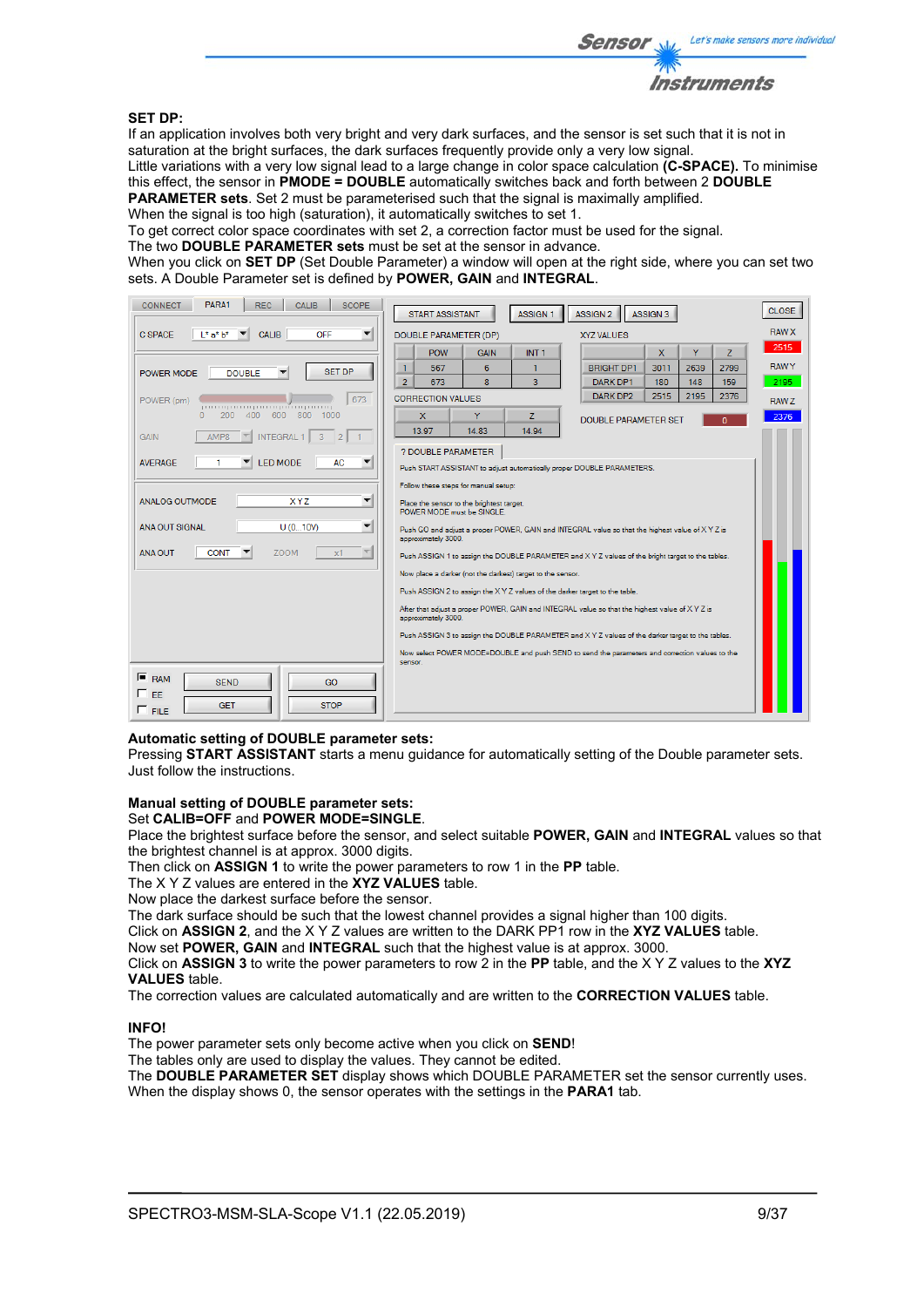

$$
C \text{SPACE} \qquad \boxed{\mathsf{L}^* \mathsf{a}^* \mathsf{b}^*}
$$

## **C SPACE:**

Selection of a color space **(COLOR SPACE)** for the calculation of the color stimulus specification.

**x y Y:** 

The chromaticity values (chromaticity coordinates) **x, y** are calculated from the tristimulus values X, Y, Z. **x** and **y** define the color, and **Y** is used as a brightness reference (lightness variable).

| Lightness<br>variable       | 4096                                                             |                                   |  |
|-----------------------------|------------------------------------------------------------------|-----------------------------------|--|
| Chromaticity<br>coordinates | $x = \frac{1}{X+Y+Z}$                                            | $y = \frac{X + Y + Z}{X + Y + Z}$ |  |
| Color difference            | $\Delta E^* = \sqrt{(\Delta x)^2 + (\Delta y)^2 + (\Delta Y)^2}$ |                                   |  |

## **L\*a\*b\*:**

The L\*a\*b\* color space (also referred to as the CIELAB space) is one of the uniform color spaces defined by the CIE in 1976.

| Lightness<br>variable       | $L^* = 116 \left(\frac{Y}{Y_R}\right)^{1/3} - 16$                                                  |                                                                                                    |
|-----------------------------|----------------------------------------------------------------------------------------------------|----------------------------------------------------------------------------------------------------|
| Chromaticity<br>coordinates | $a^* = 500 \left[ \left( \frac{x}{x_n} \right)^{1/3} - \left( \frac{y}{x_n} \right)^{1/3} \right]$ | $b^* = 200 \left[ \left( \frac{Y}{Y_n} \right)^{1/3} - \left( \frac{Z}{Z_n} \right)^{1/3} \right]$ |
| Color difference            | $\Delta E^* = \sqrt{(\Delta L^*)^2 + (\Delta a^*)^2 + (\Delta b^*)^2}$                             |                                                                                                    |

## **L\*C\*h\*:**

The L\*C\*h\* color system is based on the same diagram as the L\*a\*b\* system, but polar coordinates are calculated here. In the L\*C\*h\* color system it is not possible to determine teach vectors, which is why **DIGITAL OUTMODE = OFF** is set and disabled.

| Lightness<br>variable | $L^* = 116 \left(\frac{Y}{Y}\right)^{1/3} - 16$ |
|-----------------------|-------------------------------------------------|
| Chroma                | $C^* = \sqrt{(a^*)^2 + (b^*)^2}$                |
| Hue angle             | $h^* = \tan^{-1} \frac{b^*}{a^*}$               |

## **L\*u\*v\*** and **L\*u'v':**

The L\*u\*v\* color space (also referred to as the CIELUV space) is one of the uniform color spaces defined by the CIE in 1976.

| Lightness<br>variable       | $L^* = 116 \left(\frac{Y}{V}\right)^{1/3} - 16$                                                                                                   |
|-----------------------------|---------------------------------------------------------------------------------------------------------------------------------------------------|
|                             | $u^* = 13L^*(u' - u_n')$<br>$v^* = 13L^*(v'-v_n')$                                                                                                |
| Chromaticity<br>coordinates | $u' = \frac{4X}{X + 15Y + 3Z} = \frac{4x}{3 - 2x + 12y}$<br>$v' = \frac{9Y}{X + 15Y + 3Z} = \frac{9y}{3 - 2x + 12y}$                              |
|                             | $u_n' = \frac{4X_n}{X_n + 15Y_n + 3Z_n} = \frac{4x_n}{3 - 2x_n + 12y_n}$ $v_n' = \frac{9Y_n}{X_n + 15Y_n + 3Z_n} = \frac{9y_n}{3 - 2x_n + 12y_n}$ |
| Color difference            | $\Delta E^* = \sqrt{(\Delta L^*)^2 + (\Delta u^*)^2 + (\Delta v^*)^2}$                                                                            |

| X Y Z                                                                      | Tristimulus values XYZ of the specimen.                                                  |
|----------------------------------------------------------------------------|------------------------------------------------------------------------------------------|
| Xn Yn Zn                                                                   | Tristimulus values of a perfect reflecting diffuser.                                     |
| $\Lambda L^* \Lambda a^* \Lambda b^*$                                      | Difference in $L*, a*,$ and $b*$ values between the specimen color and the target color. |
| $\Lambda$ L <sup>*</sup> $\Lambda$ u <sup>*</sup> $\Lambda$ v <sup>*</sup> | Difference in $L*, u*,$ and $v*$ values between the specimen color and the target color. |
| uʻ vʻ                                                                      | Chromaticity coordinates from the CIE 1976 UCS diagram.                                  |
| $u'n$ $v'n$                                                                | Chromaticity coordinates of a perfect reflecting diffuser.                               |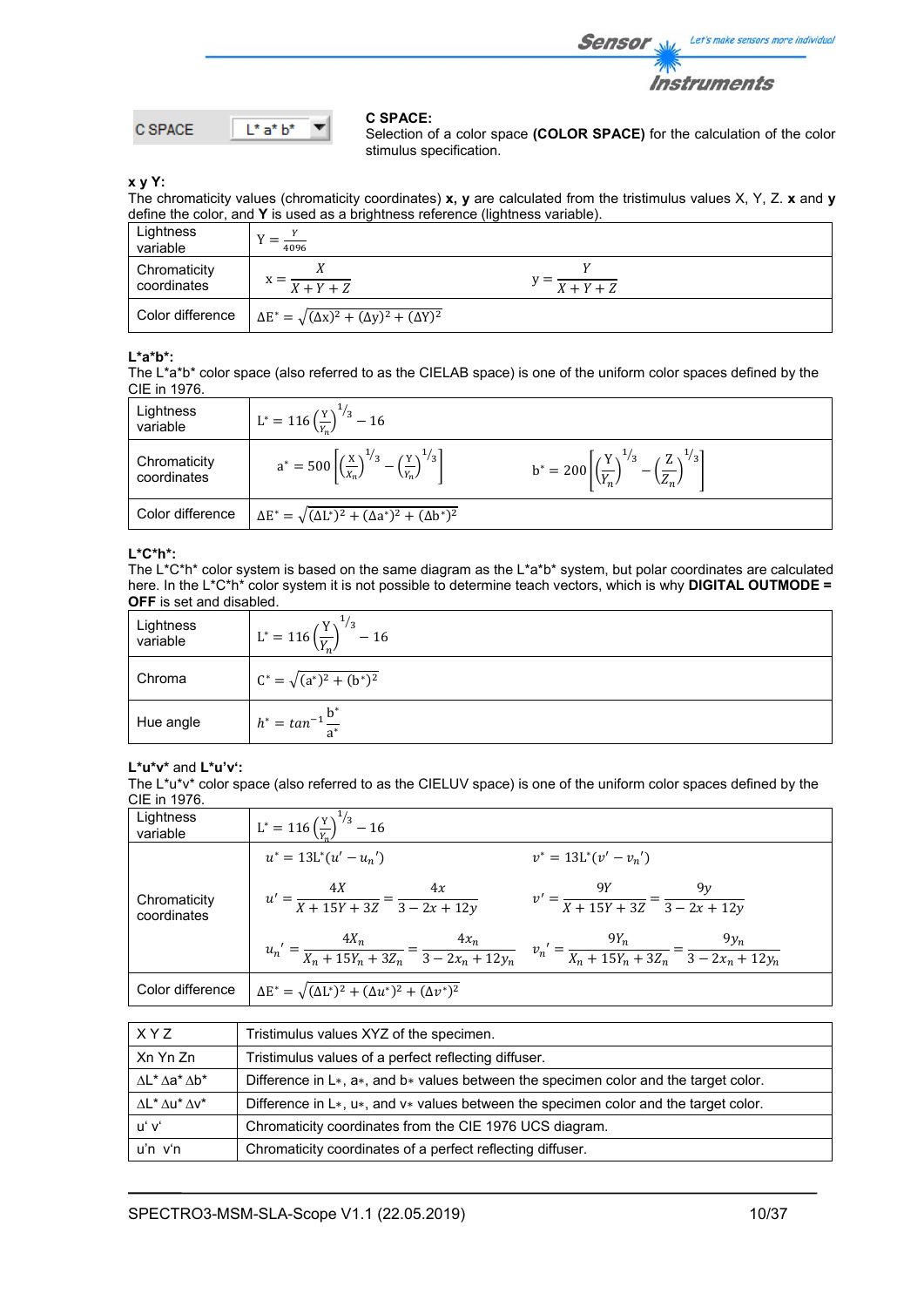

| CALIB. |  |
|--------|--|
|        |  |

#### **CALIB:**

The sensors are factory-calibrated.

**CALIB=OFF** can be selected if the sensor should operate in "uncalibrated" mode**.** This can be done if the sensor should operate fast. Both **FCAL** and **UCAL** will slow down the sensor.

If the **CALIB** parameter is set to **FCAL (F**actory **CAL**ibration), the sensor operates with this factory calibration. As an alternative the user can himself calibrate the sensor to different surfaces (**U**ser **CAL**ibration). If **CALIB=UCAL** is selected, the sensor operates with the calibration made by the user.

If you select **CALIB=UCAL WB** or **FCAL WB**, white light balancing can be performed through input IN0. For this purpose the reference surface used for calibration must be placed before the sensor, and input IN0 must then be activated.

The calculated white light calibration factors are displayed in the **CALIB FACTORS OF WHITE BALANCE** table in the **SENSOR DATA** tab.

To get the white light calibration factors for **CALIB=UCAL WB,** press **GET CF** in the **CALIB** tab.

To get the white light calibration factors for **CALIB=FCAL WB,** double-click with the right mouse button on the frame in which **GET CF** is contained, and enter GETCF as password.

With **CALIB = XYZ OFFSET** and **XYZ OFFSET IN0** you can determine an offset for X Y Z. See tab **XYZOFF**.

| ANALOG OUTMODE                | XYZ               |
|-------------------------------|-------------------|
| ANA OUT SIGNAL                | U(010V)           |
| <b>CONT</b><br><b>ANA OUT</b> | <b>ZOOM</b><br>x1 |

## **ANALOG OUTMODE:**

This function field is used to determine the signals that the sensor provides at its analog outputs.

**OFF:** No analog signal is output.

## **X Y Z:**

The tristimulus values **X, Y, Z** are acquired with 12 bit resolution. The signals therefore may have values between 0 and 4095. At the respective analog outputs these values are provided in a 0…+10V or 4…20mA range.

## **COLOR SPACE:**

The color coordinates of the selected **C SPACE** are scaled to 12 bit and are output as a voltage from 0 to 10 V at the respective analog outputs.

Depending on the color coordinate, the analog output range is divided as follows:

- x y Y from 0 to +1 (0V=0, 10V=1)
- L\* from 0 to +100 (0V=0, 10V=100)
- 
- 
- 
- $C^*$  from 0 to +538 (0V=0, 10V=538)

 $a^*$  from  $-150$  to  $+150$  (0V=-150, 10V=150) b\* from  $-150$  to  $+150$  (0V=-150, 10V=150)<br>
u\* from  $-788$  to  $+724$  (0V=-788, 10V=724) v\* from  $-154$  to  $+164$  (0V=-154, 10V=164) u\* from -788 to +724 (0V=-788, 10V=724) v\* from -154 to +164 (0V=-154, 10V=164)<br>u' from 0 to +4 (0V=0, 10V=4) v from 0 to +0,6 (0V=-0, 10V=0,6) v' from 0 to +0,6 (0V=-0, 10V=0,6)<br>h<sup>\*</sup> from 0 to 360 (0V=0, 10V=360)

## **CS REF:**

When input IN0 is set to HI, the current **C SPACE** color coordinates are saved as 5 V reference values. This means that when the respective current **C SPACE** color value is equal to the reference value, 5 V will be output at the corresponding analog output. If the current value deviates from the reference value, this deviation is output at the corresponding analog output starting from 5 V and amplified by the **ZOOM** factor.

**Example: <b>ZOOM** =  $x4$ ,  $a^*(reference) = 60$ ,  $a^*(current) = 70 \rightarrow deviation = 10 (1$  digit is approx. 2.44mV)

Output: 5 V+(10 digit \* 32 (zoom) \* 2.44 mV) = approx. 5.78 V.

The reference values are displayed in the graph window under the **C SPACE** tab.

Since the sensor only has one hardware input (IN0) this input possibility is not always available. If, for example, you select **ANA OUT = IN0 L→H**, the input already is used for a controlled output of the analog signal and is no longer available for **CS REF**.

Function fields that are not available will either be hidden or deactivated.

## **ANA OUT SIGNAL:**

Here you set whether the analog signal should be output as voltage (0 ... 10V) or current (4 ... 20mA).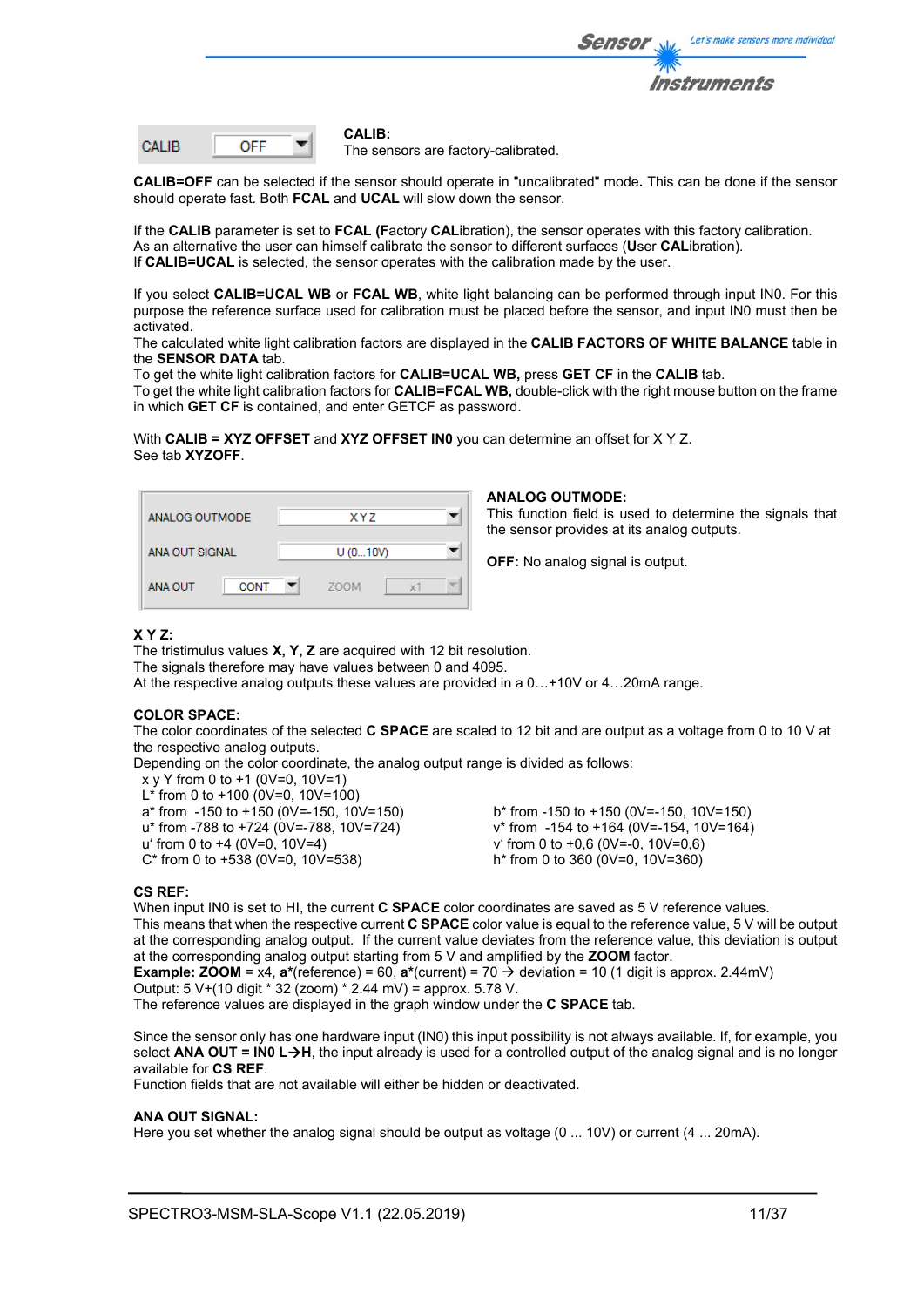

## **2.3 Graphical display elements**

#### Tab **XYZ:**

Display of the current raw signals (tristimulus values) **X, Y, Z** of the 3-fold receiver.

The LED **SAT** indicates if one of the channels is in saturation. In this case, it lights up red.



#### Tab **C SPACE:**

Line graph display of the color coordinates of the color space selected under **C SPACE**.



a  $\bar{x}$  $-12.98$  $-1722$ 0.3196 35.17 0.2645  $h^*$  $b^*$ ٧Ť ŵ y  $-8.18$ 0.4736  $-15.34$ 14.43 0.3029 b, L\* L\* L\* Ÿ 67.63  $54.01$  $50.10$ 32.31 0.2007

These numerical value displays show the color coordinates and brightness values that are calculated from the tristimulus values **X, Y, Z**. Calculation is performed as described in **C SPACE**



#### **C-No.:**

This numerical value output field shows the currently detected color number according to the entry in the **TEACH TABLE**. The currently detected color number is sent to the digital outputs OUT0 and OUT1 as a corresponding bit pattern.

A value of 255 means that none of the taught colors was detected.

A double-click on the display will open a larger display window.



## **IN0:**

This LED display visualises the status of input IN0. If 0 V is applied at the input, the LED is black. If 24 V is applied at the input, the LED is green. This display only is visible if the input is used.



#### **TEMP:**

This display shows the temperature in the sensor housing. The display does **NOT** show degrees Celsius or Fahrenheit.

**Please note: The above-mentioned output fields are only updated when data transfer between PC and sensor is active (GO button pressed).**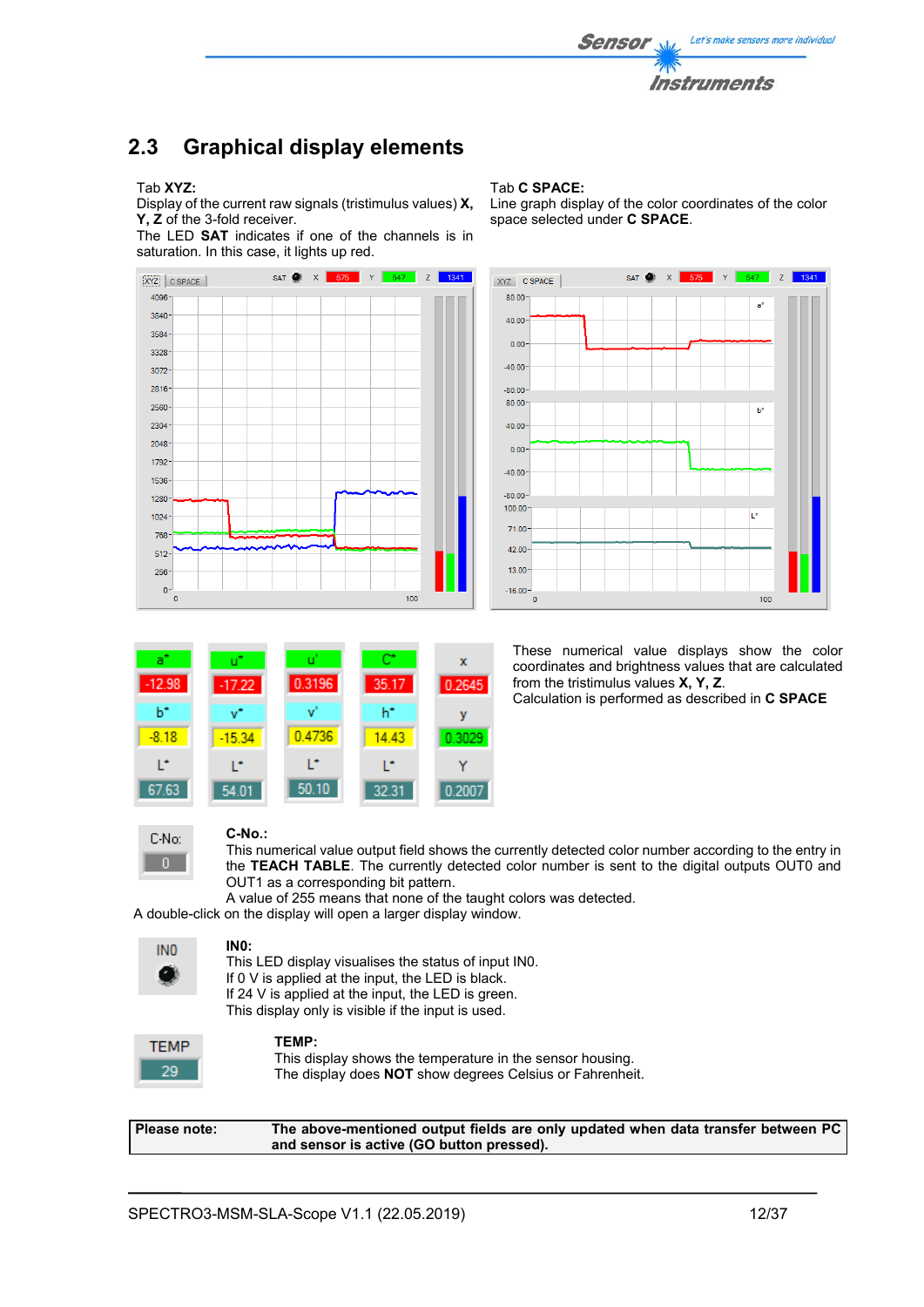

# **2.4 Tab REC**

The SPECTRO3-MSM-SLA-Scope software includes a data recorder that makes it possible to save the data acquired and calculated by the sensor with a time stamp. The recorded file is saved to the hard disk of the PC and can then be evaluated with a spreadsheet program.

The following steps describe how data frames are recorded with the recorder:

## **Step 1:**

When the **REC** button is pressed, the following window will be displayed:

When the **SHOW GRAPH** button is pressed, a panel will be displayed that allows the user to monitor the different signals.

The individual signals can be activated from the **SIGNAL** drop-down menu.

| <b>REC</b><br><b>CONNECT</b><br>PARA1<br>CALIB<br><b>SCOPE</b>       | SIGNAL               | $\mathsf{x}$ | Y.       | Z.             | $a^*$ | $b^*$ | $L^*$ | <b>TEMP</b>    | <b>CLOSE</b> |
|----------------------------------------------------------------------|----------------------|--------------|----------|----------------|-------|-------|-------|----------------|--------------|
| $\overline{\mathbf{v}}$<br><b>RECORD MODE</b><br><b>AUTO LIMITED</b> | x                    | $\mathbf{0}$ | O.       | $\overline{0}$ | 0.00  | 0.00  | 0.00  | $\overline{0}$ |              |
|                                                                      | $4096 -$             |              |          |                |       |       |       |                |              |
| RECORD-TIME INTERVAL [sec]<br>1.00                                   | $3800 -$             |              |          |                |       |       |       |                |              |
| RECORD VALUES (MAX 32767)<br>1000                                    | $3600 -$             |              |          |                |       |       |       |                |              |
| TOTAL RECORD TIME (days hours min sec)                               | $3400 -$             |              |          |                |       |       |       |                |              |
| $\overline{0}$<br>$\mathbf{0}$<br>16<br>40.00                        | $3200 -$             |              |          |                |       |       |       |                |              |
| <b>REMAINING</b><br><b>RECORDED</b>                                  | $3000 -$             |              |          |                |       |       |       |                |              |
| $\pmb{0}$<br>1000                                                    | $2800 -$             |              |          |                |       |       |       |                |              |
|                                                                      | $2600 -$<br>$2400 -$ |              |          |                |       |       |       |                |              |
| <b>START RECORD</b><br><b>STOP RECORD</b>                            | $2200 -$             |              |          |                |       |       |       |                |              |
|                                                                      | $2000 -$             |              |          |                |       |       |       |                |              |
|                                                                      | $1800 -$             |              |          |                |       |       |       |                |              |
|                                                                      | $1600 -$             |              |          |                |       |       |       |                |              |
| <b>PANEL ID</b>                                                      | $1400 -$             |              |          |                |       |       |       |                |              |
|                                                                      | $1200 -$             |              |          |                |       |       |       |                |              |
| SELECT RECORD FILE<br><b>SHOW GRAPH</b>                              | $1000 -$             |              |          |                |       |       |       |                |              |
| d:\Mist\RecordFile.dat                                               | $800 -$              |              |          |                |       |       |       |                |              |
|                                                                      | 600<br>$400 -$       |              |          |                |       |       |       |                |              |
| $F$ RAM                                                              | $200 -$              |              |          |                |       |       |       |                |              |
| <b>SEND</b><br>GO<br>$\Box$ EE                                       | $0 -$                |              |          |                |       |       |       |                |              |
| <b>STOP</b><br><b>GET</b><br>$\Box$ FILE                             | $\mathbf{0}$         | 10           | 20<br>30 | 40             | 50    | 60    | 70    | 80<br>90       | 100          |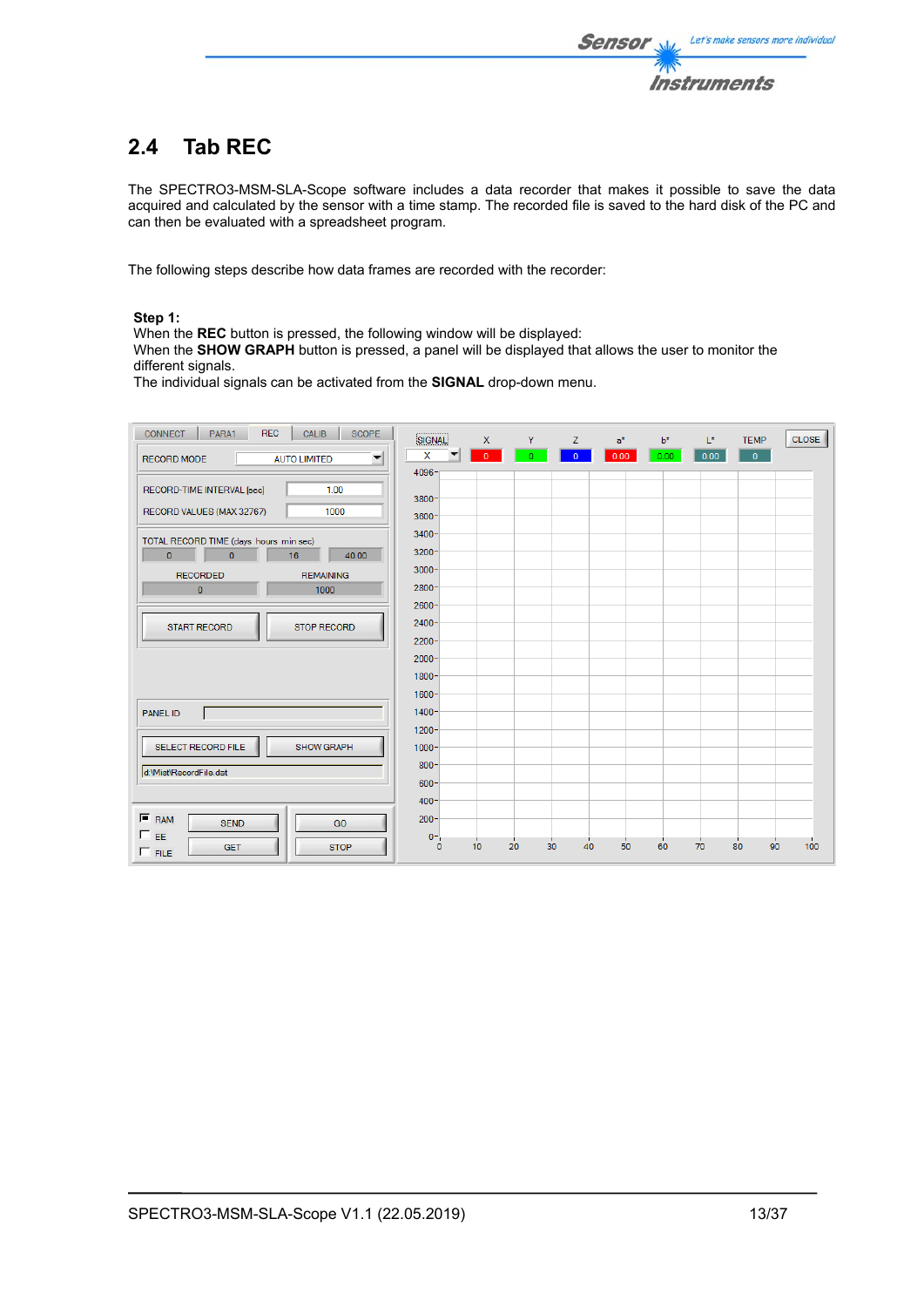

| <b>RECORD MODE</b>                                                                    | <b>AUTO LIMITED</b>                     |
|---------------------------------------------------------------------------------------|-----------------------------------------|
| RECORD-TIME INTERVAL [sec]<br>RECORD VALUES (MAX 32767)                               | 1.00<br>1000                            |
| TOTAL RECORD TIME (days hours min sec)<br>$\overline{0}$<br>0<br><b>RECORDED</b><br>0 | 16<br>40.00<br><b>REMAINING</b><br>1000 |
| <b>START RECORD</b>                                                                   | <b>STOP RECORD</b>                      |
| <b>PANEL ID</b>                                                                       |                                         |
| <b>SELECT RECORD FILE</b><br>d:\RecordFile.dat                                        | <b>SHOW GRAPH</b>                       |

#### **Step 2:**

If you want to automatically record several data frames, please select **AUTO LIMITED** under **RECORD MODE**. Enter a time interval for recording under **RECORD-TIME INTERVAL [sec]**, in this example: 1, i.e. a new value is called from the sensor every second). Then enter the maximum number of values you wish to record in the **RECORD VALUES [MAX 32767]** field. Please note: Recording can also be stopped earlier by clicking **STOP RECORD**, the data recorded so far will not be lost.

The **TOTAL RECORD TIME** field indicates how long recording will take (in days, hours, minutes, and seconds) if all data are recorded.

#### **Step 3:**

By pressing the button **SELECT RECORD FILE** a file can be selected in which the data frame will be stored. If you select an already existing file name, you will be asked whether you want to overwrite the existing file or not.

#### **Step 4:**

Pressing the **START RECORD** button starts automatic data recording.

The recorder starts to record data, and the button **START RECORD** is red to indicate that recording is active. The respective data frames are shown in the display windows.

In the two display fields **RECORDED** and **REMAINING** you can check how many data frames have been recorded, and how many frames remain to be recorded.

#### **Please note:**

**During recording the two input fields RECORD-TIME INTERVAL and VALUES TO BE RECORDED are inactive.**

#### **Step 5:**

When as many data frames as set under **RECORD VALUES [MAX 32767]** have been recorded, or when the **STOP AUTO RECORD** button is pressed, a pop-up window will appear which confirms that the file is stored.

If you want to record an unlimited number of data, select the **AUTO UNLIMITED** function under **RECORD MODE**. Then select the desired recording interval and press **START RECORD**.

If you want to record data "manually", select the **MANUAL RECORDING** function under **RECORD MODE**. You can start reading data from the sensor by pressing the **GO** button. These data are visualised in the display window. Pressing the **CAPTURE DATA FRAME** button saves a data frame in the file that was selected under **SELECT RECORD FILE**. The **RECORDED** field shows the sum of the frames already recorded.

If **AUTO TRIGGERED** is selected under **RECORD MODE**, and **ANA OUT = IN0 LH** is selected, the sensor will automatically send a data frame after each rise of the input when **START RECORD** is pressed. This data frame is captured and recorded by the recorder.

Pressing the **STOP RECORD** button terminates the automatic sending function of the sensor again.

#### **Please note:**

**When you press START RECORD, the file that is selected under SELECT RECORD FILE will be deleted. With RECORD FRAME MANUALLY, the file will be created if it does not already exist. If the file already exists, the data are added to the existing file.**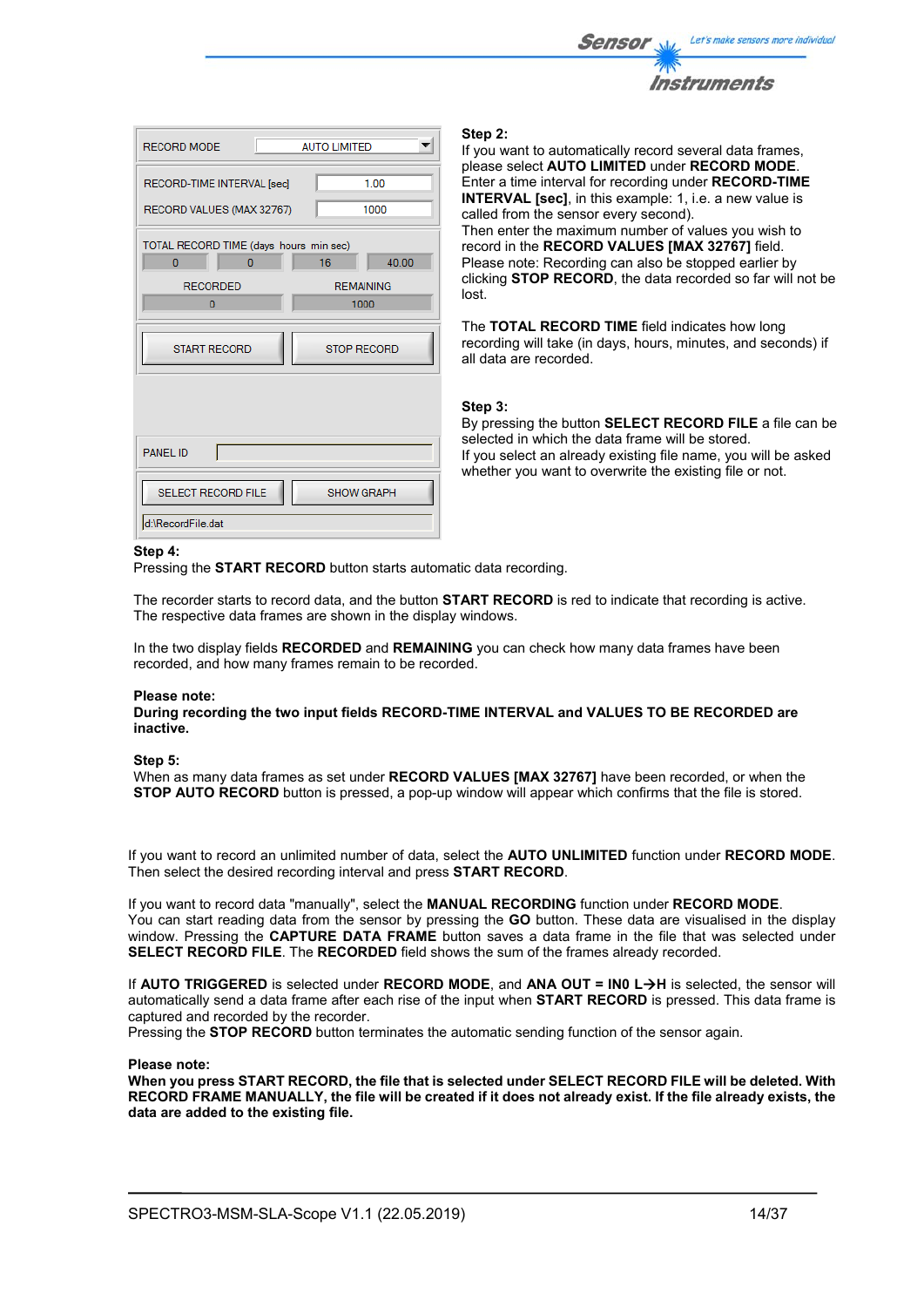## **2.5 Tab CALIB**

## **2.5.1 Calibration**

The sensors are factory-calibrated. If the **CALIB** parameter is set to **FCAL (F**actory **CAL**ibration), the sensor operates with this factory calibration.

As an alternative the user can himself calibrate the sensor to different surfaces (**U**ser **CAL**ibration). If **CALIB=UCAL** is selected, the sensor operates with the calibration made by the user.

Calibration is performed by using different surfaces with known color coordinates and brightness values. A ColorChecker™ table is available as an alternative. This table has 24 color fields according to the CIE STANDARD.

**Sensor** 

Let's make sensors more individual

**Instruments** 

A click on **CALIB** will open the following window:

| <b>CALIB</b><br>PARA1<br><b>SCOPE</b><br><b>CONNECT</b><br><b>REC</b>                           | <b>CALIB REF</b><br><b>CALIB DATA</b><br><b>SENSOR DATA</b>                               | $\nabla$ Scroll all<br><b>CLOSE</b> |
|-------------------------------------------------------------------------------------------------|-------------------------------------------------------------------------------------------|-------------------------------------|
| <b>PARAMETER</b>                                                                                | <b>REFERENCE SETVALUE</b><br>ACTUAL XYZ VALUE OF REF                                      | <b>RAW X</b>                        |
| Make sure that you have adjusted the sensor with proper<br>parameter values.                    | $L^*$<br>$b^*$<br><b>YSI</b><br>$a^*$<br>X SI                                             | 1481<br>$Z$ SI                      |
|                                                                                                 | $\mathbf 0$<br>0<br>0.0000<br>0.0000<br>0.0000                                            | 0<br><b>RAWY</b>                    |
| お目の<br><b>REFERENCE</b>                                                                         | CALCULATED XYZ OF REF<br>Xn Yn Zn                                                         | 1309                                |
| $L^*a^*b^*$<br>COLOR SPACE OF REF SETVALUE                                                      | $\mathbf{x}$<br>Y<br>Z<br>Xn 95.05<br><b>Yn 100</b>                                       | Zn 108.9<br>RAW Z                   |
| ASSIGN ACTUAL XYZ VALUE OF REF                                                                  | 0.0000<br>0.0000<br>0.0000<br>4096<br>4096                                                | 4096<br>1376                        |
|                                                                                                 | ? SETVALUE<br>? ACTUAL VALUE ? FINISH<br>? PARA<br>? REFERENCE                            |                                     |
| 房間の<br><b>SETVALUE TABLE</b>                                                                    | Make sure that you have adjusted the sensor with proper parameter                         |                                     |
| <b>ROWS</b><br>C SPACE<br>$L^*$ a* $b^*$<br>$\overline{\phantom{a}}$<br>1                       | values.                                                                                   |                                     |
|                                                                                                 | Recommended settings:                                                                     |                                     |
| お目の<br>ACTUAL XYZ VALUE TABLE                                                                   | PMODE=DOUBLE (be aware that you have set proper double parameter sets)<br>LED MODE = $AC$ |                                     |
| $\overline{\mathsf{Inc}}$ $\overline{\mathsf{I}}$<br>No.: $\frac{2}{3}$<br><b>ASSIGN TO ROW</b> |                                                                                           |                                     |
|                                                                                                 |                                                                                           |                                     |
| <b>CALC CF</b><br><b>SEND CF</b><br><b>GET CF</b>                                               |                                                                                           |                                     |
|                                                                                                 |                                                                                           |                                     |
|                                                                                                 |                                                                                           |                                     |
|                                                                                                 |                                                                                           |                                     |
|                                                                                                 |                                                                                           |                                     |
|                                                                                                 |                                                                                           |                                     |
|                                                                                                 |                                                                                           |                                     |
| $F$ RAM<br><b>SEND</b><br>GO                                                                    |                                                                                           |                                     |
| $\Gamma$ <sub>EE</sub>                                                                          |                                                                                           |                                     |
| <b>GET</b><br><b>STOP</b><br>$\Gamma$ FILE                                                      |                                                                                           |                                     |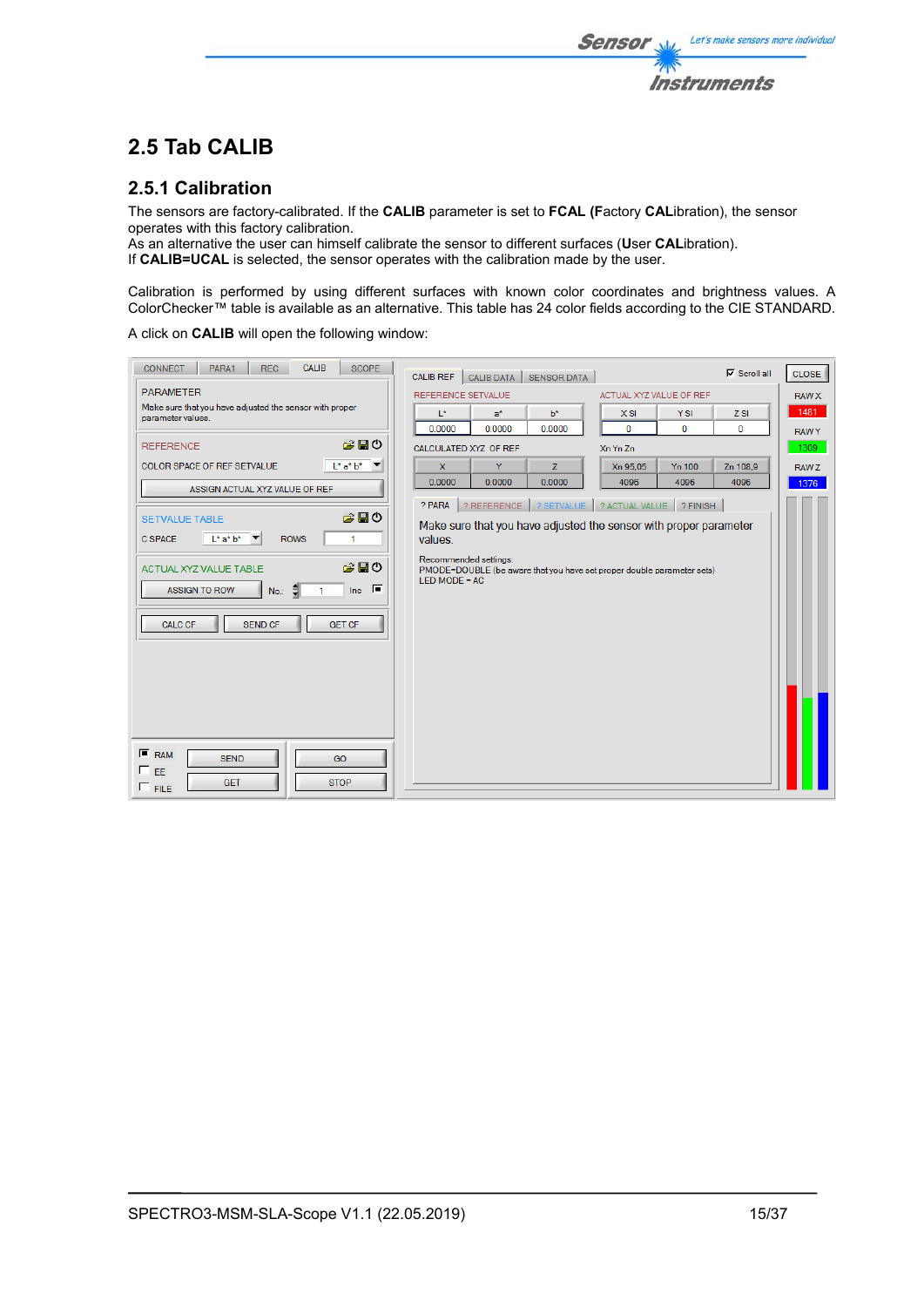|                                        |     |                       |        |        | <b>Sensor</b> | <b>Salaz</b>              |      | Let's make sensors more individua |
|----------------------------------------|-----|-----------------------|--------|--------|---------------|---------------------------|------|-----------------------------------|
|                                        |     |                       |        |        |               | <i><b>Instruments</b></i> |      |                                   |
| <b>REFERENCE</b>                       | 第日の | REFERENCE SETVALUE    |        |        |               | ACTUAL XYZ VALUE OF REF   |      |                                   |
| COLOR SPACE OF REF SETVALUE   L* a* b* |     |                       | a"     | b*     |               | <b>XSI</b>                | Y SI | <b>ZSI</b>                        |
| ASSIGN ACTUAL XYZ VALUE OF REF         |     | 0.0000                | 0.0000 | 0.0000 |               |                           |      |                                   |
|                                        |     | CALCULATED XYZ OF REF |        |        |               | Xn Yn Zn                  |      |                                   |

7

0.0000

 $\mathbf x$ 

0.0000

Please perform the following steps in sequence:

- Place a white reference surface before the sensor.
- Click on **GO** to start data exchange between sensor and PC software.
- **POWER, GAIN,** and **INTEGRAL** must be set such that the highest signal of **RAW X, Y, Z** is approx. 3000 digits. It is important to select the correct color space **C SPACE OF REF SETVALUE**.

0.0000

- The color coordinates and the brightness value of the reference surface must be known and must be entered in the **REFERENCE SETVALUE** table. The corresponding tristimulus values **X, Y, Z** are calculated automatically and are written to the **CALCULATED XYZ OF REF** table.
- With **ASSIGN ACTUAL XYZ VALUE OF REF** the tristimulus values **RAW X, Y, Z** acquired by the sensor are written to the **ACTUAL XYZ VALUE OF REF** table, and the tristimulus values **Xn, Yn, Zn** of a completely matt white body are calculated automatically.
- **Xn, Yn, Zn** are needed for calculating the color coordinates and the brightness value in almost all color spaces.

Use the file and disk symbol if you want to write the REFERENCE settings to a file or read them from a file. A click on the reset symbol will reset the tables.

| ఆ⊟ం<br><b>SETVALUE TABLE</b> |                            |            |            |  |  |  |  |
|------------------------------|----------------------------|------------|------------|--|--|--|--|
|                              | CSPACE L*a*b* ▼ ROWS<br>24 |            |            |  |  |  |  |
|                              | <b>SETVALUE TABLE</b>      |            |            |  |  |  |  |
|                              | Ľ                          | a*         | ь          |  |  |  |  |
| 1                            | 38.0800                    | 12.0900    | 14.3900    |  |  |  |  |
| 2                            | 66.3800                    | 13.2200    | 17.1400    |  |  |  |  |
| 3                            | 51.0600                    | 0.3800     | $-22.0600$ |  |  |  |  |
| 4                            | 43.3000                    | $-16.5200$ | 21.4600    |  |  |  |  |
| 5                            | 56.3600                    | 12.8400    | $-25.2900$ |  |  |  |  |
| 6                            | 71.6000                    | $-30.7100$ | 1.1700     |  |  |  |  |
| 7                            | 61.7000                    | 27.5400    | 58.2300    |  |  |  |  |
| 8                            | 41.2200                    | 17.9500    | -43.1600   |  |  |  |  |
| 9                            | 51.5700                    | 43.0000    | 14.7500    |  |  |  |  |
| 10                           | 30.7700                    | 25.7400    | $-23.3800$ |  |  |  |  |
| 11                           | 72.5800                    | $-28.1700$ | 58.6100    |  |  |  |  |
| 12                           | 71.6000                    | 12.4500    | 66.5800    |  |  |  |  |

Several different surfaces are needed for sensor calibration.

Xn 95.05

4096

Yn 100

4096

Zn 108.9

4096

The number of surfaces must be entered in **ROWS**.

The color coordinates and brightness values must be known.

These must be entered in the **SETVALUE TABLE**.

The corresponding color space must be selected under **C SPACE**.

Use the file and disk symbol if you want to write the **SETVALUE** settings to a file or read them from a file. A click on the reset symbol will reset the tables.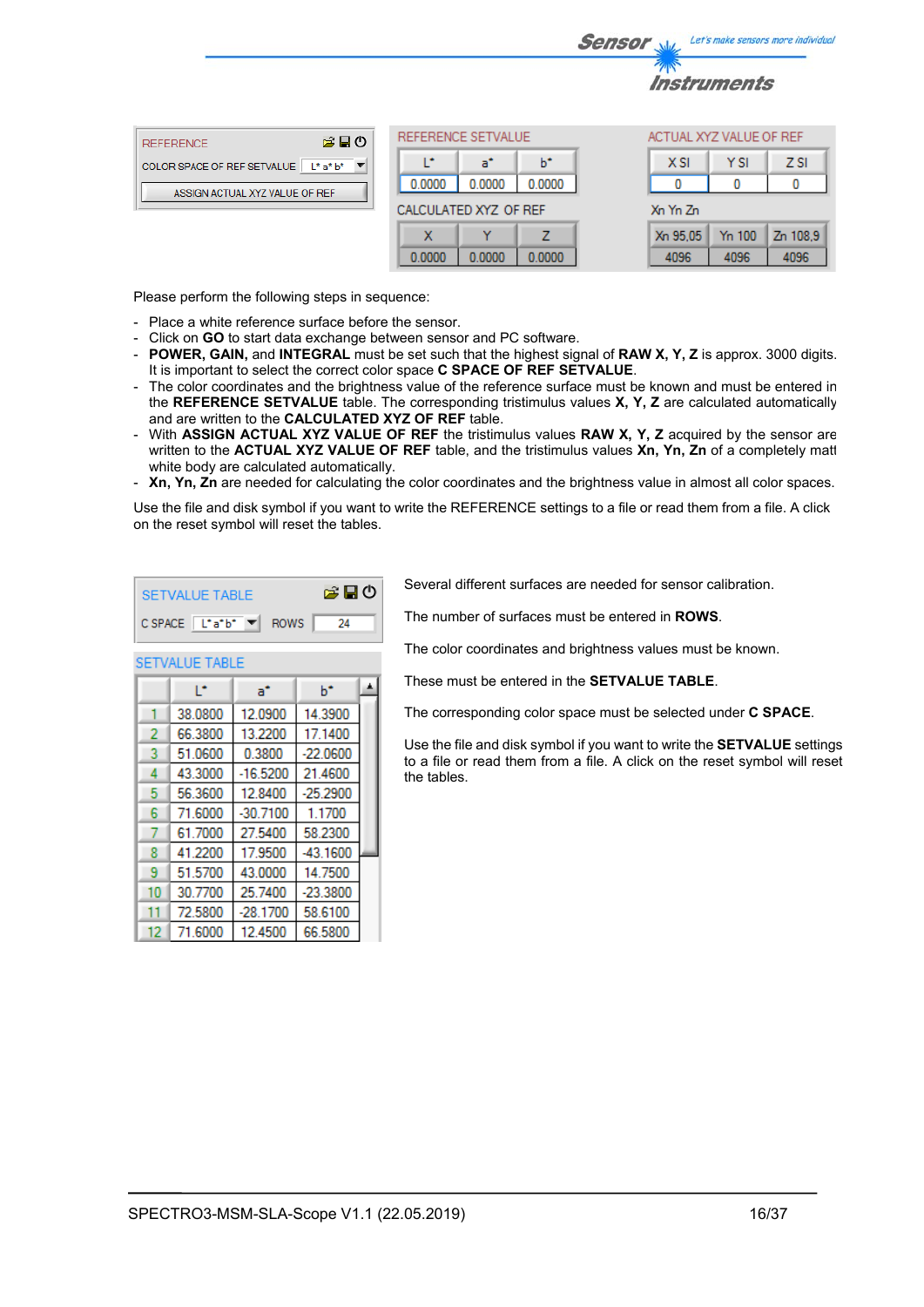

| ACTUAL XYZ VALUE TABLE <b>2 D</b> O |                |
|-------------------------------------|----------------|
| ASSIGN TO ROW No.: $\frac{4}{3}$ 1  | $\ln c$ $\Box$ |

Ÿ

345

1224

760

454

911

1633

929

518

607

248

A

 $\overline{z}$ 

248

913

1173

237

1488

1492

293

1338

524

495

ACTUAL XYZ VALUE TABLE

 $\mathbf{x}$ 

394

1290

641

389

853

1166

1313

467

901

280

 $\mathbf{1}$  $\overline{2}$ 

3  $\overline{4}$ 

5

 $\overline{6}$ 

 $\overline{7}$ 

8

 $\overline{9}$ 

 $10$ 

Now the surfaces corresponding with the **SETVALUES** must be placed before the sensor.

With **ASSIGN TO ROW** the tristimulus values **RAW X, Y, Z** that are currently determined by the sensor are written to the row in the **ACTUAL XYZ VALUE TABLE** that is selected under **No.:**.

Use the file and disk symbol if you want to write the **ACTUAL XYZ VALUE TABLE** to a file or read it from a file. A click on the reset symbol will reset the tables.

With a click on the **CALC CF** button the corresponding calibration factors that are determined from the tables **SETVALUE TABLE** and **ACTUAL XYZ VALUE TABLE** are calculated.

**SEND CF** saves the **ACTUAL XYZ VALUE TABLE** and the calculated calibration factors in the sensor's EEPROM.

A click on **GET CF** will display the tables saved in the sensor and the reference parameters in the **SENSOR DATA** tab.

With **CALIB=UCAL WB** or **FCAL WB** white light balancing can be performed through input IN0. For this purpose the reference surface used for calibration must be placed before the sensor, and input IN0 must then be activated. The calculated white light calibration factors are displayed in the **CALIB FACTORS OF WHITE BALANCE** table in the **SENSOR DATA** tab.

To get the white light calibration factors for **CALIB=UCAL WB,** press **GET CF** in the **CALIB** tab.

To get the white light calibration factors for **CALIB=FCAL WB,** double-click with the right mouse button on the frame in which **GET CF** is contained, and enter GETCF as password.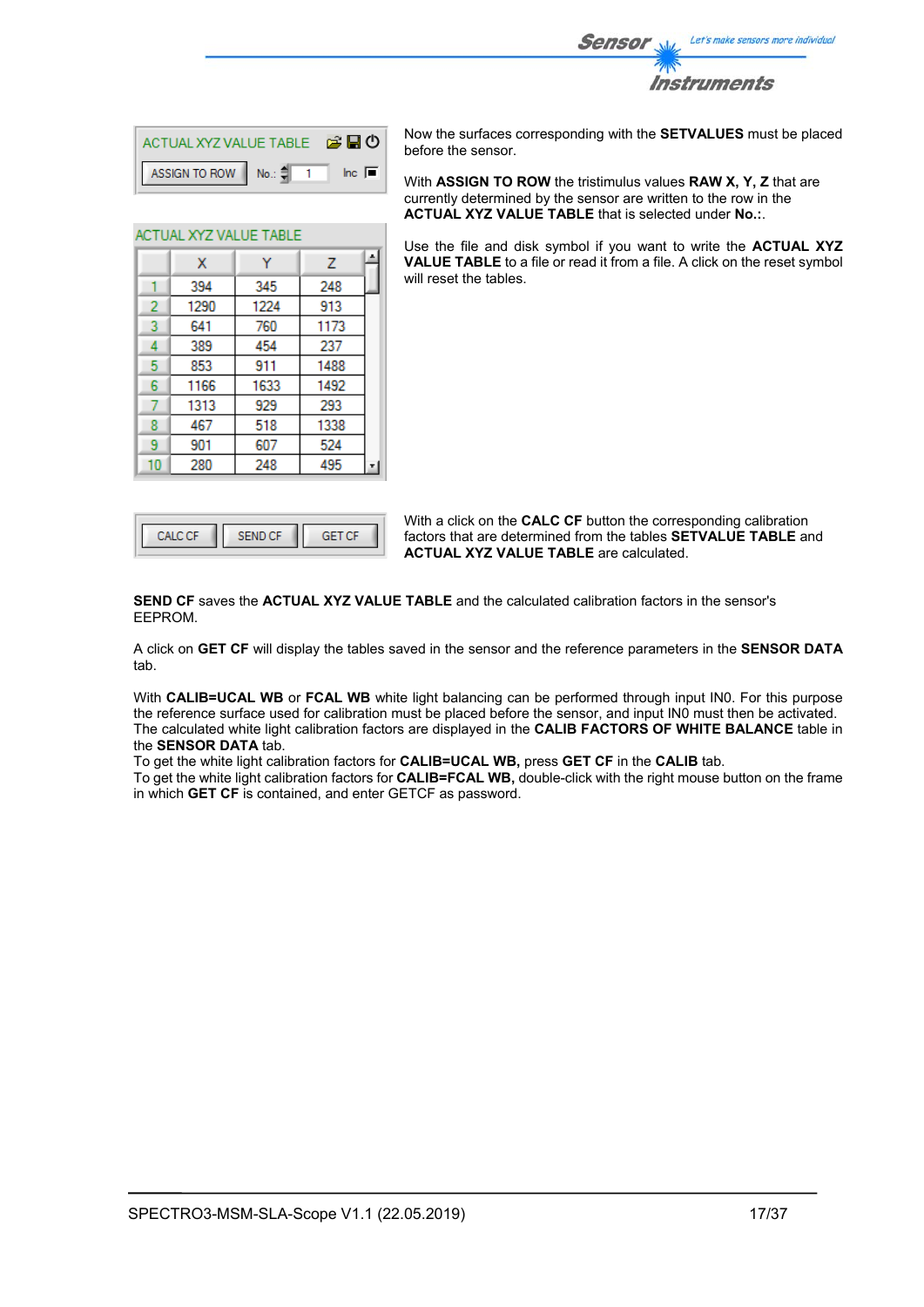

## **2.5.2 Offset calibration**

To avoid an increase of the electronic offset when using the integral function (**INTEGRAL** parameter), this offset can be eliminated by way of offset calibration or zero-point calibration. The corresponding tab is passwordprotected to prevent inadvertent incorrect settings.

| 合日の<br><b>REFERENCE</b>                | Offset calibration can be accessed by doub<br>the right mouse button exactly at any frame in |
|----------------------------------------|----------------------------------------------------------------------------------------------|
| COLOR SPACE OF REF SETVALUE   L* a* b* |                                                                                              |
|                                        | e.g. here:                                                                                   |
| ASSIGN ACTUAL XYZ VALUE OF REF         | Double-click with the<br>right mouse button                                                  |
| <b>PASSWORD PANEL</b>                  |                                                                                              |
| <b>ENTER PASSWORD</b>                  | You will then be prompted to enter a passwor                                                 |
|                                        | The password is: mellon                                                                      |

Make sure that the Receiver of the sensor is covered! Push CALCULATE OFFSET to detect the offset. Push SEND OFFSET to update the sensor.

| OFFSET X [Default 3100] | 3077 |  |  |  |  |  |  |  |  |
|-------------------------|------|--|--|--|--|--|--|--|--|
| OFFSET Y [Default 3100] | 3078 |  |  |  |  |  |  |  |  |
| OFFSET Z [Default 3100] | 3085 |  |  |  |  |  |  |  |  |
| <b>CALCULATE OFFSET</b> |      |  |  |  |  |  |  |  |  |
| <b>SEND OFFSET</b>      |      |  |  |  |  |  |  |  |  |
| <b>GET OFFSET</b>       |      |  |  |  |  |  |  |  |  |
|                         |      |  |  |  |  |  |  |  |  |
|                         |      |  |  |  |  |  |  |  |  |
| CLOSE                   |      |  |  |  |  |  |  |  |  |

ole-clicking with the **CALIB** tab.

You will then be prompted to enter a password. The password is: mellon

Now please follow the instructions provided in the tab.

## **ATTENTION!**

It is extremely important for offset calibration that the receiver is not exposed to any extraneous light.

Please make sure that you cover the receiver of the sensor e.g. witch a black cloth that is impervious to light.

**This is absolutely necessary for proper offset calculation.** 

Now press **CALCULATE OFFSET**. The offset values for red, green, and blue should be approximately 3080 plus/minus 40.

The offset values can then be sent to the sensor by pressing **SEND OFFSET**.

**GET OFFSET** can be used to check whether the data have been sent.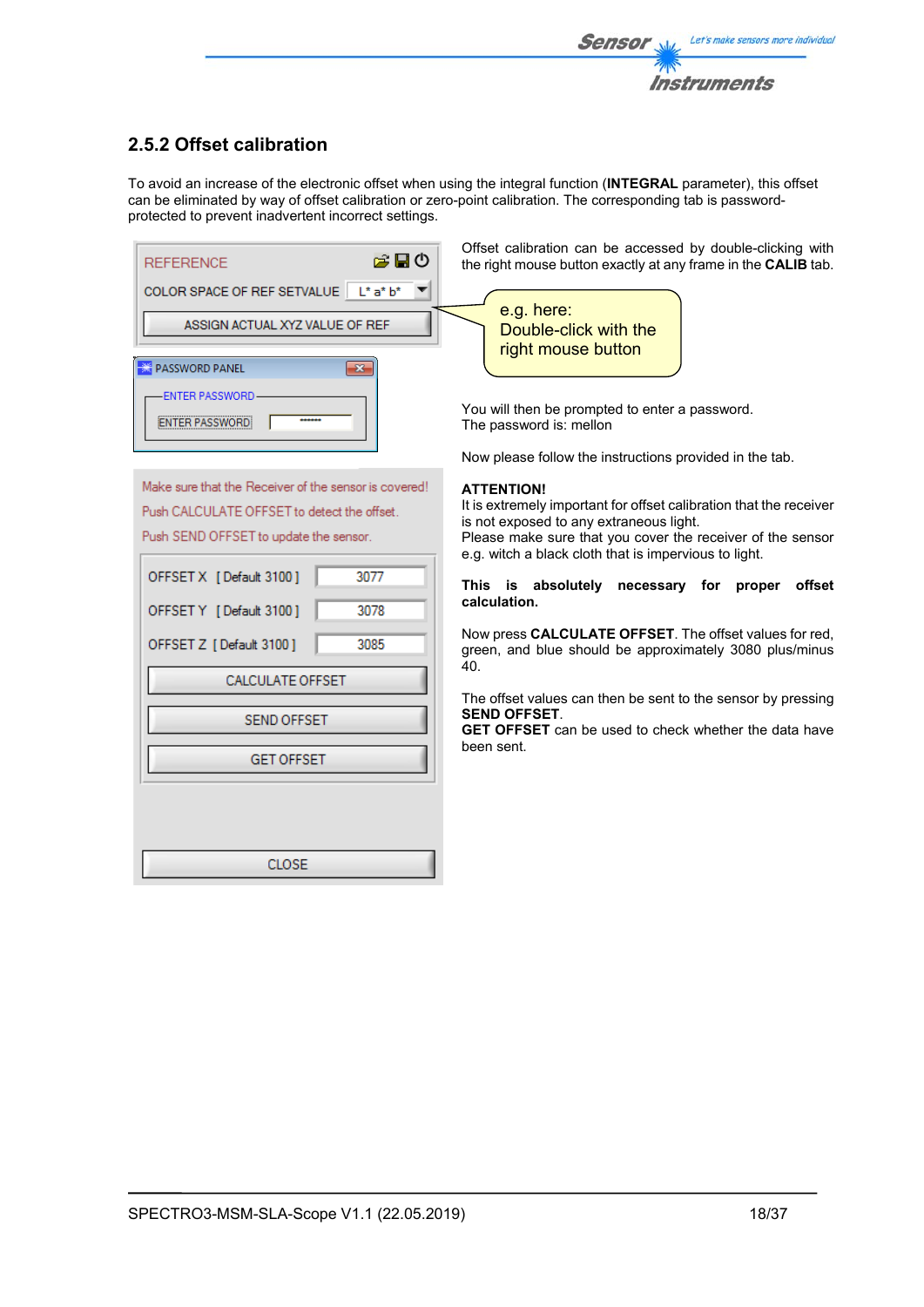# **2.6 Tab SCOPE**

The SCOPE tab visualises an oscilloscope.

Depending on **TRIG MODE,** the display shows the **XYZ** signals, the color space, the output analog signal (depending on the **ANA OUT** settings), and the status of the digital outputs.

A click on **GET CYCLE TIME** displays the current sensor scan frequency in **[Hz]** and **[ms]**. The current scan frequency must be determined for the correct calculation of **deltaX[ms]**. For determining the correct scan frequency please give the sensor a time of 8 seconds before you click on **GET CYCLE TIME**.

In **TRIG MODE = SINGLE SHOT** a data frame is recorded and displayed in the graph when you click on **SCAN**.

In **TRIG MODE = FALLING EDGE** and **RISING EDGE** triggered recording can be started by clicking on **SCAN**. A trigger start can be defined with **TRIGGER LEVEL**.

Triggering is performed either to **Z** or to the brightness value of the color space, depending on the signal that should be recorded. In the graph this is the blue line.

**TRIG MODE= EXTERN IN0** can be used to start recording externally through input IN0.

**SCAN-RATE** can be used to delay or accelerate recording. This corresponds with the TIMEBASE function known in oscilloscopes. **PRE TRIGGER VALUES** can be used to define how many values should still be displayed before the actual trigger start.





The zoom function in the graph can be activated by holding the control key (CTRL) and drawing a window with the mouse.

A click on **ZOOM 1:1** cancels the zoom function again.

The two orange cursors can be moved with the mouse. The two displays **deltaX[ms]** and **deltaY[digit]** will be updated. **deltaX[ms]** shows the time between the cursors in X direction.

**deltaY[digit]** shows the difference between the two cursors in digits or in Volt in Y direction.

**SIGNAL** can be used to display individual curves.

**PRINT SCOPE GRAPH** prints the current screen together with the text in the **COMMENT** text field.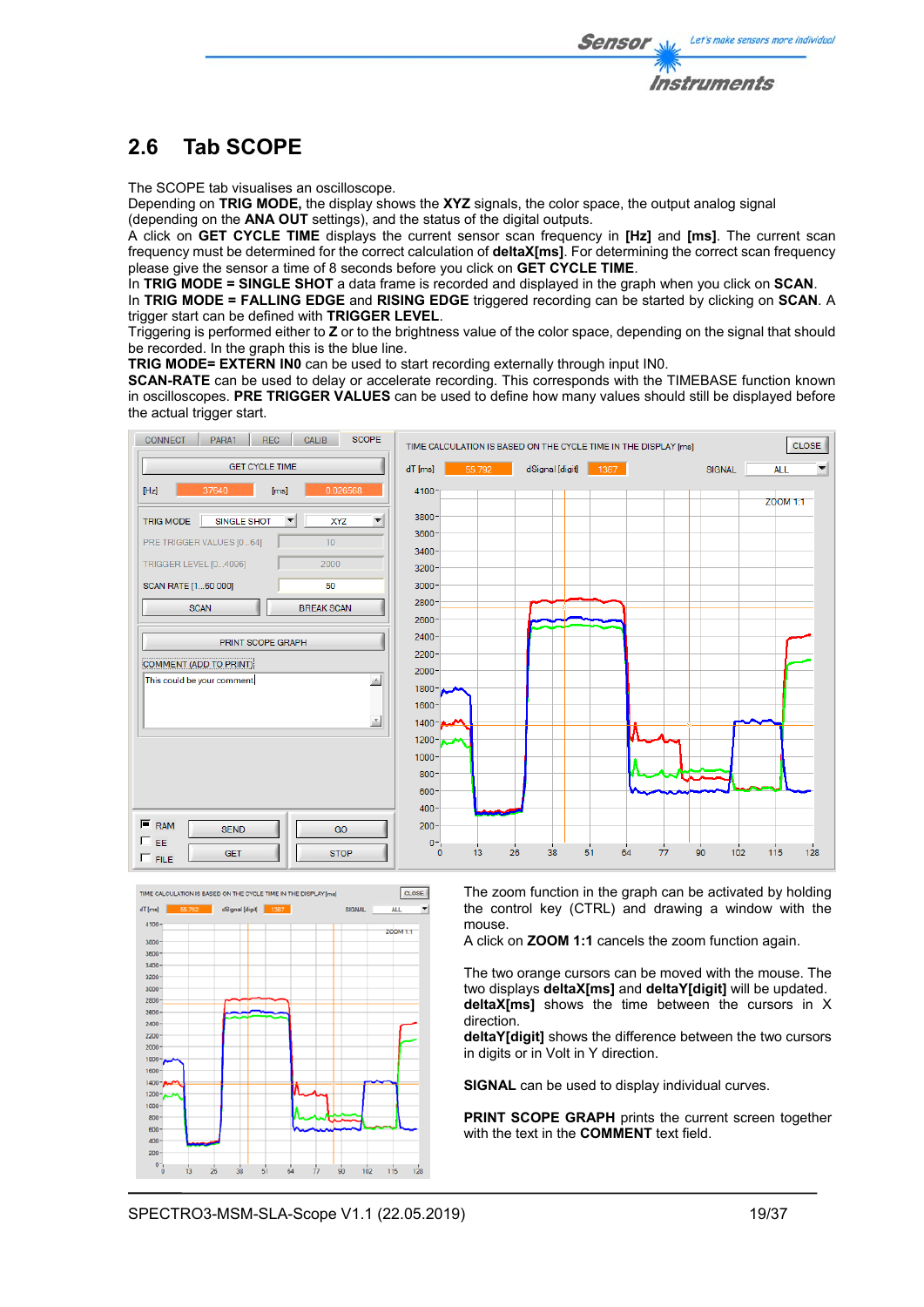

# **2.7 Tab XYZOFF**

An offset for X Y Z can be defined with **CALIB = XYZ OFFSET** and **XYZ OFFSET IN0**.

For defining the offset, the surface that should be compensated must be placed under the sensor, and **GO** mode must be activated.

Then the sensor parameters must be set.

In the XYZOFF tab the raw signal is shown in the corresponding displays and bars.

When you click on **ASSIGN XYZ OFFSET** the current raw signals are copied to the input fields.

With **SEND XYZ OFFSET** these values are sent to the sensor's EEPROM (non-volatile memory). With **GET XYZ OFFSET** the values can be loaded from the sensor.

The offset values are effective when they have been saved in the sensor and when **CALIB = XYZ OFFSET** has been selected.

If you select **CALIB = XYZ OFFSET IN0**, the offset values also can be updated through input IN0. **Attention!** Through IN0 the offset values only are saved in the sensor's RAM (volatile memory).

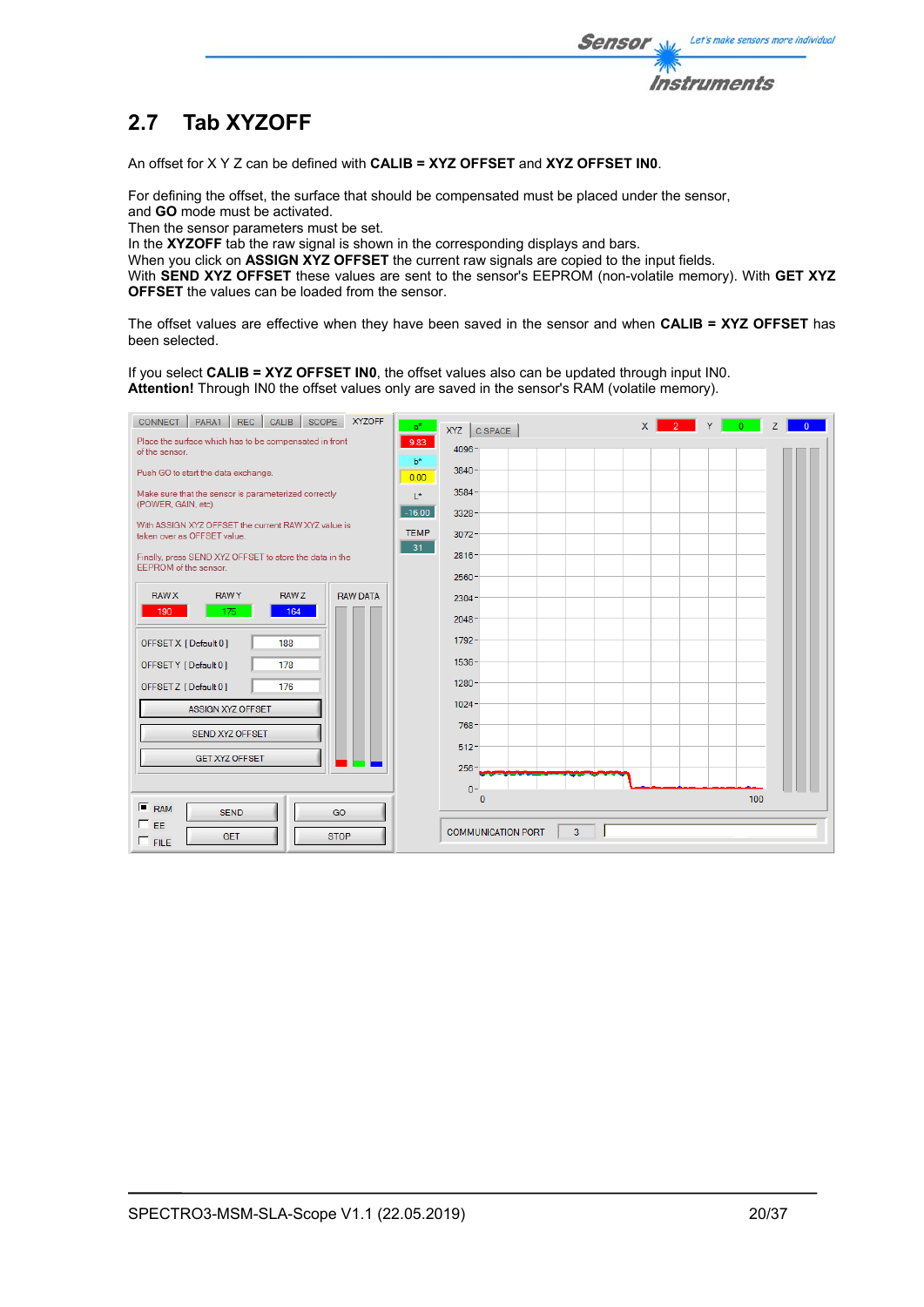

## **3. Operation of the TEMPCOMP-Scope software**

If a firmware update should go wrong and the temperature characteristics that are stored in the EEPROM should be lost, these characteristics must be created anew. For this purpose you will need a file with the corresponding data. This file can be obtained from your supplier.

To perform temperature compensation please start the corresponding **TEMPCOMP-Scope software** that is included on the supplied CD. Please make sure that you have a functioning sensor connection. It may be necessary to select the connection with **CONNECT**. Set the correct sensor under **SELECT SENSOR**, if this is not done automatically.

| <b>TEMPCOMP-Scope V6.3.0</b>                                                                                                                                                                                                                                                                                                                                                                                                                        | $\Box$ o $\Box$                                                                                                                                                                                                                                                                                                                                                                           |
|-----------------------------------------------------------------------------------------------------------------------------------------------------------------------------------------------------------------------------------------------------------------------------------------------------------------------------------------------------------------------------------------------------------------------------------------------------|-------------------------------------------------------------------------------------------------------------------------------------------------------------------------------------------------------------------------------------------------------------------------------------------------------------------------------------------------------------------------------------------|
| Spectro3 MSM SLA V1.0 or higher<br><b>SEL SENSOR</b><br>$\overline{\phantom{a}}$                                                                                                                                                                                                                                                                                                                                                                    | COM PORT<br>$\overline{3}$<br>SPECTRO3 MSM SLA V1.0.0<br><b>CONNECT</b><br>05/Mar/2019                                                                                                                                                                                                                                                                                                    |
| <b>LOAD DATA FILE</b><br><b>GET EQUATION</b><br><b>SAVE EQUATION</b><br>$X^4$<br>$X^2$<br>$X^3$<br>$\mathsf{x}$<br>3059.7<br>0.00000<br>$-0.00142$<br>0.0808<br>$-0.1725$<br>0.00000<br>2817.8<br>0.00035<br>$-0.1700$<br>8.4753<br>2987.0<br>0.00000<br>0.00000<br>5.3240<br>$-0.1430$<br>0.00000<br>1000.0<br>0.00000<br>0.0000<br>0.0000<br>1000.0<br>0.00000<br>0.00000<br>0.0000<br>0.0000<br>0.0000<br>1000.0<br>0.00000<br>0.00000<br>0.0000 | <b>DATA</b><br>CH <sub>0</sub><br>CH <sub>1</sub><br>CH <sub>2</sub><br>CH <sub>3</sub><br>CH4<br>CH <sub>5</sub><br><b>ALL</b><br><b>ALL</b><br>CH <sub>1</sub><br>CH <sub>2</sub><br>CH <sub>3</sub><br>CH4<br>CH <sub>5</sub><br>TRENDLINE CHO<br>$4100 -$<br>$3000 - 7$<br>$2000 -$<br>$1000 -$<br>$0 -$<br>50<br>80<br>30<br>90<br>100<br>20<br>60<br>40<br>70<br>10<br>$\mathbf{0}$ |
| <b>CALCULATE CURVES</b><br><b>RESET</b><br><b>TEMP</b><br>$\mathbf 0$<br>2817<br>SP CH1<br>3059<br>SP CH <sub>2</sub><br>SP CHO<br>2987<br>1000<br>SP CH4<br>1000<br>SP CH <sub>5</sub><br>SP CH <sub>3</sub><br>1000<br>CALCULATE CALIBRATION CURVES<br><b>SUCCESS</b><br><b>SEND CF</b><br><b>CURVE SAVING</b>                                                                                                                                    | <b>ALL</b><br><b>CAL CURVE</b><br>CH <sub>0</sub><br>CH <sub>1</sub><br>CH <sub>2</sub><br>CH <sub>3</sub><br>CH4<br>CH <sub>5</sub><br>$1447 -$<br>$1400 -$<br>$1300 -$<br>$1200 -$<br>$1100 -$<br>$984 -$<br>$\overline{20}$<br>30<br>40<br>80<br>90<br>100<br>50<br>70<br>60<br>10 <sup>10</sup><br>$\Omega$                                                                           |

- Step 1: Load the temperature compensation file that you have received from your supplier with **GET EQUATION** or **LOAD DATA FILE**.
- Step 2: Press **CALCULATE CURVES** to display the data in the graph.
- Step 3: Select the sensor-internal operating temperature (not in °C) that the sensor has at an ambient temperature of 20°, if this has not already been done automatically. The value should be included in the file designation.
- Step 4: Press **CALCULATE CALIBRATION CURVES** to calculate the mean straight line.
- Step 5: Pressing the **SEND CF** button saves the mean straight lines in the **EEPROM** of the sensor.
- Step 6: Temperature compensation is successfully finished if the **SUCCESS** status message is then displayed.

Comment! If you do not immediately have the temperature compensation file at hand, simply start the **TempComp-Scope software**. Establish a connection, if it is not already established, and simply press **SEND-CF**. The sensor then functions as before, but it is not temperature-compensated.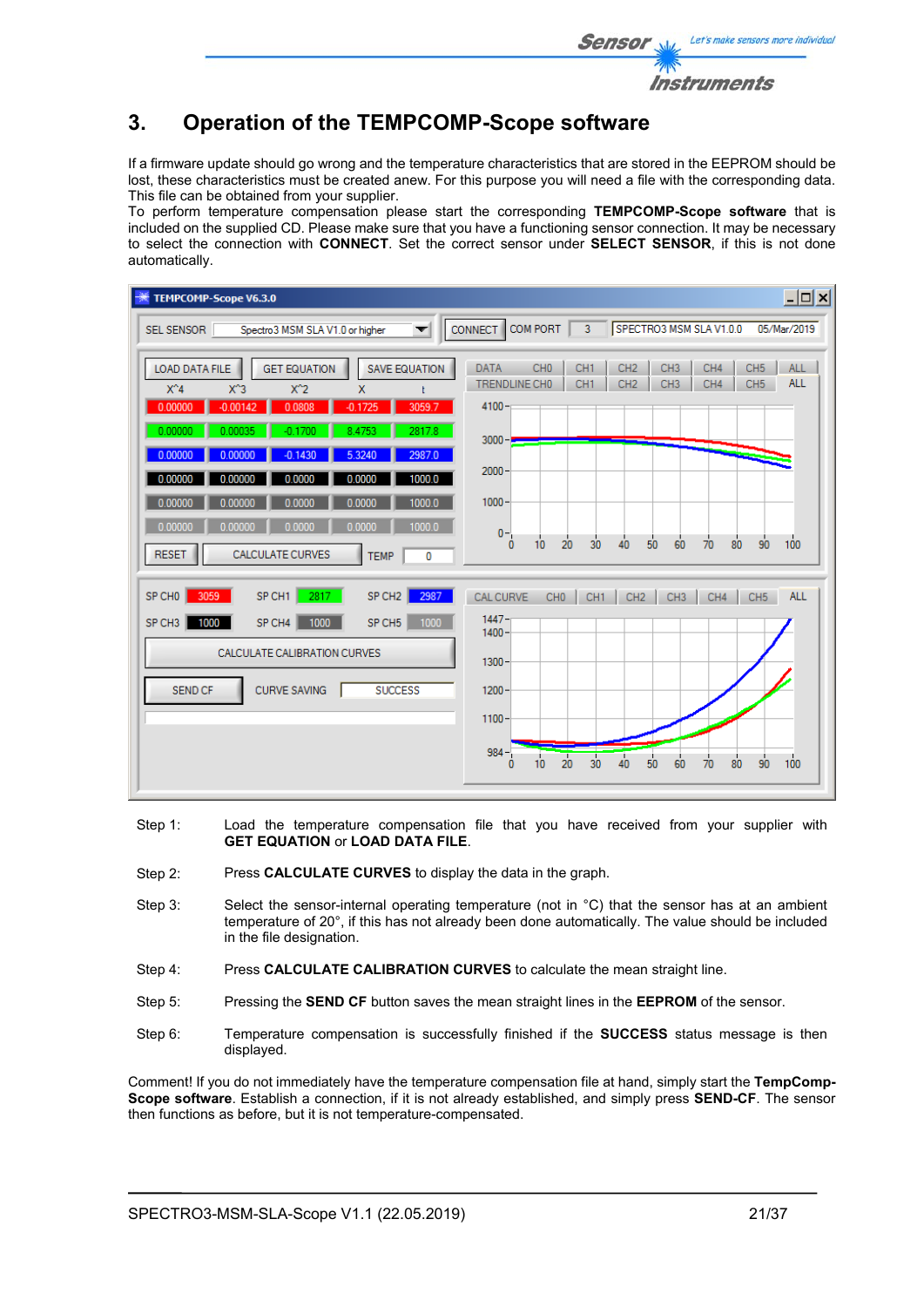

## **4. Connector assignment of the SPECTRO-3-MSM-SLA color sensor**

**Connection of SPECTRO-3-MSM-SLA to PC:** 

|          | 4-pole fem. M5 connector (type Binder 707)<br>SPECTRO-3-MSM-SLA/PC-RS232 |     | o o             |  |  |  |  |
|----------|--------------------------------------------------------------------------|-----|-----------------|--|--|--|--|
| Pin-No.: |                                                                          |     | Assignment:     |  |  |  |  |
|          |                                                                          |     | $+24VDC (+Ub)$  |  |  |  |  |
| 2        |                                                                          |     | (GND)<br>0V     |  |  |  |  |
| 3        |                                                                          | Rx0 |                 |  |  |  |  |
|          |                                                                          |     | Tx <sub>0</sub> |  |  |  |  |

**Available connecting cables:**  cab-las4/PC-… cab-4/USB-… cab-4/ETH-…

## **Connection of SPECTRO-3-MSM-SLA to PLC:**

**8-pole M12 connector (type Binder 763/713)**  *SPECTRO-3-MSM-SLA/PLC* 



| Pin No.: | Color:       | <b>Assignment:</b>                                             |  |  |  |  |  |  |
|----------|--------------|----------------------------------------------------------------|--|--|--|--|--|--|
|          | White        | 0V (GND)                                                       |  |  |  |  |  |  |
|          | <b>Brown</b> | +24VDC $(\pm 10\%)$                                            |  |  |  |  |  |  |
|          | Green        | IN <sub>0</sub>                                                |  |  |  |  |  |  |
|          | Yellow       | Not connected                                                  |  |  |  |  |  |  |
|          | Grev         | Not connected                                                  |  |  |  |  |  |  |
| 6        | Pink         | ANA OUT<br>Analog X, x, a*, u*, u' or C* (010V or 420mA)       |  |  |  |  |  |  |
|          | <b>Blue</b>  | ANA OUT<br>Analog Y, y, b*, v*, v' or h* (010V or 420mA)       |  |  |  |  |  |  |
|          | Red          | ANA OUT<br>Analog Z, Y or L <sup>*</sup><br>$(010V$ or $420mA$ |  |  |  |  |  |  |

**Connecting cable:**  cab-M12/8-…-shd (shielded)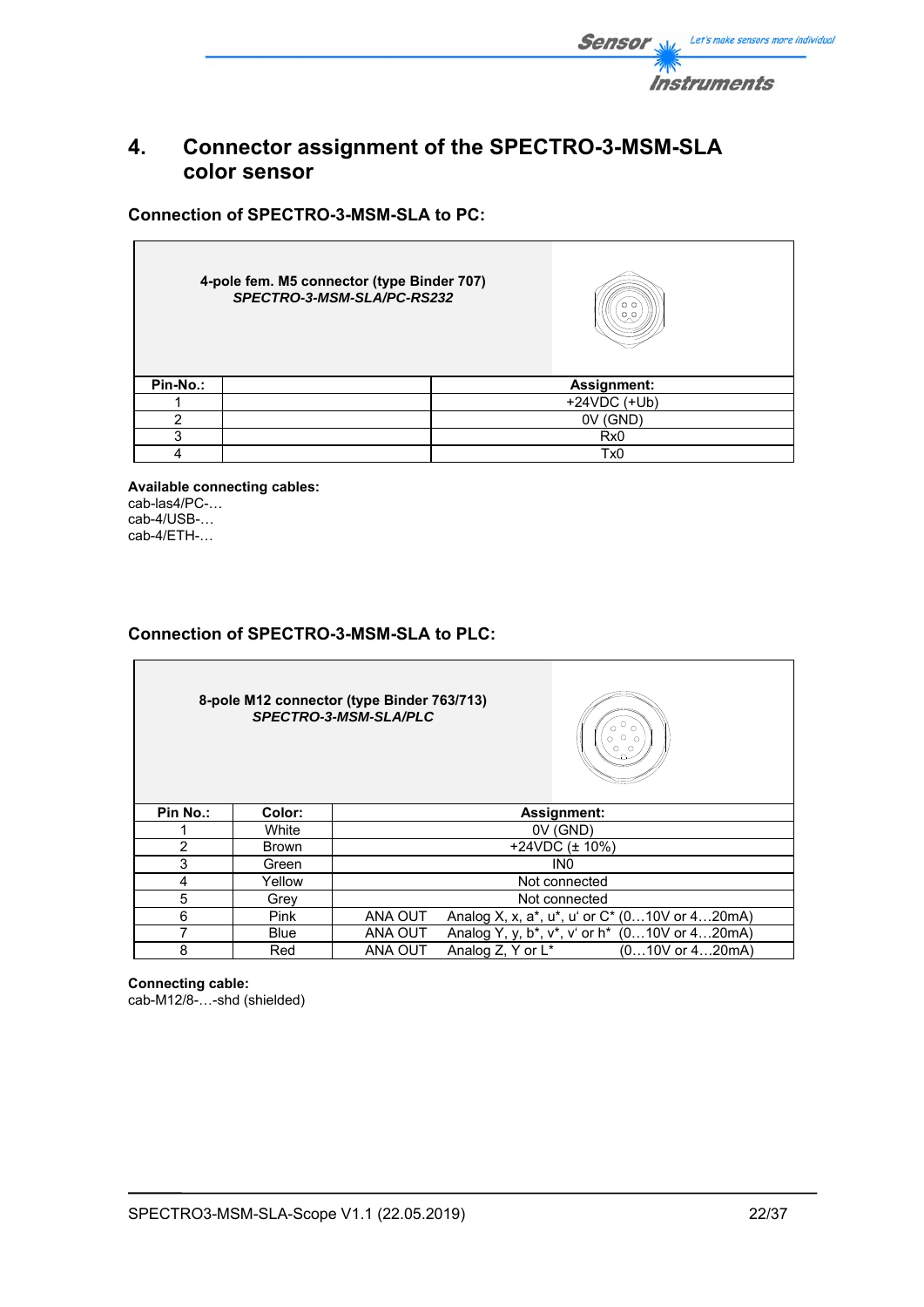

# **5. RS232 communication protocol**

The sensors of the SPECTRO-3-MSM-SLA series operate with the following **parameters** that are sent to the sensor or read from the sensor in the stated sequence.<br>Info! 1 bytes = 8bit  $1$  word = 2 byte

 $1$  **word** = 2 **byte**  $1$  **long** = 2 **word** = 4 **byte** 

|         | <b>Parameter</b>    | <b>Type</b> | <b>Meaning</b>                                                                                            |  |  |  |  |  |
|---------|---------------------|-------------|-----------------------------------------------------------------------------------------------------------|--|--|--|--|--|
| Para1:  | <b>POWER</b>        | word        | Transmitter intensity (0  1000) Attention intensity in thousandth!                                        |  |  |  |  |  |
| Para2:  | <b>PMODE</b>        | word        | Power Mode: SINGLE, DOUBLE coded to (0,1)                                                                 |  |  |  |  |  |
| Para3:  | <b>GAIN</b>         | word        | Amplification of the integrated receiver AMP1, AMP2, AMP3, AMP4, AMP5, AMP6,                              |  |  |  |  |  |
|         |                     |             | AMP7, AMP8 coded to (1, 2, 3, 4, 5, 6, 7, 8)                                                              |  |  |  |  |  |
| Para4:  | <b>INTEGRAL1</b>    | word        | Raw signal integration (1250)                                                                             |  |  |  |  |  |
| Para5:  | <b>INTEGRAL2</b>    | word        | Mean signal integration (1250)                                                                            |  |  |  |  |  |
| Para6:  | <b>AVERAGE</b>      | word        | Signal averaging 1, 2, 4, 8, 16, 32, 64, 128, 256, 512, 1024, 2048, 4096, 8192, 16384<br>or 32768         |  |  |  |  |  |
| Para7:  | LED MODE            | word        | Control for the internal light source DC, AC coded to (0,1)                                               |  |  |  |  |  |
| Para8:  | C SPACE             | word        | Color Space: xyY, L*a*b*, L*u*v*, L*C*h*, L*u'v' coded to (0,1,2,3,4)                                     |  |  |  |  |  |
| Para9:  | <b>CALIB</b>        | word        | Calibration Mode: OFF, FCAL, UCAL, FCAL WB, UCAL WB, XYZ OFFSET, XYZ                                      |  |  |  |  |  |
|         |                     |             | OFFSET IN0 coded to (0,1,2,3,4,5,6)                                                                       |  |  |  |  |  |
| Para10: | ANALOG OUTMODE      | word        | Function of the analogue outmode: OFF, X Y Z, COLOR SPACE, CS REF coded to                                |  |  |  |  |  |
|         |                     |             | (0,1,2,3)                                                                                                 |  |  |  |  |  |
| Para11: | ANA OUT SIGNAL      | Word        | Function of the analog output: U, I coded to (0,1)                                                        |  |  |  |  |  |
| Para12: | ANA OUT             | word        | Function of analogue out: CONT, IN0 L--->H coded to (0,1)                                                 |  |  |  |  |  |
| Para13: | ANA ZOOM            | word        | Zoom factor at ANALOG OUTMODE = CS REF: x1, x2, x4, x8, x16, x32, x64, x128<br>Coded to (0,1,2,3,4,5,6,7) |  |  |  |  |  |
| Para14: | POWER DP1           | word        | Transmitter intensity of Double Parameter Set 1 (0  1000) Attention intensity in                          |  |  |  |  |  |
|         |                     |             | thousandth!                                                                                               |  |  |  |  |  |
| Para15: | <b>GAIN DP1</b>     | word        | Amplification of the integrated receiver of Double Parameter Set 1                                        |  |  |  |  |  |
|         |                     |             | AMP1, AMP2, AMP3, AMP4, AMP5, AMP6, AMP7, AMP8                                                            |  |  |  |  |  |
|         |                     |             | coded to (1, 2, 3, 4, 5, 6, 7, 8)                                                                         |  |  |  |  |  |
| Para16: | <b>INTEGRAL DP1</b> | word        | Signal integration of Double Parameter Set1 (1250)                                                        |  |  |  |  |  |
| Para17: | POWER DP2           | word        | Transmitter intensity of Double Parameter Set 2 (0  1000) Attention intensity in<br>thousandth!           |  |  |  |  |  |
| Para18: | <b>GAIN DP2</b>     | word        | Amplification of the integrated receiver of Double Parameter Set 2                                        |  |  |  |  |  |
|         |                     |             | AMP1, AMP2, AMP3, AMP4, AMP5, AMP6, AMP7, AMP8                                                            |  |  |  |  |  |
|         |                     |             | coded to (1, 2, 3, 4, 5, 6, 7, 8)                                                                         |  |  |  |  |  |
| Para19: | <b>INTEGRAL DP2</b> | word        | Signal integration of Double Parameter Set2 (1250)                                                        |  |  |  |  |  |
| Para20: | COR VAL X           | word        | Correction Value for X multiplied by 128                                                                  |  |  |  |  |  |
| Para21: | COR VAL Y           | word        | Correction Value for Y multiplied by 128                                                                  |  |  |  |  |  |
| Para22: | COR VAL Z           | word        | Correction Value for Z multiplied by 128                                                                  |  |  |  |  |  |
| Para23: | COR VAL X 3'rd root | word        | 3'rd root of COR VAL $X =$<br>(COR VAL X * 128)^(1/3) * 1024                                              |  |  |  |  |  |
| Para24: | COR VAL Y 3'rd root | word        | 3'rd root of COR VAL $Y =$<br>(COR VAL Y * 128)^(1/3) * 1024                                              |  |  |  |  |  |
| Para25: | COR VAL Z 3'rd root | word        | (COR VAL Z * 128)^(1/3) * 1024<br>3'rd root of COR VAL $Z =$                                              |  |  |  |  |  |

Upon request, the data acquired and processed by the sensor are sent by the sensor in the following sequence.<br>Info! 1 bytes = 8bit 1 word = 2 byte 1 long = 2 word = 4 byte  $1$   $\log$  = 2 word = 4 **byte** 

|                       | <b>DATA VALUE</b> | <b>Type</b> | Meaning                                                                                                |  |  |  |  |  |
|-----------------------|-------------------|-------------|--------------------------------------------------------------------------------------------------------|--|--|--|--|--|
| DatVal1:              | CSX.              | long        | Color Space X chromaticity coordinate $(x, a^*, u^*, C^*)$ or u'). Must be divided by 65536.           |  |  |  |  |  |
| DatVal <sub>2</sub> : | <b>CSY</b>        | long        | Color Space Y chromaticity coordinate $(y, b^*, v^*, h^* \text{ or } v^*)$ . Must be divided by 65536. |  |  |  |  |  |
| DatVal3:              | CSI               | long        | Color Space Lightness variable (Y or L*). Must be divided by 65536.                                    |  |  |  |  |  |
| DatVal4:              | REF CSX           | long        | Reference CSX when ANALOG OUTMODE = CS REF. Must be divided by 65536.                                  |  |  |  |  |  |
| DatVal5:              | <b>REF CSY</b>    | long        | Reference CSY when ANALOG OUTMODE = CS REF. Must be divided by 65536.                                  |  |  |  |  |  |
| DatVal <sub>6</sub> : | <b>REF CSI</b>    | long        | Reference CSI when ANALOG OUTMODE = CS REF. Must be divided by 65536.                                  |  |  |  |  |  |
| DatVal7:              | X                 | word        | Calibrated and temperature compensated tristimulus value of channel X                                  |  |  |  |  |  |
| DatVal8:              | Y                 | word        | Calibrated and temperature compensated tristimulus value of channel Y                                  |  |  |  |  |  |
| DatVal9:              | $\overline{z}$    | word        | Calibrated and temperature compensated tristimulus value of channel Z                                  |  |  |  |  |  |
| DatVal10:             | RAW X             | word        | None Calibrated tristimulus value of channel X                                                         |  |  |  |  |  |
| DatVal11:             | RAW Y             | word        | None Calibrated tristimulus value of channel Y                                                         |  |  |  |  |  |
| DatVal12:             | RAW Z             | word        | None Calibrated tristimulus value of channel Z                                                         |  |  |  |  |  |
| DatVal13:             | DIG IN            | word        | DIG IN is 1 when input IN0 is HI                                                                       |  |  |  |  |  |
| DatVal14:             | <b>TEMP</b>       | word        | Temperature in the sensor (not in $^{\circ}$ C or $^{\circ}$ F)                                        |  |  |  |  |  |
| DatVal15:             | DP SET            | word        | Double Parameter Set                                                                                   |  |  |  |  |  |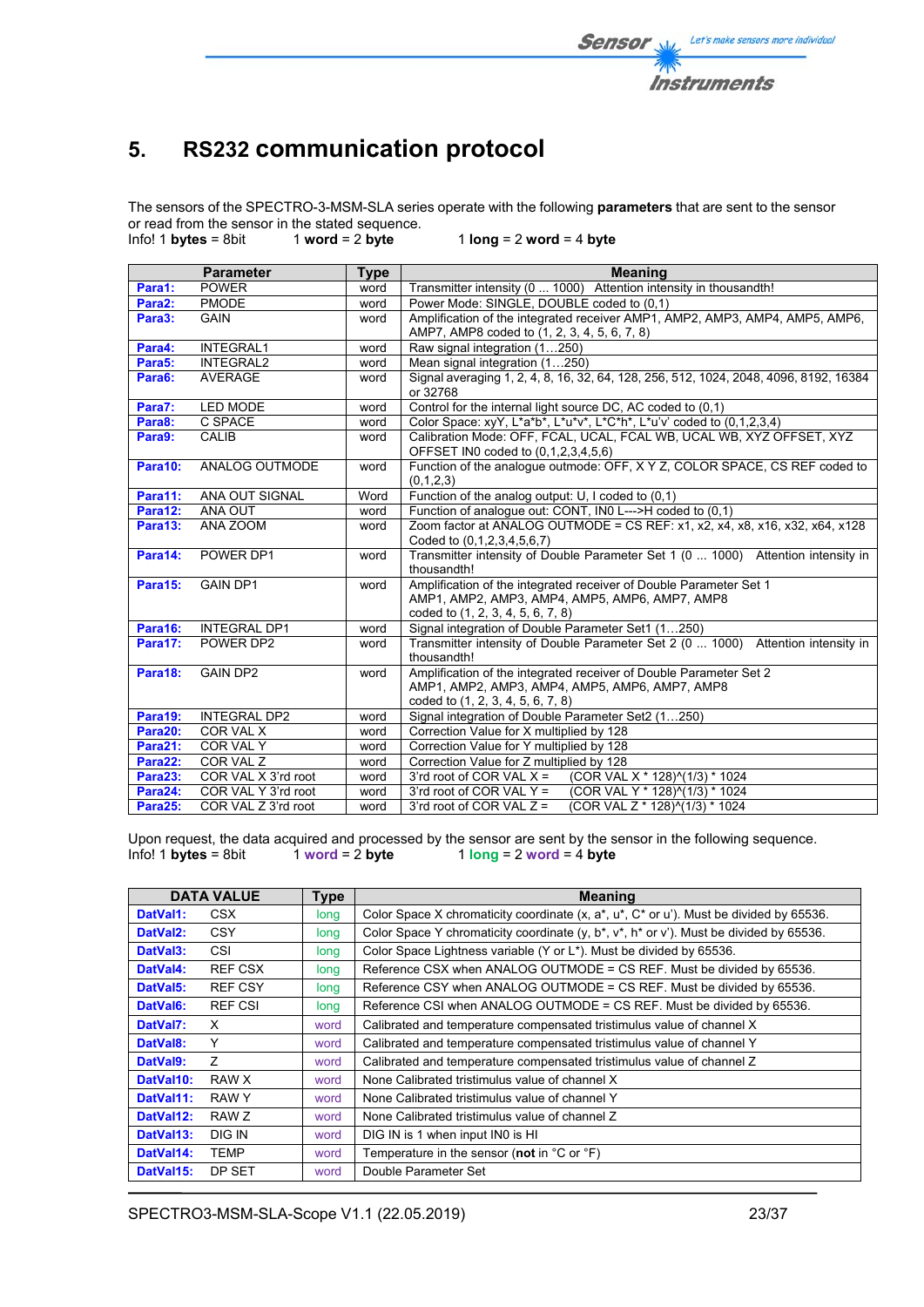|               |      | Let's make sensors more individual<br><b>Sensor</b>                          |
|---------------|------|------------------------------------------------------------------------------|
|               |      | <i><b>Instruments</b></i>                                                    |
| DatVal16: SAT | word | Saturation (SAT=0: no Saturation, SAT>0: Saturation of one or more channels) |

Digital serial communication is used for the exchange of data between the software running on the PC and the sensor.

For this purpose the control unit features an EIA-232 compatible interface that operates with the (fixed) parameters "**8 data bits, 1 stop bit, no parity bit, no handshake"**.

Five values are available for the baudrate: 9600baud, 19200baud, 38400baud, 57600baud and 115200baud. As an option the PC software also can communicate through TCP/IP or USB. In these cases transparent interface converters must be used that allow a connection to the RS232 interface.

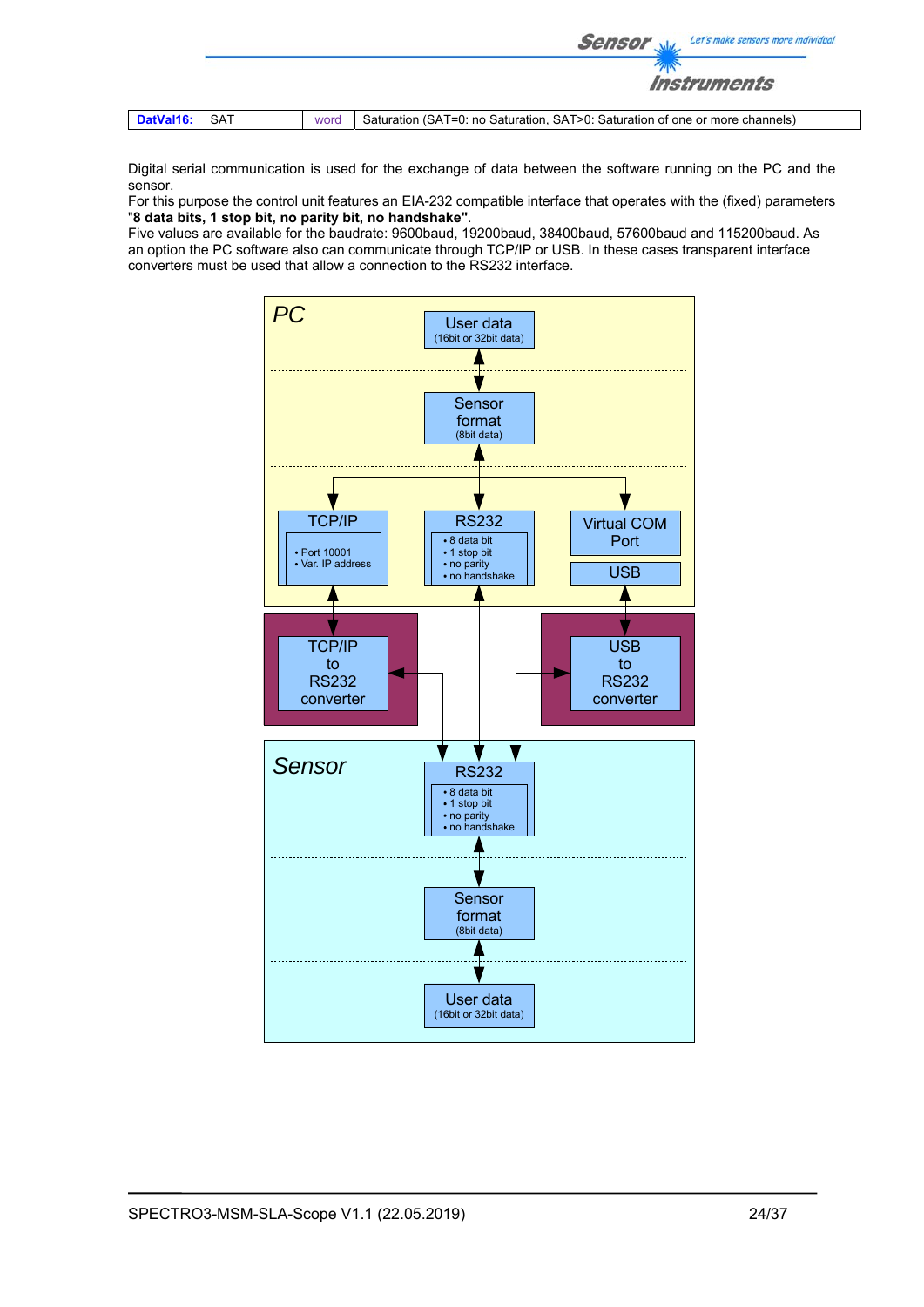

A proprietary protocol format that organises and bundles the desired data is used for all physical connection variants between PC software and control unit. Depending on their type and function the actual data are 16- or 32 bit variables and represent integer or floating-point values. The protocol format consists of 8-bit wide unsigned words ("bytes"). The actual data therefore sometimes must be distributed to several bytes.

The control unit always behaves passively (except if another behaviour has been specifically activated). Data exchange therefore always is initiated by the PC software. The PC sends a data package ("frame") corresponding to the protocol format, either with or without appended data, to which the control unit responds with a frame that matches the request.

The protocol format consists of two components:

A "header" and an optional appendant ("data").

The header always has the same structure.

The first byte is a synchronisation byte and always is  $85_{\text{dez}}$  (55<sub>hex</sub>).

The second byte is the so-called order byte. This byte determines the action that should be performed (send data, save data, etc.).

A 16-bit value (argument) follows as the third and fourth byte. Depending on the order, the argument is assigned a corresponding value.

The fifth and sixth byte again form a 16-bit value. This value states the number of appended data bytes. Without appended data both these bytes are  $0_{\text{dez}}$  or  $00_{\text{hex}}$ , the maximum number of bytes is 512.

The seventh byte contains the CRC8 checksum of all data bytes (data byte 0 up to and incl. data byte n).

The eight byte is the CRC8 checksum for the header and is formed from bytes 0 up to and incl. 6.

The header always has a total length of 8 bytes. The complete frame may contain between 8 and 520 bytes.

| Byte <sub>0</sub> | Byte1           | Byte <sub>2</sub> | Byte3       | Byte4           | Byte <sub>5</sub> | Byte <sub>6</sub> | Byte7   | Byte <sub>8</sub> | Byte9             |          | Byte $n+6$ | Byte $n + i$ |
|-------------------|-----------------|-------------------|-------------|-----------------|-------------------|-------------------|---------|-------------------|-------------------|----------|------------|--------------|
| Header            | Header          | Header            | Header      | Header          | Header            | Header            | Header  | Data              | Data              | $\cdots$ | Data       | Data         |
|                   |                 | $<$ ARG>          | <arg></arg> | <len></len>     | -LEN>             | CRC <sub>8</sub>  | CRC8    | Data1             | Data <sup>.</sup> |          | Data n/2   | Data n/2     |
| 0x55              | <order></order> | (lo byte)         | (hi byte)   | $($ lo byte $)$ | (hi byte)         | (Data             | (Header | (lo byte)         | (hi byte)         | $\cdots$ | (lo byte)  | (hi byte     |

The following **orders** can be sent to the sensor.

| <b>Number</b> | <b>ORDER</b> (header byte no. 2)                                    | <b>Example</b> |
|---------------|---------------------------------------------------------------------|----------------|
| 0             | Sensor answers with order=0 if a communication error occurs.        |                |
|               | ARG=1: Invalid order number was sent to the sensor                  |                |
|               | ARG=2: General communication error (wrong baudrate, overflow, )     |                |
|               | Write parameter to the RAM of the sensor                            | $order=1$      |
|               | Read parameter from the RAM of the sensor                           | order=2        |
| 3             | Load parameter and actual Baudrate from RAM to EEPROM of the sensor | $order = 3$    |
| 4             | Load parameter from EEPROM to RAM of the sensor                     | $order=4$      |
| 5             | Read CONNECTION OK and serial number from sensor                    | $order=5$      |
| 6             | Free                                                                |                |
|               | Read Firmware String and firmware number from sensor                | $order=7$      |
| 8             | Read data values from sensor                                        | order=8        |
| 108           | Read 3 data values from sensor                                      | order=108      |
| 30            | Start and Stop triggered sending of data frames                     | order=30       |
| 105           | Get cycle time from sensor                                          | order=105      |
| 190           | Write new baud rate to the sensor                                   | order=190      |

Let's make sensors more individual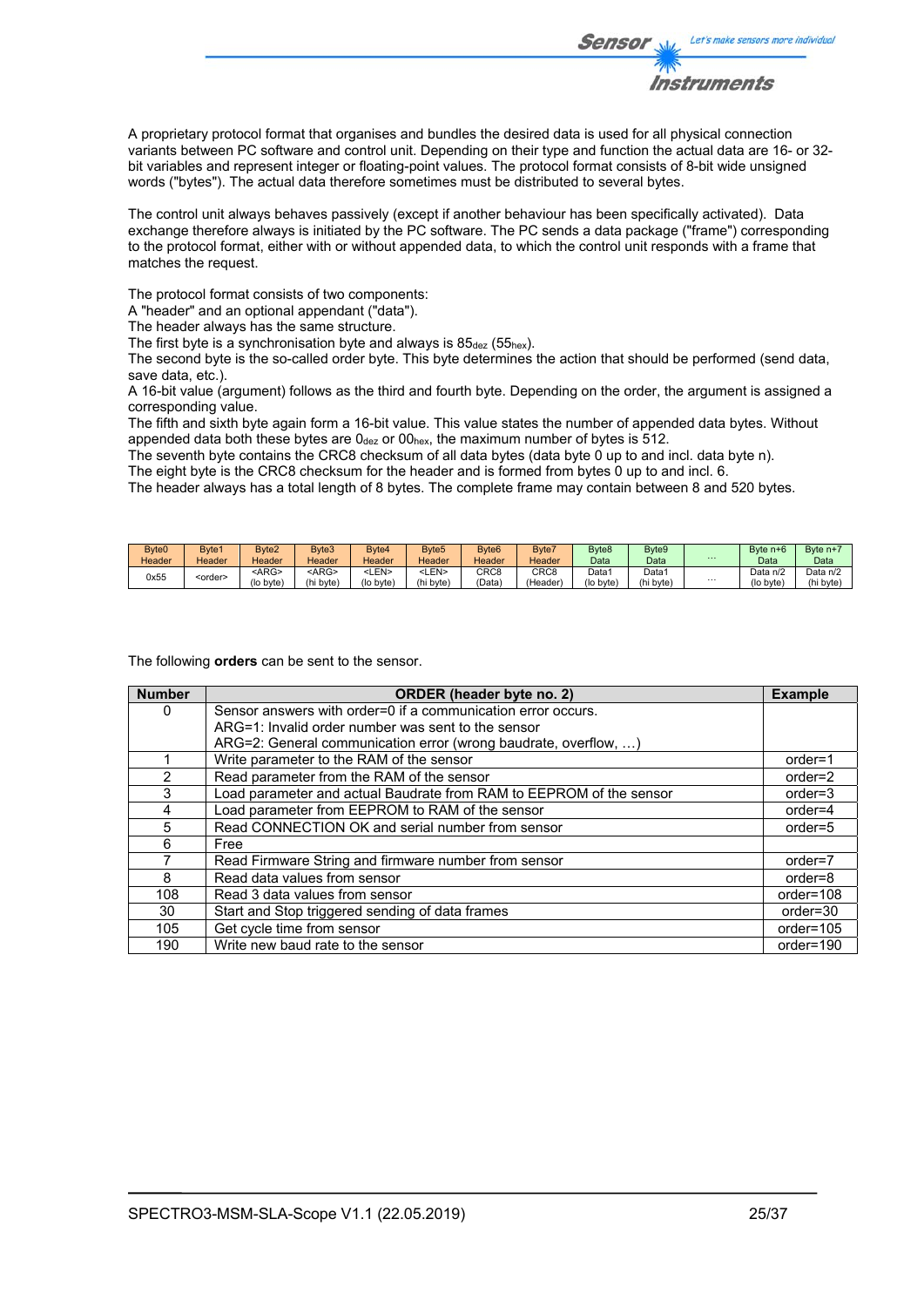

## **CRC8 checksum**

The so-called "Cyclic Redundancy Check" or CRC is used to verify data integrity. This algorithm makes it possible to detect individual bit errors, missing bytes, and faulty frames. For this purpose a value - the so-called checksum - is calculated over the data (bytes) to be checked and is transmitted together with the data package. Calculation is performed according to an exactly specified method based on a generator polynomial. The length of the checksum is 8 bit ( = 1 byte). The generator polynomial is: *X8+X5+X4+X0*

To verify the data after they have been received, CRC calculation is performed once again. If the sent and the newly calculated CRC values are identical, the data are without error.

The following pseudo code can be used for checksum calculation:

```
calcCRC8 (data[ ], table[ ]) 
Input: data[ ], n data of unsigned 8bit 
         table[ ], 256 table entries of unsigned 8bit 
Output: crc8, unsigned 8bit 
crc8 := AA<sub>hex</sub>for I := 1 to n do 
        idx := crc8 EXOR data[ i ] 
        crc8 := table[idx]endfor 
return crc8
```

| a   | וסו | ı<br>o |  |  |
|-----|-----|--------|--|--|
| . . |     |        |  |  |

| 0   | 94  | 188            | 226 | 97  | 63  | 221 | 131 | 194 | 156 | 126 | 32  | 163 | 253 | 31  | 65  |
|-----|-----|----------------|-----|-----|-----|-----|-----|-----|-----|-----|-----|-----|-----|-----|-----|
| 157 | 195 | 33             | 127 | 252 | 162 | 64  | 30  | 95  | 1   | 227 | 189 | 62  | 96  | 130 | 220 |
| 35  | 125 | 159            | 193 | 66  | 28  | 254 | 160 | 225 | 191 | 93  | 3   | 128 | 222 | 60  | 98  |
| 190 | 224 | $\overline{2}$ | 92  | 223 | 129 | 99  | 61  | 124 | 34  | 192 | 158 | 29  | 67  | 161 | 255 |
| 70  | 24  | 250            | 164 | 39  | 121 | 155 | 197 | 132 | 218 | 56  | 102 | 229 | 187 | 89  | 7   |
| 219 | 133 | 103            | 57  | 186 | 228 | 6   | 88  | 25  | 71  | 165 | 251 | 120 | 38  | 196 | 154 |
| 101 | 59  | 217            | 135 | 4   | 90  | 184 | 230 | 167 | 249 | 27  | 69  | 198 | 152 | 122 | 36  |
| 248 | 166 | 68             | 26  | 153 | 199 | 37  | 123 | 58  | 100 | 134 | 216 | 91  | 5   | 231 | 185 |
| 140 | 210 | 48             | 110 | 237 | 179 | 81  | 15  | 78  | 16  | 242 | 172 | 47  | 113 | 147 | 205 |
| 17  | 79  | 173            | 243 | 112 | 46  | 204 | 146 | 211 | 141 | 111 | 49  | 178 | 236 | 14  | 80  |
| 175 | 241 | 19             | 77  | 206 | 144 | 114 | 44  | 109 | 51  | 209 | 143 | 12  | 82  | 176 | 238 |
| 50  | 108 | 142            | 208 | 83  | 13  | 239 | 177 | 240 | 174 | 76  | 18  | 145 | 207 | 45  | 115 |
| 202 | 148 | 118            | 40  | 171 | 245 | 23  | 73  | 8   | 86  | 180 | 234 | 105 | 55  | 213 | 139 |
| 87  | 9   | 235            | 181 | 54  | 104 | 138 | 212 | 149 | 203 | 41  | 119 | 244 | 170 | 72  | 22  |
| 233 | 183 | 85             | 11  | 136 | 214 | 52  | 106 | 43  | 117 | 151 | 201 | 74  | 20  | 246 | 168 |
| 116 | 42  | 200            | 150 | 21  | 75  | 169 | 247 | 182 | 232 | 10  | 84  | 215 | 137 | 107 | 53  |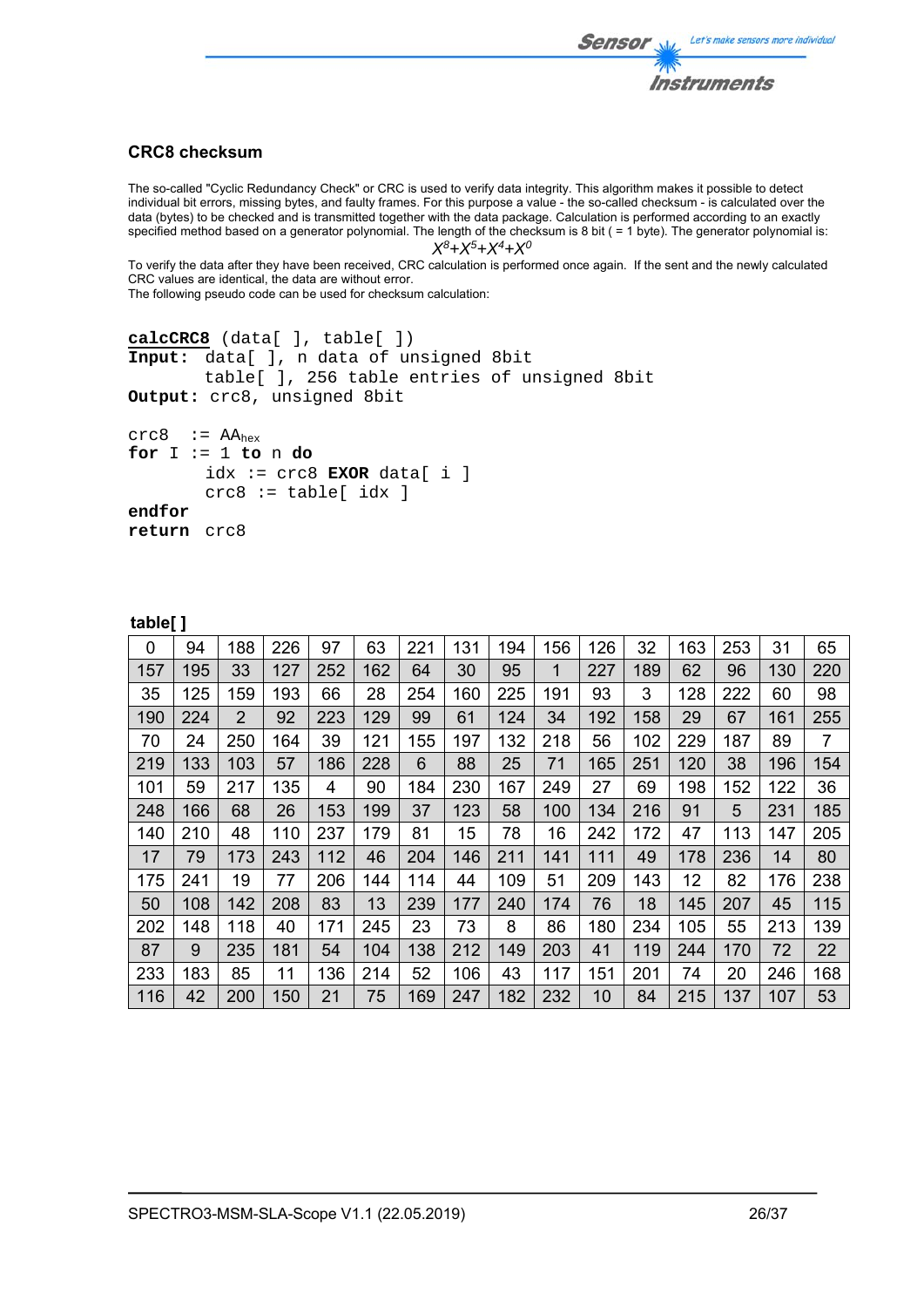

## **Example order=1:** Write parameter to the RAM of the sensor.

Example is with 5 parameter (Para1=500, Para2=0; Para3=3200, Para4=3300, Para5=1) Have a look at the **TABLE PARAMETER** to check out how much parameter you have to send.

## DATA FRAME PC  $\rightarrow$  Sensor

| Byte1         | Byte <sub>2</sub> | Byte3       | Byte4         | Byte <sub>5</sub> | Byte <sub>6</sub> | Byte7            | Byte <sub>8</sub> |
|---------------|-------------------|-------------|---------------|-------------------|-------------------|------------------|-------------------|
| <b>Header</b> | Header            | Header      | <b>Header</b> | Header            | <b>Header</b>     | <b>Header</b>    | <b>Header</b>     |
| 0x55          | <order></order>   | $<$ ARG $>$ | $<$ ARG $>$   | <len></len>       | <len></len>       | CRC <sub>8</sub> | CRC <sub>8</sub>  |
|               |                   | (lo byte)   | (hi byte)     | (lo byte)         | (hi byte)         | (Data)           | (Header)          |
| 85 (dec)      |                   |             |               | 10                |                   | 130              | 107               |
|               |                   |             | $ARG=0$       | $LEN=10$          |                   |                  |                   |

| Byte9     | Byte <sub>10</sub> | Byte <sub>11</sub> | Byte <sub>12</sub> | Byte <sub>13</sub> | Byte <sub>14</sub> | Byte <sub>15</sub> | Byte <sub>16</sub> | Byte <sub>17</sub>   | Byte <sub>18</sub> |
|-----------|--------------------|--------------------|--------------------|--------------------|--------------------|--------------------|--------------------|----------------------|--------------------|
| Data      | Data               | Data               | Data               | Data               | Data               | Data               | Data               | Data                 | Data               |
| Para1     | Para1              | Para2              | Para2              | Para3              | Para3              | Para4              | Para4              | Para5                | Para5              |
| (lo byte) | (hi byte)          | (lo byte)          | (hi byte)          | (lo byte)          | (hi byte)          | (lo byte)          | (hi byte)          | (lo byte)            | (hi bvte)          |
| 244       |                    |                    |                    | 128                | 12                 | 228                | 12                 |                      |                    |
|           | Para1=500          |                    | Para2=0            |                    | Para3=3200         |                    | Para4=3300         | Para <sub>5</sub> =1 |                    |

## DATA FRAME Sensor  $\rightarrow$  PC

| Byte1<br>Header | Byte <sub>2</sub><br>Header | Byte3<br><b>Header</b>   | Byte4<br><b>Header</b>   | Byte <sub>5</sub><br>Header | Byte <sub>6</sub><br><b>Header</b> | Byte7<br><b>Header</b>     | Byte <sub>8</sub><br>Header  |
|-----------------|-----------------------------|--------------------------|--------------------------|-----------------------------|------------------------------------|----------------------------|------------------------------|
| 0x55            | <order></order>             | $<$ ARG $>$<br>(lo byte) | $<$ ARG $>$<br>(hi byte) | <len><br/>(lo byte)</len>   | <len><br/>(hi byte)</len>          | CRC <sub>8</sub><br>(Data) | CRC <sub>8</sub><br>(Header) |
| 85 (dec)        |                             |                          |                          |                             |                                    | 170                        | 224                          |
|                 |                             |                          | $ARG=0$                  |                             | LEN=0                              |                            |                              |

If you receive an argument greater 0, ARG parameter where out of range and have been set to a default value.

## **Example order=2:** Read parameter from the RAM of the sensor.

Example is with 5 parameter (Para1=500, Para2=0; Para3=3200, Para4=3300, Para5=1) Have a look at the **TABLE PARAMETER** to check out how much parameter you will receive.

## DATA FRAME PC  $\rightarrow$  Sensor

| Byte1         | Byte <sub>2</sub>       | Byte3       | Byte4         | Byte <sub>5</sub> | Byte <sub>6</sub> | Byte7            | Byte <sub>8</sub> |
|---------------|-------------------------|-------------|---------------|-------------------|-------------------|------------------|-------------------|
| <b>Header</b> | Header                  | Header      | <b>Header</b> | <b>Header</b>     | <b>Header</b>     | <b>Header</b>    | Header            |
|               |                         | $<$ ARG $>$ | $<$ ARG $>$   | <len></len>       | <len></len>       | CRC <sub>8</sub> | CRC <sub>8</sub>  |
|               | 0x55<br><order></order> | (lo byte)   | (hi byte)     | (lo byte)         | (hi byte)         | (Data)           | (Header)          |
| 85 (dec)      |                         |             |               |                   |                   | 170              | 185               |
|               |                         |             | ARG=0         |                   | LEN=0             |                  |                   |

## DATA FRAME Sensor  $\rightarrow$  PC

| Byte1<br>Header | Byte <sub>2</sub><br>Header | Byte3<br>Header          | Byte <sub>4</sub><br>Header | Byte <sub>5</sub><br>Header | Byte <sub>6</sub><br><b>Header</b> | Byte7<br><b>Header</b>     | Byte <sub>8</sub><br>Header  |
|-----------------|-----------------------------|--------------------------|-----------------------------|-----------------------------|------------------------------------|----------------------------|------------------------------|
| 0x55            | <order></order>             | $<$ ARG $>$<br>(lo byte) | $<$ ARG $>$<br>(hi byte)    | <len><br/>(lo byte)</len>   | <len><br/>(hi byte)</len>          | CRC <sub>8</sub><br>(Data) | CRC <sub>8</sub><br>(Header) |
| 85 (dec)        |                             |                          |                             | 10                          |                                    | 130                        | 50                           |
|                 |                             |                          | $ARG=0$                     | $LEN=10$                    |                                    |                            |                              |

| Byte9     | Byte <sub>10</sub> | Byte <sub>11</sub> | Byte <sub>12</sub> | Byte <sub>13</sub> | Byte <sub>14</sub> | Byte <sub>15</sub> | Byte <sub>16</sub> | Byte <sub>17</sub> | Byte <sub>18</sub> |
|-----------|--------------------|--------------------|--------------------|--------------------|--------------------|--------------------|--------------------|--------------------|--------------------|
| Data      | Data               | Data               | Data               | Data               | Data               | Data               | Data               | Data               | Data               |
| Para1     | Para1              | Para2              | Para2              | Para3              | Para3              | Para4              | Para4              | Para5              | Para5              |
| (lo byte) | (hi bvte)          | (lo byte)          | (hi byte)          | (lo byte)          | (hi byte)          | (lo bvte)          | (hi byte)          | (lo byte)          | (hi byte)          |
| 244       |                    |                    |                    | 128                |                    | 228                | 12                 |                    |                    |
| Para1=500 | Para $2=0$         |                    |                    | Para3=3200         |                    | Para4=3300         |                    | Para5=1            |                    |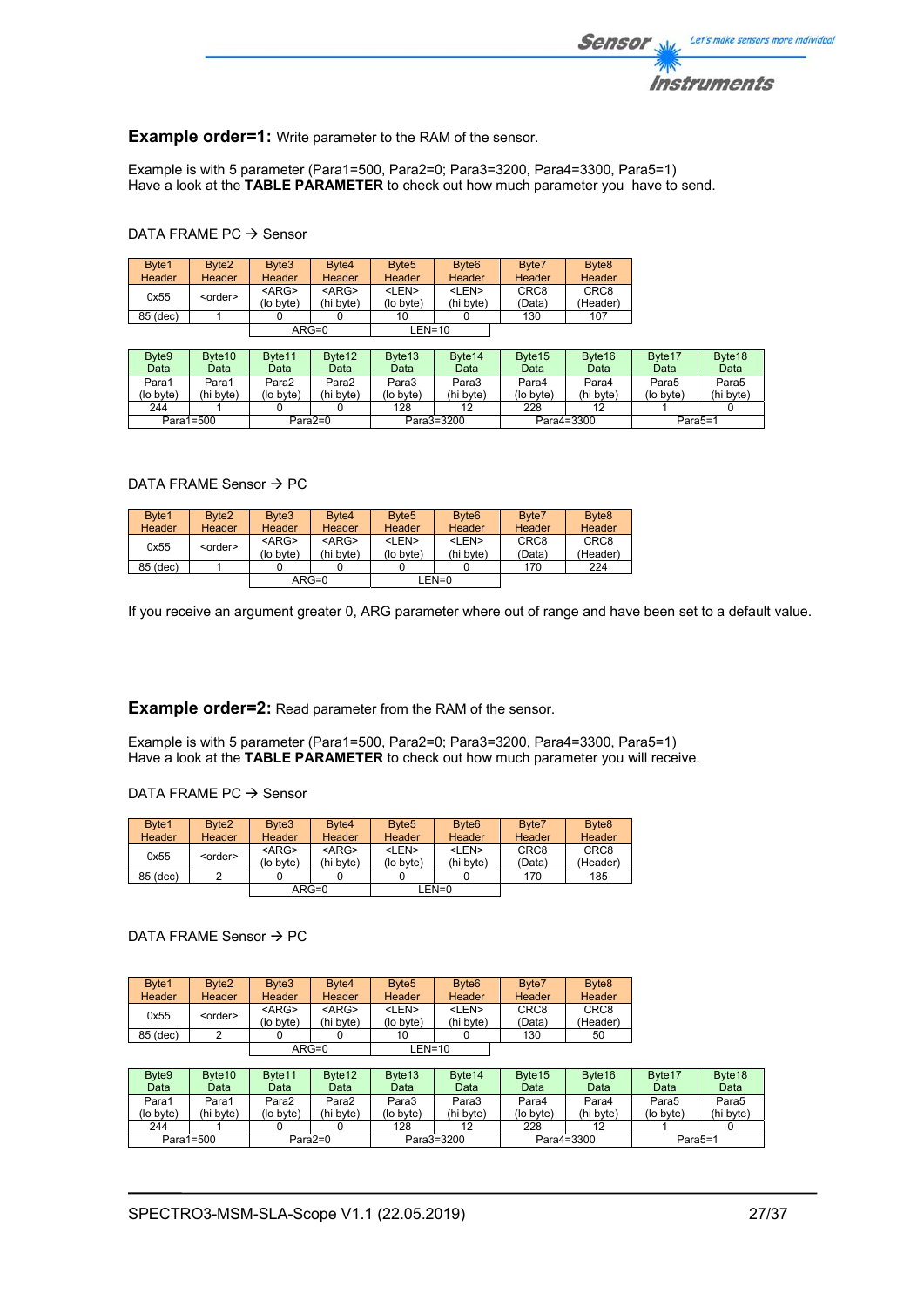

**Example order=3:** Load parameter and actual Baudrate from RAM to EEPROM of the sensor.

|  | DATA FRAME PC $\rightarrow$ Sensor |  |  |
|--|------------------------------------|--|--|
|--|------------------------------------|--|--|

| Byte <sub>0</sub><br><b>Header</b> | Byte1<br><b>Header</b> | Byte <sub>2</sub><br>Header | Byte3<br><b>Header</b>   | Byte4<br><b>Header</b>    | Byte <sub>5</sub><br><b>Header</b> | Byte <sub>6</sub><br>Header | Byte7<br>Header              |
|------------------------------------|------------------------|-----------------------------|--------------------------|---------------------------|------------------------------------|-----------------------------|------------------------------|
| 0x55                               | <order></order>        | $<$ ARG $>$<br>(lo byte)    | $<$ ARG $>$<br>(hi byte) | <len><br/>(lo byte)</len> | <len><br/>(hi byte)</len>          | CRC <sub>8</sub><br>(Data)  | CRC <sub>8</sub><br>(Header) |
| 85 (dec)                           |                        |                             |                          |                           |                                    | 170                         | 142                          |
|                                    |                        |                             | $ARG=0$                  |                           | LEN=0                              |                             |                              |

## DATA FRAME Sensor  $\rightarrow$  PC

| Byte <sub>0</sub> | Byte1           | Byte <sub>2</sub>     | Byte3                    | Byte4                     | Byte <sub>5</sub>         | Byte <sub>6</sub>          | Byte7                        |
|-------------------|-----------------|-----------------------|--------------------------|---------------------------|---------------------------|----------------------------|------------------------------|
| <b>Header</b>     | Header          | Header                | Header                   | Header                    | <b>Header</b>             | Header                     | Header                       |
| 0x55              | <order></order> | $<$ ARG><br>(lo byte) | $<$ ARG $>$<br>(hi byte) | <len><br/>(lo byte)</len> | $<$ I FN $>$<br>(hi byte) | CRC <sub>8</sub><br>(Data) | CRC <sub>8</sub><br>(Header) |
| 85 (dec)          |                 |                       |                          |                           |                           | 170                        | 142                          |
|                   |                 |                       | $ARG=0$                  |                           | LEN=0                     |                            |                              |

**Example order=4:** Load parameter from EEPROM to RAM of the sensor.

## DATA FRAME PC  $\rightarrow$  Sensor

| Byte <sub>0</sub><br><b>Header</b> | Byte1<br><b>Header</b> | Byte <sub>2</sub><br><b>Header</b> | Byte3<br><b>Header</b>   | Byte4<br>Header           | Byte <sub>5</sub><br><b>Header</b> | Byte <sub>6</sub><br><b>Header</b> | Byte7<br>Header              |
|------------------------------------|------------------------|------------------------------------|--------------------------|---------------------------|------------------------------------|------------------------------------|------------------------------|
| 0x55                               | <order></order>        | $<$ ARG><br>(lo bvte)              | $<$ ARG $>$<br>(hi byte) | <len><br/>(lo byte)</len> | <len><br/>(hi byte)</len>          | CRC <sub>8</sub><br>(Data)         | CRC <sub>8</sub><br>(Header) |
| 85 (dec)                           |                        |                                    |                          |                           |                                    | 170                                |                              |
|                                    |                        |                                    | $ARG=0$                  |                           | $LEN=0$                            |                                    |                              |

## DATA FRAME Sensor  $\rightarrow$  PC

| Byte <sub>0</sub> | Byte1           | Byte <sub>2</sub> | Byte3       | Byte4<br>Header | Byte <sub>5</sub> | Byte <sub>6</sub><br>Header | Byte7            |
|-------------------|-----------------|-------------------|-------------|-----------------|-------------------|-----------------------------|------------------|
| <b>Header</b>     | Header          | <b>Header</b>     | Header      |                 | <b>Header</b>     |                             | Header           |
| 0x55              | <order></order> | $<$ ARG>          | $<$ ARG $>$ | <len></len>     | <len></len>       | CRC <sub>8</sub>            | CRC <sub>8</sub> |
|                   |                 | (lo byte)         | (hi byte)   | (lo byte)       | (hi byte)         | (Data)                      | (Header)         |
| 85 (dec)          |                 |                   |             |                 |                   | 170                         | 11               |
|                   |                 |                   | $ARG=0$     |                 | LEN=0             |                             |                  |

## **Example order=5:** Read CONNECTION OK from sensor.

## DATA FRAME PC  $\rightarrow$  Sensor

| Byte <sub>0</sub> | Byte1           | Byte <sub>2</sub> | Byte3         | Byte4       | Byte <sub>5</sub> | Byte <sub>6</sub> | Byte7            |
|-------------------|-----------------|-------------------|---------------|-------------|-------------------|-------------------|------------------|
| <b>Header</b>     | <b>Header</b>   | <b>Header</b>     | <b>Header</b> | Header      | Header            | <b>Header</b>     | Header           |
| 0x55              | <order></order> | $<$ ARG>          | $<$ ARG $>$   | <len></len> | <len></len>       | CRC <sub>8</sub>  | CRC <sub>8</sub> |
|                   |                 | (lo byte)         | (hi byte)     | (lo byte)   | (hi byte)         | (Data)            | (Header)         |
| 85 (dec)          |                 |                   |               |             |                   | 170               | 60               |
|                   |                 |                   | $ARG=0$       |             | EN=0_             |                   |                  |

## DATA FRAME Sensor  $\rightarrow$  PC ARG determines the serial number of the sensor

| Byte <sub>0</sub> | Byte1           | Byte <sub>2</sub> | Byte3         | Byte4         | Byte <sub>5</sub> | Byte <sub>6</sub> | Byte7            |
|-------------------|-----------------|-------------------|---------------|---------------|-------------------|-------------------|------------------|
| <b>Header</b>     | Header          | <b>Header</b>     | <b>Header</b> | <b>Header</b> | <b>Header</b>     | <b>Header</b>     | <b>Header</b>    |
|                   |                 | $<$ ARG>          | $<$ ARG $>$   | <len></len>   | <len></len>       | CRC <sub>8</sub>  | CRC <sub>8</sub> |
| 0x55              | <order></order> | (lo byte)         | (hi byte)     | (lo byte)     | (hi bvte)         | (Data)            | (Header)         |
| 85 (dec)          |                 | 170               |               |               |                   | 170               | 178              |
|                   |                 |                   | $ARG=170$     |               | LEN=0             |                   |                  |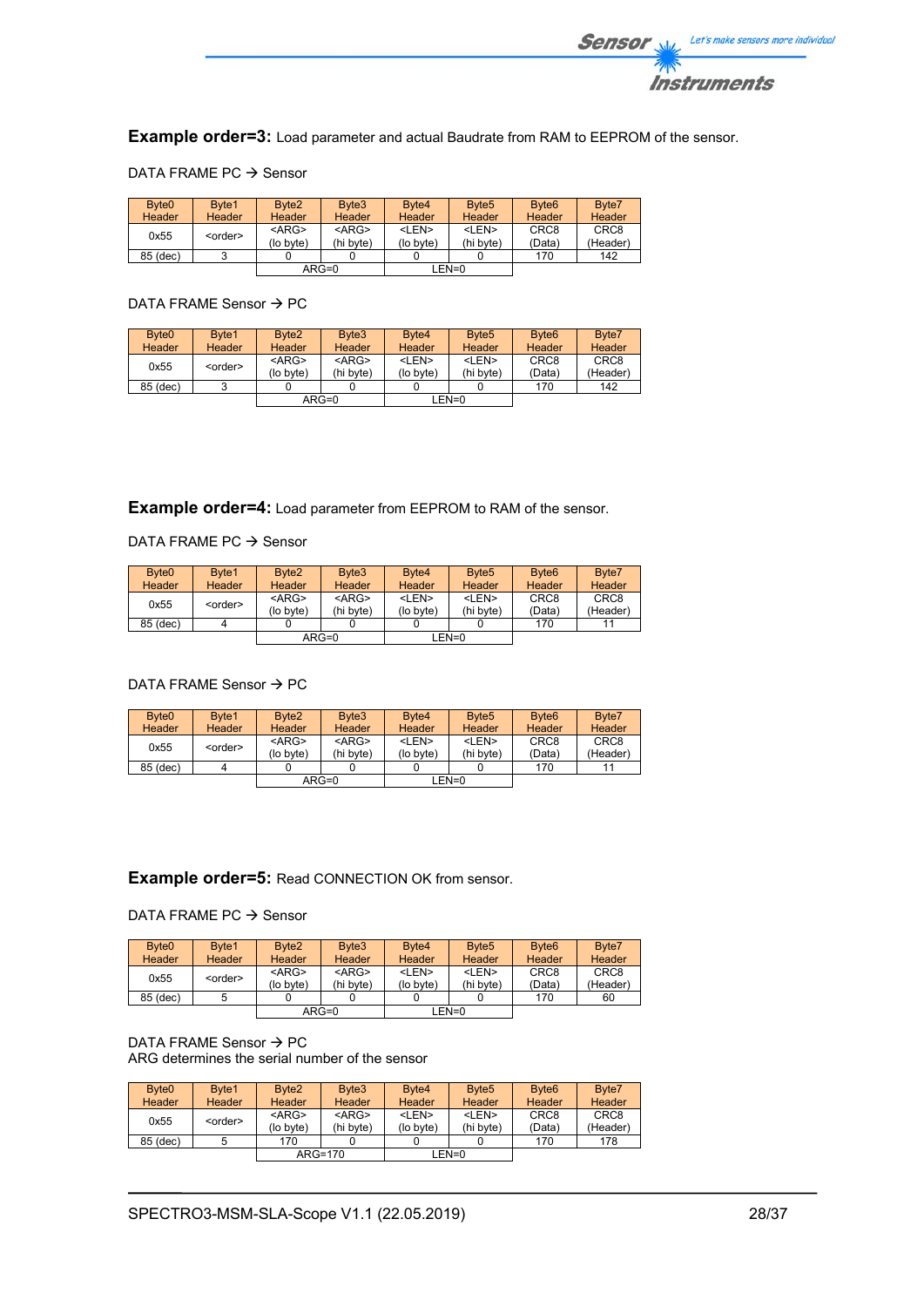## **Example order=7: Read Firmware String from sensor**

## DATA FRAME PC  $\rightarrow$  Sensor

| Byte <sub>0</sub> | Byte1           | Byte <sub>2</sub> | Byte3       | Byte4       | Byte <sub>5</sub> | Byte <sub>6</sub> | Byte7            |
|-------------------|-----------------|-------------------|-------------|-------------|-------------------|-------------------|------------------|
| Header            | Header          | <b>Header</b>     | Header      | Header      | Header            | <b>Header</b>     | Header           |
| 0x55              | <order></order> | $<$ ARG>          | $<$ ARG $>$ | <len></len> | <len></len>       | CRC <sub>8</sub>  | CRC <sub>8</sub> |
|                   |                 | (lo byte)         | (hi byte)   | (lo byte)   | (hi byte)         | (Data)            | (Header)         |
| 85 (dec)          |                 |                   |             |             |                   | 170               | 82               |
|                   |                 |                   | $ARG=0$     |             | LEN=0             |                   |                  |

DATA FRAME Sensor  $\rightarrow$  PC ARG determines the firmware number of the sensor

| Byte <sub>0</sub><br>Header | Byte1<br>Header | Byte <sub>2</sub><br><b>Header</b> | Byte3<br><b>Header</b>    | Byte4<br>Header           | Byte <sub>5</sub><br>Header | Byte <sub>6</sub><br><b>Header</b> | Byte7<br>Header  | Byte <sub>8</sub><br>Data | Byte9<br>Data | Byte <sub>10</sub><br>Data | Byte11<br>Data |
|-----------------------------|-----------------|------------------------------------|---------------------------|---------------------------|-----------------------------|------------------------------------|------------------|---------------------------|---------------|----------------------------|----------------|
| 0x55                        | <order></order> | $<$ ARG $>$<br>(lo byte)           | <arg><br/>(hi byte)</arg> | <len><br/>(lo byte)</len> | <len><br/>(hi bvte)</len>   | CRC <sub>8</sub><br>(Data`         | CRC8<br>(Header) | ASCII                     | <b>ASCII</b>  | ASCII                      | <b>ASCII</b>   |
| 85 (dec)                    |                 |                                    |                           | 72                        |                             | 183                                | 38               |                           |               |                            | м              |
|                             |                 |                                    | $ARG=0$                   |                           | EN=72-                      |                                    |                  |                           |               |                            |                |

| Byte <sub>12</sub><br>Data | Byte <sub>13</sub><br>Data | Byte <sub>14</sub><br>Datal | Byte <sub>15</sub><br>Data | Byte16<br>Data | Byte17<br>Data | Byte18<br>Data | Byte <sub>19</sub><br>Data | Byte20<br>Data | Byte21<br>Data | Byte22<br>Data | Byte23<br>Data |
|----------------------------|----------------------------|-----------------------------|----------------------------|----------------|----------------|----------------|----------------------------|----------------|----------------|----------------|----------------|
| <b>ASCII</b>               | <b>ASCII</b>               | ASCII                       | <b>ASCII</b>               | <b>ASCII</b>   | <b>ASCII</b>   | ASCII          | ASCII                      | <b>ASCII</b>   | ASCII          | ASCII          | ASCII          |
| W                          |                            |                             |                            |                |                |                |                            |                |                |                |                |

| Byte24<br>Data | Byte25<br>Data | Byte26<br>Data | Byte27<br>Data | Byte28<br>Data | Byte29<br>Data | Byte30<br>Data | Byte31<br>Data | Byte32<br>Data | Byte33<br>Data | Byte34<br>Data | Byte35<br>Data |
|----------------|----------------|----------------|----------------|----------------|----------------|----------------|----------------|----------------|----------------|----------------|----------------|
| <b>ASCII</b>   | <b>ASCII</b>   | ASCII          | <b>ASCII</b>   | ASCII          | ASCII          | <b>ASCII</b>   | <b>ASCII</b>   | <b>ASCII</b>   | ASCII          | ASCII          | ASCII          |
|                |                |                |                |                |                |                |                |                |                |                |                |

| Byte36<br>Data | Byte37<br>Data | Byte38<br>Data | Byte39<br>Data | Byte40<br>Data | Byte41<br><b>Data</b> | Byte42<br>Data | Byte43<br>Data | Byte44<br>Data | Byte45<br>Data | Byte46<br>Data | Byte47<br>Data |
|----------------|----------------|----------------|----------------|----------------|-----------------------|----------------|----------------|----------------|----------------|----------------|----------------|
| ASCII          | ASCII          | ASCII          | ASCII          | <b>ASCII</b>   | ASCII                 | ASCII          | <b>ASCII</b>   | ASCII          | ASCII          | ASCII          | <b>ASCII</b>   |
|                |                |                | $\overline{M}$ |                |                       |                |                |                |                |                |                |

| Byte48<br>Data | Byte49<br>Data | Byte <sub>50</sub><br>Data | Byte <sub>51</sub><br>Data | Byte <sub>52</sub><br>Data | Byte <sub>53</sub><br>Data | Byte <sub>54</sub><br>Data | Byte <sub>55</sub><br>Data | Byte <sub>56</sub><br>Data | Byte <sub>57</sub><br>Data | Byte <sub>58</sub><br>Data | Byte <sub>59</sub><br>Data |
|----------------|----------------|----------------------------|----------------------------|----------------------------|----------------------------|----------------------------|----------------------------|----------------------------|----------------------------|----------------------------|----------------------------|
| ASCII          | ASCII          | <b>\SCII</b>               | ASCII                      | ASCII                      | ASCII                      | ASCII                      | <b>ASCII</b>               | ASCII                      | اات<br>וושפו               | ASCII                      | ASCII                      |
|                |                |                            |                            |                            |                            |                            |                            |                            |                            |                            |                            |

| Byte <sub>60</sub> | Byte <sub>61</sub> | Byte <sub>62</sub> | Byte <sub>63</sub> | Byte <sub>64</sub> | Byte <sub>65</sub> | Byte <sub>66</sub> | Byte <sub>67</sub> | Byte <sub>68</sub> | Byte <sub>69</sub> | Byte70 | Byte71 |
|--------------------|--------------------|--------------------|--------------------|--------------------|--------------------|--------------------|--------------------|--------------------|--------------------|--------|--------|
| Data               | Data               | Data               | Data               | Data               | Data               | Data               | Data               | Data               | Data               | Data   | Data   |
|                    |                    |                    |                    |                    |                    |                    |                    |                    |                    |        |        |
| ASCII              | ASCII              | ASCII              | <b>ASCII</b>       | ASCII              | <b>ASCII</b>       | <b>ASCII</b>       | <b>ASCI!</b>       | <b>ASCII</b>       | ASCII              | ASCII  | ASCII  |
|                    |                    |                    |                    |                    |                    |                    |                    |                    |                    |        |        |
|                    |                    |                    |                    |                    |                    |                    |                    |                    |                    |        |        |

| Byte72 | Byte73 | Byte74 | Byte75 | Byte76 | Byte77 | Byte78 | Byte79 | Byte80 | Byte81 |
|--------|--------|--------|--------|--------|--------|--------|--------|--------|--------|
| Datal  | Data   | Data   | Data   | Data   | Data   | Data   | Data   | Data   | Data   |
| ASCII  | ASCII  | ASCII  | ASCII  | ASCII  | ASCII  | ASCII  | ASCII  | ASCII  | ASCII  |
|        |        |        |        |        |        |        |        |        |        |

## **Example order=8:** Read data values from sensor.

DATA FRAME PC  $\rightarrow$  Sensor

| Byte <sub>0</sub> | Byte1           | Byte <sub>2</sub>     | Byte3                    | Byte4                     | Byte <sub>5</sub>         | Byte <sub>6</sub>          | Byte7                        |
|-------------------|-----------------|-----------------------|--------------------------|---------------------------|---------------------------|----------------------------|------------------------------|
| Header            | Header          | <b>Header</b>         | Header                   | Header                    | <b>Header</b>             | <b>Header</b>              | <b>Header</b>                |
| 0x55              | <order></order> | $<$ ARG><br>(lo byte) | $<$ ARG $>$<br>(hi byte) | <len><br/>(lo byte)</len> | $<$ I FN $>$<br>(hi byte) | CRC <sub>8</sub><br>(Data) | CRC <sub>8</sub><br>(Header) |
| 85 (dec)          |                 |                       |                          |                           |                           | 170                        | 118                          |
|                   |                 |                       | $ARG=0$                  |                           | LEN=0                     |                            |                              |

## DATA FRAME Sensor  $\rightarrow$  PC

8 Header Bytes and all **DATA VALUES** (See Table DATA VALUE)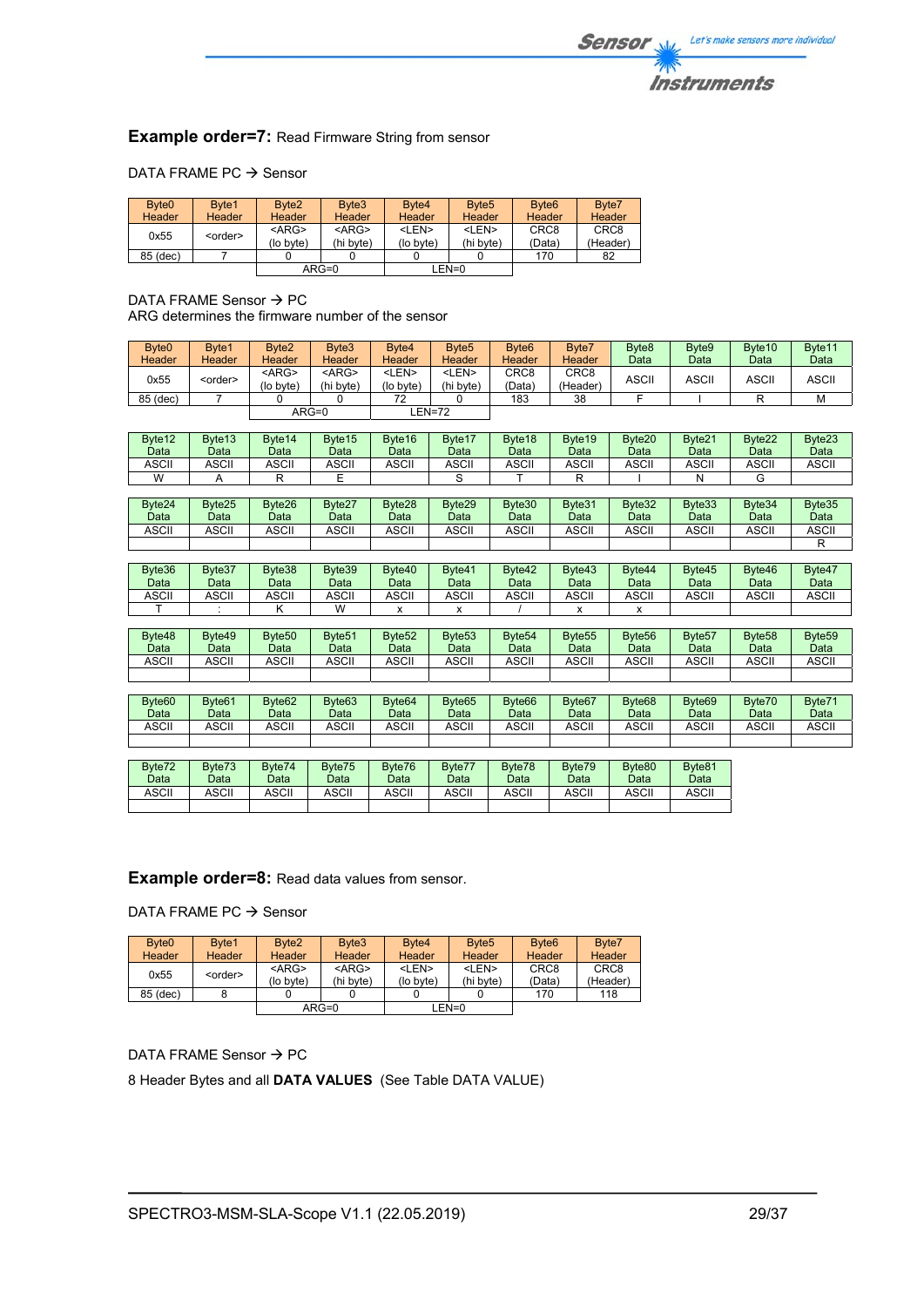

**Example order=108:** Read 3 data values from sensor.

DATA FRAME PC  $\rightarrow$  Sensor

| Byte <sub>0</sub> | Byte1           | Byte <sub>2</sub>     | Byte3                    | Byte4                     | Byte <sub>5</sub>         | Byte <sub>6</sub>          | Byte7                        |
|-------------------|-----------------|-----------------------|--------------------------|---------------------------|---------------------------|----------------------------|------------------------------|
| Header            | Header          | <b>Header</b>         | Header                   | Header                    | <b>Header</b>             | <b>Header</b>              | <b>Header</b>                |
| 0x55              | <order></order> | $<$ ARG><br>(lo byte) | $<$ ARG $>$<br>(hi byte) | <len><br/>(lo byte)</len> | <len><br/>(hi byte)</len> | CRC <sub>8</sub><br>(Data) | CRC <sub>8</sub><br>(Header) |
| 85 (dec)          | 108             |                       |                          |                           |                           | 170                        | 105                          |
|                   |                 |                       | $ARG=0$                  |                           | LEN=0                     |                            |                              |

DATA FRAME Sensor  $\rightarrow$  PC

8 Header Bytes and 3 **DATA VALUES** (DatVal1, DatVal2, DatVal3. See Table DATA VALUE)

**Example order=30:** Start and Stop triggered sending of data frames

**Start** triggered sending of data frames DATA FRAME PC  $\rightarrow$  Sensor <ARG> determines which data should be send when Trigger goes HI ARG = 1 --> The HEADER and all DATA VALUES will be send ARG = 2 --> The HEADER and only the color space coordinates CSX, CSY, CSY will be send

| Byte <sub>0</sub> | Byte1           | Byte <sub>2</sub> | Byte3       | Byte4         | Byte <sub>5</sub> | Byte <sub>6</sub> | Byte7            |
|-------------------|-----------------|-------------------|-------------|---------------|-------------------|-------------------|------------------|
| Header            | Header          | Header            | Header      | <b>Header</b> | <b>Header</b>     | <b>Header</b>     | <b>Header</b>    |
| 0x55              | <order></order> | $<$ ARG $>$       | $<$ ARG $>$ | <len></len>   | <len></len>       | CRC <sub>8</sub>  | CRC <sub>8</sub> |
|                   |                 | (lo byte)         | (hi byte)   | (lo byte)     | (hi byte)         | (Data)            | (Header)         |
| 85 (dec)          | 30              |                   |             |               |                   | 170               | 82               |
|                   |                 | $ARG=1$           |             |               | EN=0_             |                   |                  |

## DATA FRAME Sensor  $\rightarrow$  PC

| Byte <sub>0</sub> | Byte1           | Byte <sub>2</sub>     | Byte3                    | Byte4                     | Byte <sub>5</sub>         | Byte <sub>6</sub>          | Byte7                        |
|-------------------|-----------------|-----------------------|--------------------------|---------------------------|---------------------------|----------------------------|------------------------------|
| <b>Header</b>     | Header          | Header                | Header                   | <b>Header</b>             | Header                    | Header                     | Header                       |
| 0x55              | <order></order> | $<$ ARG><br>(lo byte) | $<$ ARG $>$<br>(hi byte) | <len><br/>(lo byte)</len> | <len><br/>(hi byte)</len> | CRC <sub>8</sub><br>(Data) | CRC <sub>8</sub><br>(Header) |
| 85 (dec)          | 30              |                       |                          |                           |                           | 170                        | 82                           |
|                   |                 |                       | $ARG=1$                  |                           | LEN=0                     |                            |                              |

**Stop** triggered sending of data frames  $DATA$  FRAME PC  $\rightarrow$  Sensor ARG = 0 --> stops triggered sending.

| Byte <sub>0</sub><br><b>Header</b> | Byte1<br><b>Header</b> | Byte <sub>2</sub><br>Header | Byte3<br>Header          | Byte4<br><b>Header</b>    | Byte <sub>5</sub><br>Header | Byte <sub>6</sub><br><b>Header</b> | Byte7<br><b>Header</b>       |
|------------------------------------|------------------------|-----------------------------|--------------------------|---------------------------|-----------------------------|------------------------------------|------------------------------|
| 0x55                               | <order></order>        | $<$ ARG><br>(lo bvte)       | $<$ ARG $>$<br>(hi byte) | <len><br/>(lo byte)</len> | <len><br/>(hi byte)</len>   | CRC <sub>8</sub><br>(Data)         | CRC <sub>8</sub><br>(Header) |
| 85 (dec)                           | 30                     |                             |                          |                           |                             | 170                                | 159                          |
|                                    |                        |                             | $ARG=0$                  |                           | LEN=0                       |                                    |                              |

## DATA FRAME Sensor  $\rightarrow$  PC

| Byte <sub>0</sub> | Byte1           | Byte <sub>2</sub>     | Byte3                    | Byte4                     | Byte <sub>5</sub>         | Byte <sub>6</sub>          | Byte7                        |
|-------------------|-----------------|-----------------------|--------------------------|---------------------------|---------------------------|----------------------------|------------------------------|
| Header            | <b>Header</b>   | <b>Header</b>         | Header                   | Header                    | Header                    | <b>Header</b>              | Header                       |
| 0x55              | <order></order> | $<$ ARG><br>(lo byte) | $<$ ARG $>$<br>(hi byte) | <len><br/>(lo byte)</len> | <len><br/>(hi byte)</len> | CRC <sub>8</sub><br>(Data) | CRC <sub>8</sub><br>(Header) |
| 85 (dec)          | 30              |                       |                          |                           |                           | 170                        | 159                          |
|                   |                 |                       | $ARG=0$                  |                           | LEN=0                     |                            |                              |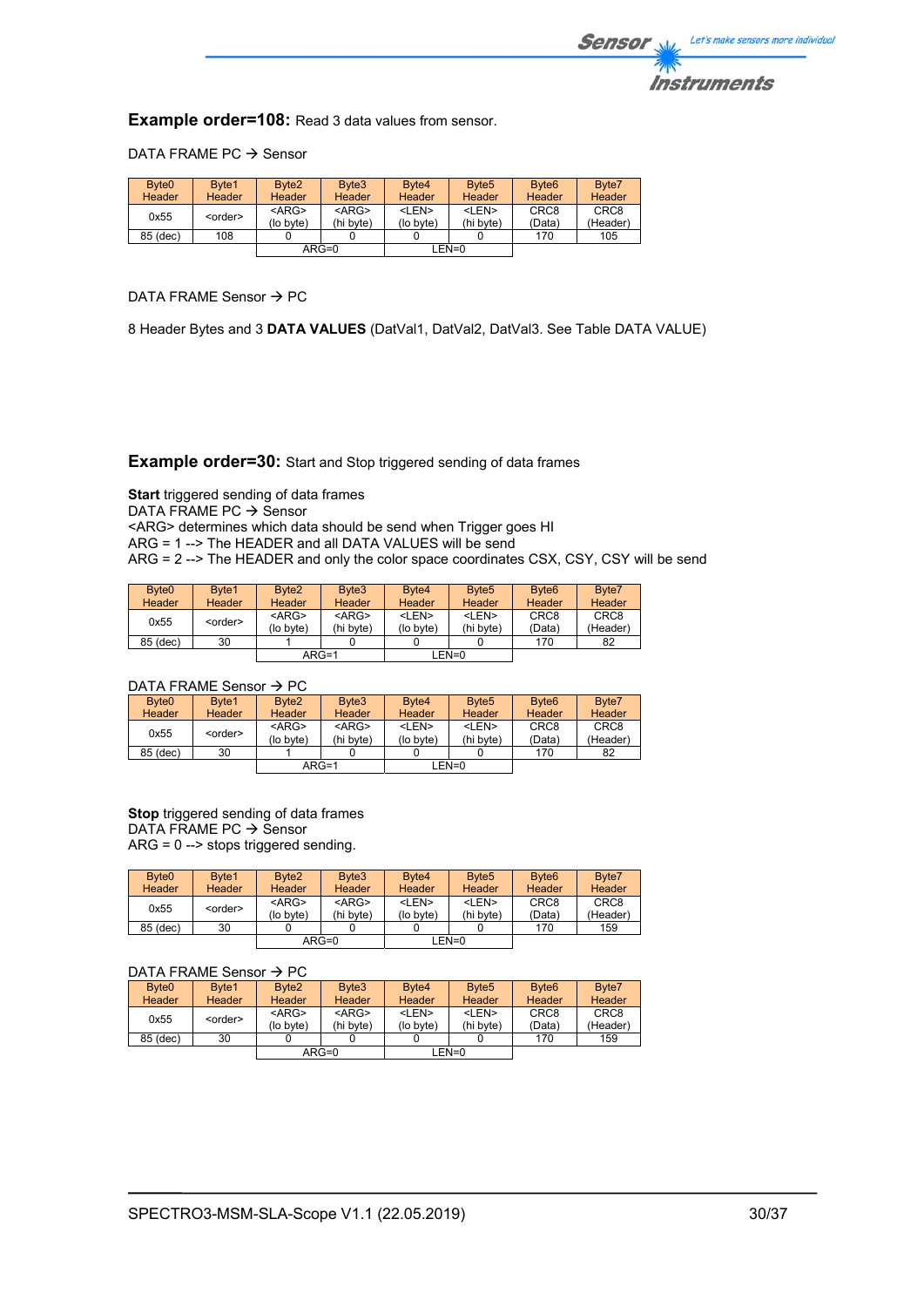

## **Example order=105:** Get cycle time from sensor

## DATA FRAME PC  $\rightarrow$  Sensor

| Byte <sub>0</sub> | Byte1           | Byte <sub>2</sub> | Byte3       | Byte4       | Byte <sub>5</sub> | Byte <sub>6</sub> | Byte7            |
|-------------------|-----------------|-------------------|-------------|-------------|-------------------|-------------------|------------------|
| Header            | Header          | <b>Header</b>     | Header      | Header      | <b>Header</b>     | Header            | Header           |
| 0x55              | <order></order> | $<$ ARG>          | $<$ ARG $>$ | <len></len> | <len></len>       | CRC <sub>8</sub>  | CRC <sub>8</sub> |
|                   |                 | (lo byte)         | (hi byte)   | (lo byte)   | (hi bvte)         | (Data)            | (Header)         |
| 85 (dec)          | 105             |                   |             |             |                   | 170               | 130              |
|                   |                 |                   | $ARG=0$     | $LEN=0$     |                   |                   |                  |

## DATA FRAME Sensor  $\rightarrow$  PC

| Byte <sub>0</sub> | Byte1           | Byte2         | Byte3         | Byte4       | Byte <sub>5</sub> | Byte <sub>6</sub>  | Byte7         | Byte <sub>8</sub> | Byte9   | Byte <sub>10</sub>   | Byte <sub>11</sub> |
|-------------------|-----------------|---------------|---------------|-------------|-------------------|--------------------|---------------|-------------------|---------|----------------------|--------------------|
| Header            | <b>Header</b>   | <b>Header</b> | <b>Header</b> | Header      | Header            | Header             | <b>Header</b> | Data              | Data    | Data                 | Data               |
| 0x55              |                 | <arg></arg>   | $<$ ARG $>$   | <len></len> | <len></len>       | CRC8               | CRC8          | lo word           | lo word | hi word              | hi word            |
|                   | <order></order> | (lo bvte)     | (hi byte)     | (lo byte)   | (hi byte)         | (Data <sup>:</sup> | (Header)      | lo byte           | hi byte | lo bvte              | hi byte            |
| 85 (dec)          | 105             |               |               |             |                   | 206                | 163           | 40                | 28      |                      |                    |
|                   |                 | $ARG=0$       |               |             | EN=8              |                    |               |                   |         | CYCLE COUNT = 138280 |                    |

| Byte12  | Byte <sub>13</sub> | Byte14               | Byte15  |
|---------|--------------------|----------------------|---------|
| Data    | Data               | Data                 | Data    |
| lo word | lo word            | hi word              | hi word |
| lo byte | hi byte            | lo byte              | hi byte |
| 144     |                    |                      |         |
|         |                    | COUNTER TIME = $400$ |         |

**Cycle Time [Hz]** = CYCLE COUNT / (COUNTER TIME \* 0,01)

**Cycle Time [ms]** = (COUNTER TIME \* 0,01) / CYCLE COUNT

## **Example order=190:** Write new baud rate to the sensor.

DATA FRAME PC  $\rightarrow$  Sensor

| Byte <sub>0</sub> | Byte1           | Byte <sub>2</sub>     | Byte3                    | Byte4                     | Byte <sub>5</sub>         | Byte <sub>6</sub>          | Byte7                        |
|-------------------|-----------------|-----------------------|--------------------------|---------------------------|---------------------------|----------------------------|------------------------------|
| <b>Header</b>     | <b>Header</b>   | <b>Header</b>         | Header                   | Header                    | Header                    | <b>Header</b>              | Header                       |
| 0x55              | <order></order> | $<$ ARG><br>(lo byte) | $<$ ARG $>$<br>(hi byte) | <len><br/>(lo byte)</len> | <len><br/>(hi byte)</len> | CRC <sub>8</sub><br>(Data) | CRC <sub>8</sub><br>(Header) |
| 85 (dec)          | 190             |                       |                          |                           |                           | 170                        | 14                           |
|                   |                 | $ARG=1$               |                          |                           | LEN=0                     |                            |                              |

New baud rate is determined by argument. ARG=0: baud rate = 9600 ARG=1: baud rate = 19200 ARG=2: baud rate = 38400 ARG=3: baud rate = 57600 ARG=4: baud rate = 115200 ARG=5: baud rate = 230400 ARG=6: baud rate = 460800

DATA FRAME Sensor  $\rightarrow$  PC

| Byte <sub>0</sub> | Byte1           | Byte <sub>2</sub> | Byte3       | Byte4       | Byte <sub>5</sub> | Byte <sub>6</sub> | Byte7            |
|-------------------|-----------------|-------------------|-------------|-------------|-------------------|-------------------|------------------|
| <b>Header</b>     | <b>Header</b>   | <b>Header</b>     | Header      | Header      | <b>Header</b>     | <b>Header</b>     | Header           |
| 0x55              | <order></order> | $<$ ARG>          | $<$ ARG $>$ | <len></len> | <len></len>       | CRC <sub>8</sub>  | CRC <sub>8</sub> |
|                   |                 | (lo byte)         | (hi byte)   | (lo byte)   | (hi byte)         | (Data)            | (Header)         |
| 85 (dec)          | 190             |                   |             |             |                   | 170               | 195              |
|                   |                 |                   | $ARG=0$     |             | $LEN=0$           |                   |                  |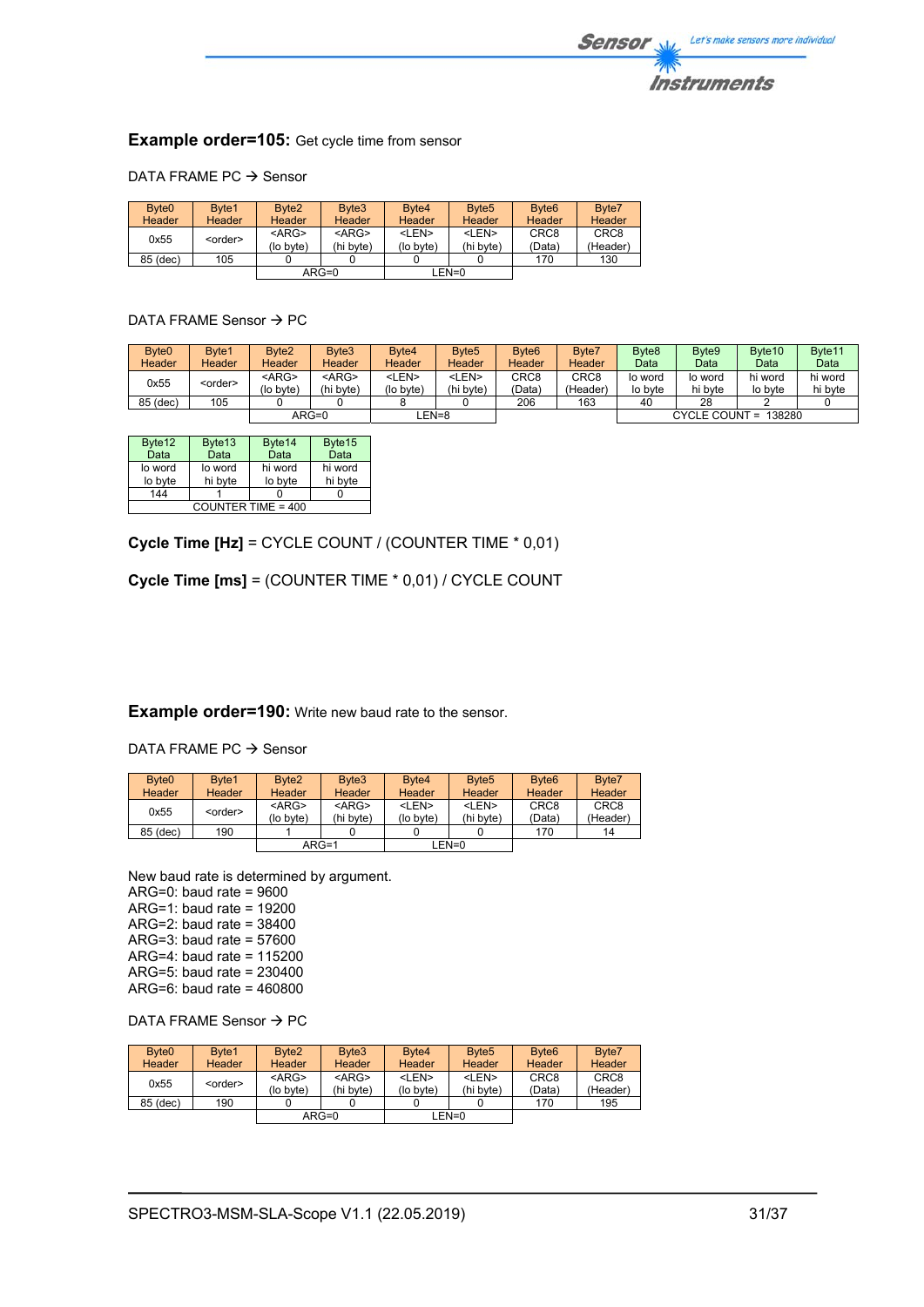

# **A. Firmware update via software Firmware Loader**

## **A.1 Manual software Firmware Loader V1.1**

This manual describes the installation of the Firmware Loader PC software and as a support for starting up the Firmware Loader software explains the individual functional elements of the graphic Windows® user interface.

The software allows the user to perform an automatic firmware update. The update will be carried out through the RS232 interface.

An initialisation file (xxx.ini) and a firmware file (xxx.elf.S) are required for performing a firmware update. These files can be obtained from your supplier. In some cases an additional firmware file for the program memory (xxx.elf.p.S) is also needed, and this file will be automatically provided together with the other two files.

**Important!** For a firmware update the two or three files must always be located in the same folder.

A plausibility check is performed after the initialisation file has been loaded with the Firmware Loader. If the initialisation file was changed or damaged, it will not be possible to perform a firmware update.

When the plausibility check is successfully completed, the instructions contained in the initialisation file will be carried out step by step.

The complete memory contents of the micro-controller in the sensor will be deleted in a firmware update. This means that both the program in the program memory and the data in the data memory will be lost.

The new firmware automatically writes the correct data to the program memory again.

However, the parameter settings, temperature curves, linearization curves, etc. that are stored in the data memory (EEPROM) will be deleted.

**With the Firmware Loader V1.1 the data will be saved in the EEPROM, and can be written back again after successful firmware update.** 

**For this purpose the software creates an EEPROM backup file.**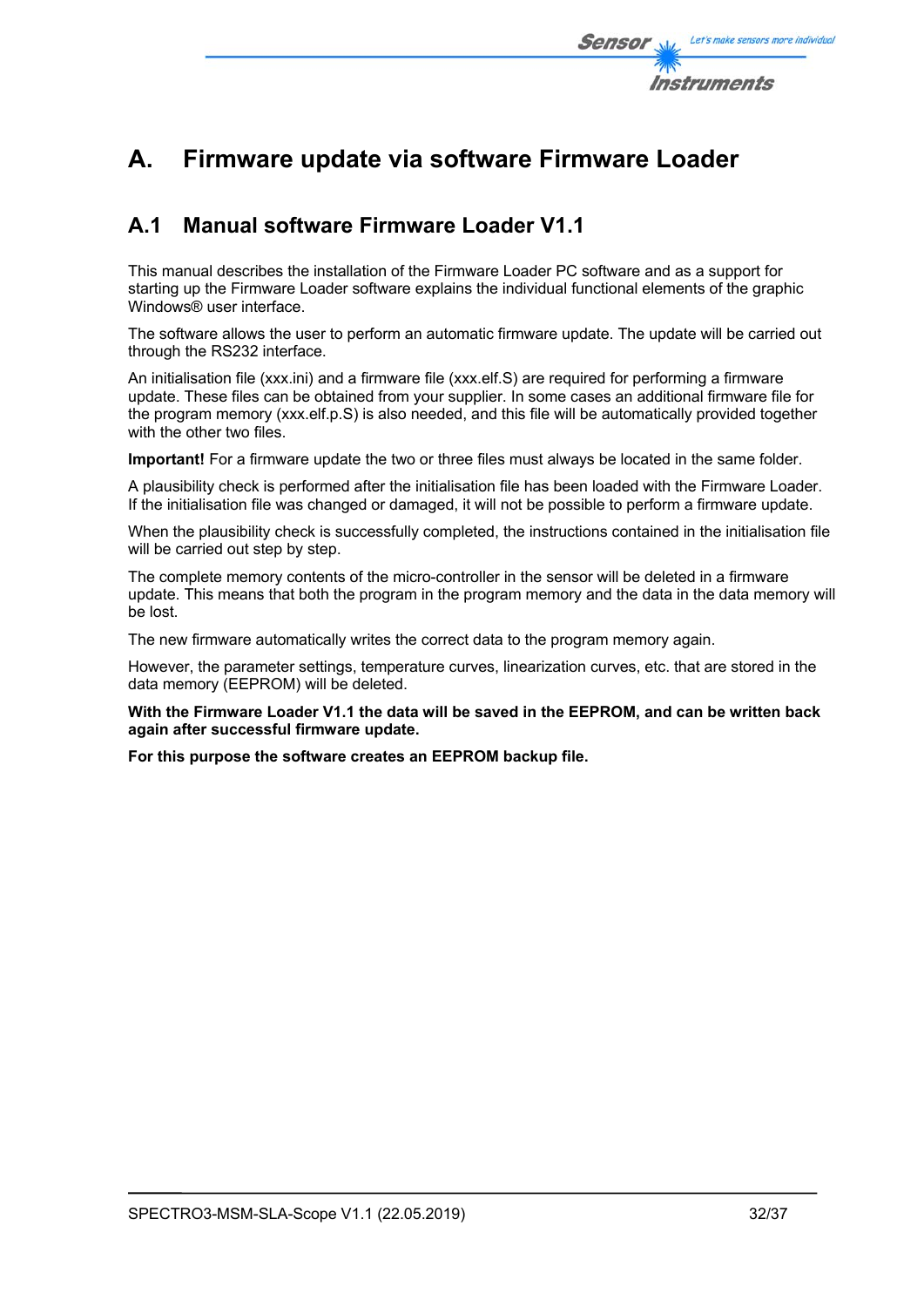

# **A.2 Installation of the software Firmware Loader V1.1**

Hardware requirements for successful installation of the Firmware Loader software:

- Microsoft® Windows® 7, 8, 10
- IBM PC AT or compatible
- VGA graphics
- Microsoft® compatible mouse
- Serial RS232 interface at the PC or USB slot or RJ45 connector
- Cable *cab-las4/PC* (*cab-las5/PC)* for the RS232 interface or *cab-4/USB* (*cab-5/USB)* USB converter or *cab-4/ETH (cab-5/ETH)* Ethernet converter

Please install the software as described below:

| $\mathbf{1}$ .   | The software can be installed directly from the installation DVD. To install the software, start the<br>SETUP program in the SOFTWARE folder of the DVD.                                                                                                                                         |
|------------------|--------------------------------------------------------------------------------------------------------------------------------------------------------------------------------------------------------------------------------------------------------------------------------------------------|
| $\overline{2}$ . | The installation program displays a dialog and suggests to install the software in the<br>C:\"FILENAME" directory on the hard disk. You may accept this suggestion with OK or [ENTER],<br>or you may change the path as desired. Installation is then performed automatically.                   |
| 3.               | During the installation process a new program group for the software is created in the Windows<br>Program Manager. In the program group an icon for starting the software is created automatically.<br>When installation is successfully completed the installation program displays "Setup OK". |
| $\mathbf{4}$     | After successful installation the software can be started with a left mouse button double-click on<br>the icon.                                                                                                                                                                                  |

Windows® is a trademark of the Microsoft Corp. VGA™ is a trademark of the International Business Machines Corp.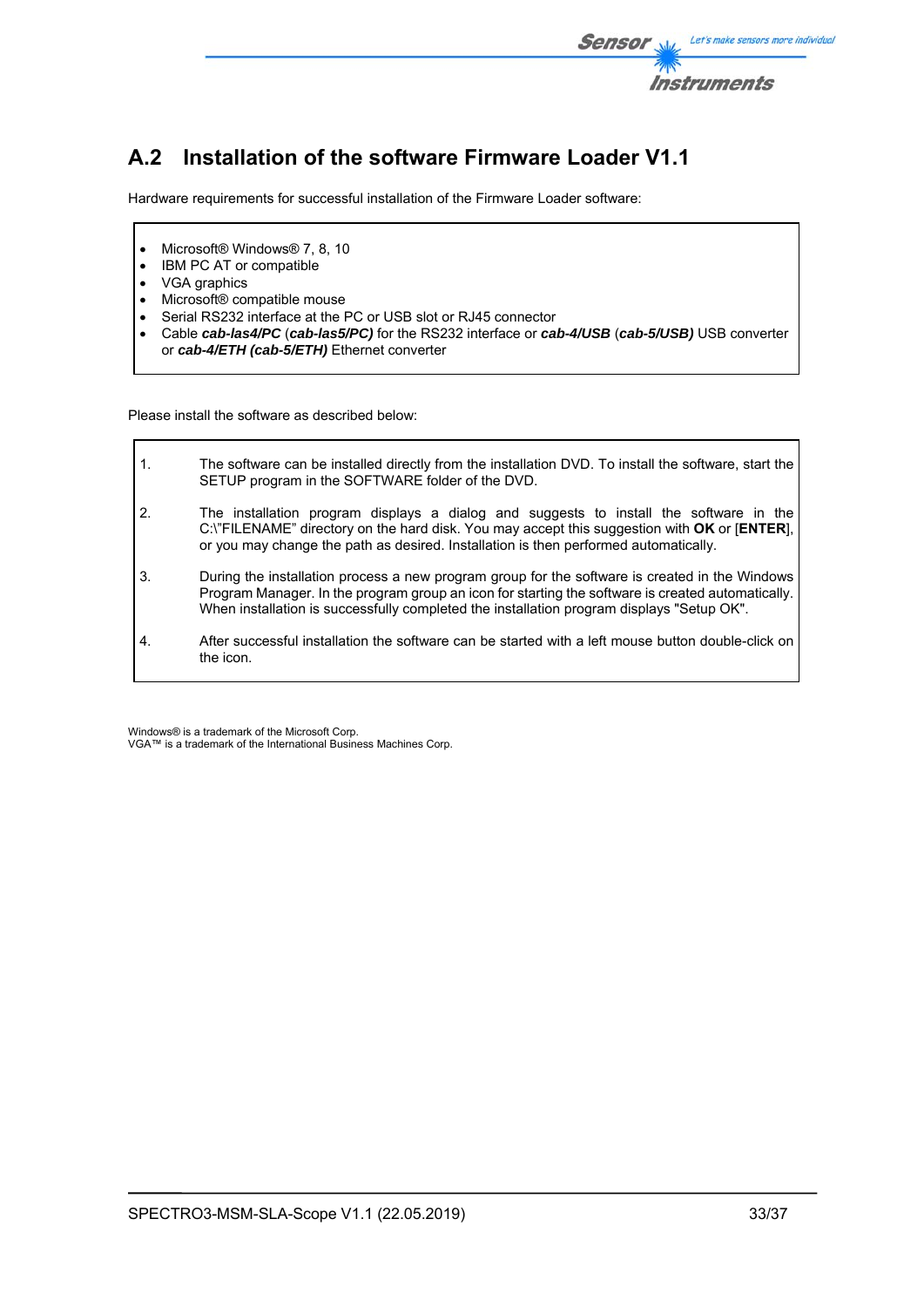

## **Please read this chapter before you start!**

**In this example a software update is performed from SPECTRO3 V4.0 to SPECTRO3 V4.1.** 

## **Step 1:**

When the Firmware Loader software is started, this window opens on the Windows® user interface.

Immediately after starting, the software attempts to establish a connection to the connected sensor. If the sensor should not be connected at **COM PORT 1,** please select the corresponding **COM PORT.** 

Please make sure that the correct **BAUDRATE** is selected.

Now try to establish a connection by clicking on **TRY TO CONNECT**. When the connection has been established, the sensor sends back information about the current firmware.

| <b>FIRMWARE LOADER V1.1</b>                                                |                               |
|----------------------------------------------------------------------------|-------------------------------|
| <b>ESTABLISH CONNECTION</b>                                                |                               |
| <b>SELECT COMPORT [1256]</b><br><b>BAUDRATE</b>                            | TRY TO CONNECT<br>115200      |
| <b>FIRMWARE UPDATE</b>                                                     |                               |
| <b>READ FIRMWARE FROM DISK</b>                                             | <b>CLEAR WINDOW</b>           |
| <b>ARM FIRMWARE LOADER</b>                                                 | <b>DISARM FIRMWARE LOADER</b> |
| IT IS STRONGLY RECOMMENDED TO UPDATE THE FIRMWARE ACCORDING TO THE MANUAL! |                               |
| SPECTRO3 V4.0<br>RT May 09 2012                                            |                               |
|                                                                            |                               |
|                                                                            |                               |
|                                                                            |                               |
|                                                                            |                               |
|                                                                            |                               |
|                                                                            |                               |
|                                                                            |                               |
|                                                                            |                               |
|                                                                            |                               |
|                                                                            |                               |
|                                                                            |                               |
|                                                                            |                               |
| <b>CREATE EEPROM BACKUP</b>                                                |                               |
| READ EEPROM DATA FROM SENSOR                                               | SAVE EEPROM DATA TO SENSOR    |
| EEPROM TRANSFER FILE d:\BackupFiles\EEPROM_Backup 1131.dat                 |                               |

## **Step 2:**

Press the **READ FIRMWARE FROM DISK** button and load the **xxx.ini** file.

The uploaded initialization file will be displayed in the status window.

As described above, a plausibility check of the initialisation file will be performed first.

If the file is OK, the following message will be displayed:

File read OK! Press **ARM FIRMWARE LOADER** to start the firmware update.

Please read the comments that are shown in the display window. These comments allow you to make sure that you have loaded the correct initialisation file.

| . ∣⊟∣ ×i<br><b>FIRMWARE LOADER V1.1</b>                                                                                                                                                            |
|----------------------------------------------------------------------------------------------------------------------------------------------------------------------------------------------------|
| <b>ESTABLISH CONNECTION</b>                                                                                                                                                                        |
| SELECT COMPORT [1256]<br><b>BAUDRATE</b><br>115200<br><b>TRY TO CONNECT</b>                                                                                                                        |
| <b>FIRMWARE UPDATE</b>                                                                                                                                                                             |
| READ FIRMWARE FROM DISK<br>CLEAR WINDOW                                                                                                                                                            |
| ARM FIRMWARE LOADER<br>DISARM FIRMWARE LOADER                                                                                                                                                      |
| IT IS STRONGLY RECOMMENDED TO UPDATE THE FIRMWARE ACCORDING TO THE MANUAL!                                                                                                                         |
| SPECTRO3 V4.0<br>RT May 09 2012                                                                                                                                                                    |
| FILE LOADED:<br>d:\Work Released S Record Files\Work Released Firmware Initial Files\Spectro3\Firmware Files S<br>pectro3V4x To Spectro3V41\Firmware Update IniFile Spectro3V4x To Spectro3V41.ini |
| Initial file for fimware update from version:<br>Spectro3 V4x<br>to version:<br>Spectro3 V4.1                                                                                                      |
| FILE READ OK!<br>PRESS ARM FIRMWARE LOADER TO START FIRMWARE UPDATE.                                                                                                                               |
|                                                                                                                                                                                                    |
|                                                                                                                                                                                                    |
|                                                                                                                                                                                                    |
| <b>CREATE EEPROM BACKUP</b>                                                                                                                                                                        |
|                                                                                                                                                                                                    |
| READ EEPROM DATA FROM SENSOR<br><b>SAVE EEPROM DATA TO SENSOR</b>                                                                                                                                  |
| EEPROM TRANSFER FILE d:\BackupFiles\EEPROM_Backup 1131.dat                                                                                                                                         |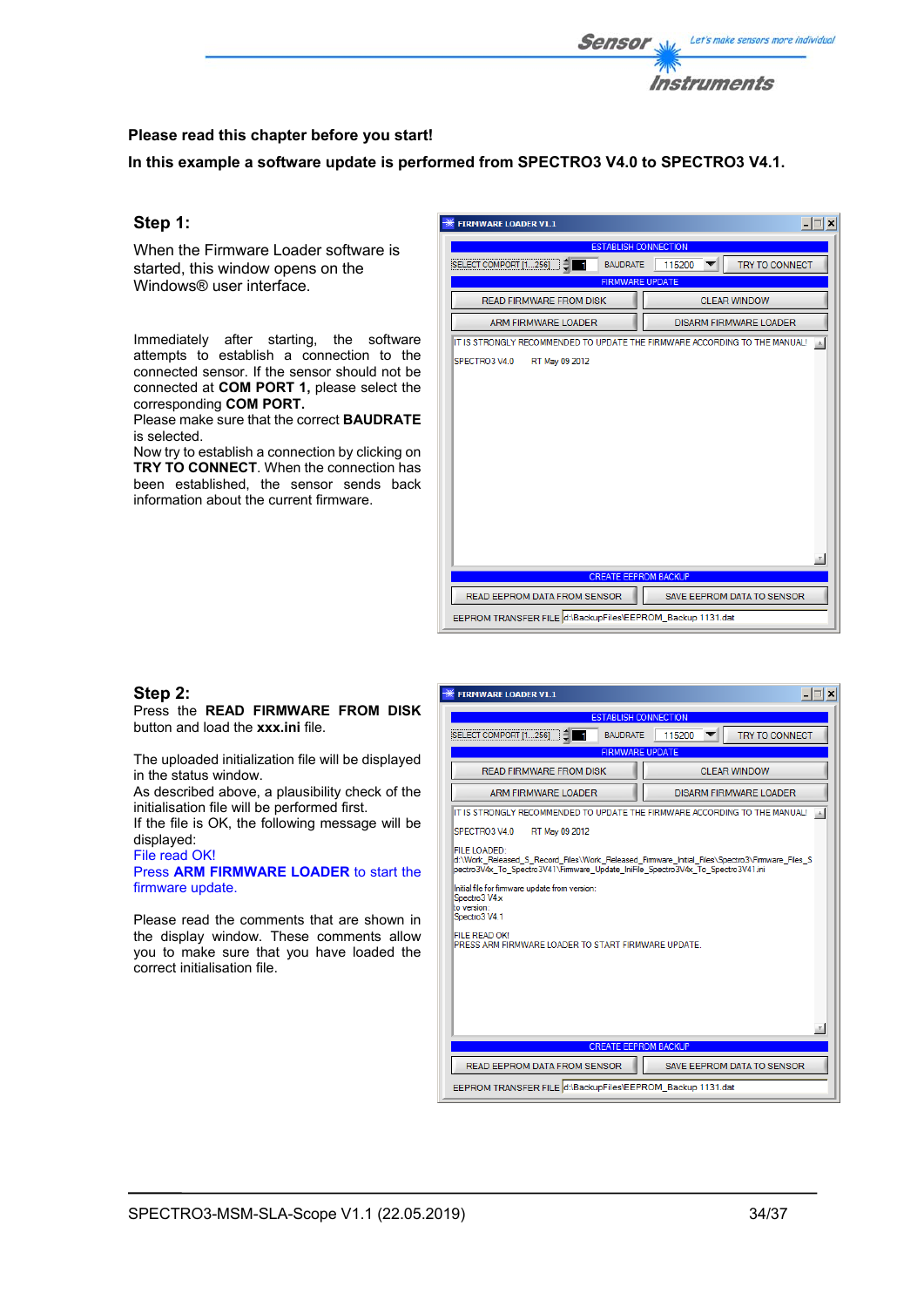

## **Step 3:**

Now click on the **ARM FIRMWARE LOADER**  button. The program now attempts to send a software command that interrupts the normal program run and jumps to the start address of the boot sector.

If this is successful, the sensor displays a prompt for loading the S-Record file to the sensor.

When you press the **ARM FIRMWARE LOADER** button the firmware update will be performed automatically.

In the course of the update process you will only be prompted to enter a name for the EEPROM backup file. If the firmware update should run perfectly until the EEPRM data are read out, but should then go wrong for any reason whatsoever, the EEPROM backup file can always be written back with **SAVE EEPROM DATA TO SENSOR**.

The file name for your **EEPROM backup file** should be chosen such that the names for several sensors cannot be mixed up. Using a file name that contains the sensor serial number might be advisable. Saving this file for future updates also might be a good idea.

After a successful update the sensor displays the status line of the new firmware.

The complete update process may take up to 1 minute.

|                              | <b>FIRMWARE LOADER V1.1</b>                                                                                |                             |                             |                               | $ \Box$ $\times$         |
|------------------------------|------------------------------------------------------------------------------------------------------------|-----------------------------|-----------------------------|-------------------------------|--------------------------|
|                              |                                                                                                            |                             | <b>ESTABLISH CONNECTION</b> |                               |                          |
|                              | SELECT COMPORT $[1256]$ $\begin{bmatrix} 2 \end{bmatrix}$                                                  | п<br><b>BAUDRATE</b>        | 115200                      |                               | <b>TRY TO CONNECT</b>    |
|                              |                                                                                                            |                             | <b>FIRMWARE UPDATE</b>      |                               |                          |
|                              | <b>READ FIRMWARE FROM DISK</b>                                                                             |                             |                             | <b>CLEAR WINDOW</b>           |                          |
|                              | ARM FIRMWARE LOADER                                                                                        |                             |                             | <b>DISARM FIRMWARE LOADER</b> |                          |
| <b>FILE READ OK!</b>         | PRESS ARM FIRMWARE LOADER TO START FIRMWARE UPDATE.                                                        |                             |                             |                               | ۸                        |
|                              | EEPROM DATA WILL BE READ FROM SENSOR.                                                                      |                             |                             |                               |                          |
| SUCCESS!                     | <b>BACKUP FILE HAS BEEN CREATED!</b>                                                                       |                             |                             |                               |                          |
|                              | DOWNLOAD OF NEW FIRMWARE.                                                                                  |                             |                             |                               |                          |
|                              | (c) 2003 Freescale. S-Record loader for the MC56F83xx. ver. 1.0.1                                          |                             |                             |                               |                          |
| Loaded 0x0059D0 bytes.       | Waiting for application S-Record<br>Application started from address 0x00A4<br>FIRMWARE UPDATE SUCCESSFUL! |                             |                             |                               |                          |
|                              | EEPROM DATA WILL BE SEND TO SENSOR.                                                                        |                             |                             |                               |                          |
| SUCCESS!                     | BACKUP FILE HAS BEEN SAVED TO EEPROM!                                                                      |                             |                             |                               |                          |
| SPECTRO3 V4.1                | RT Jul 26 2012                                                                                             |                             |                             |                               |                          |
|                              |                                                                                                            |                             |                             |                               |                          |
|                              |                                                                                                            | <b>CREATE EEPROM BACKUP</b> |                             |                               |                          |
|                              | READ EEPROM DATA FROM SENSOR                                                                               |                             |                             |                               |                          |
|                              |                                                                                                            |                             |                             | SAVE EEPROM DATA TO SENSOR    |                          |
|                              | EEPROM TRANSFER FILE d:\BackupFiles\EEPROM_Backup_SerNo00000.dat                                           |                             |                             |                               |                          |
|                              |                                                                                                            |                             |                             |                               |                          |
|                              | <b>Select EEPROM Backup File</b>                                                                           |                             |                             |                               |                          |
|                              | D:\BackupFiles                                                                                             |                             |                             |                               | $\overline{\phantom{a}}$ |
| <b>Directory</b><br>History: | Suchen in:       BackupFiles                                                                               |                             | ▾                           | ←自び囲・                         |                          |
|                              | Name 4                                                                                                     |                             | ⊣                           | Änderungsdat   - Typ          | $\overline{\phantom{a}}$ |
|                              | EEPROM_Backup_SerNo00000                                                                                   |                             |                             | 25.02.2013 14:33              | <b>DAT-Datei</b>         |
|                              |                                                                                                            |                             |                             |                               |                          |
|                              |                                                                                                            |                             |                             |                               |                          |
| <b>Desktop</b>               |                                                                                                            |                             |                             |                               |                          |
|                              |                                                                                                            |                             |                             |                               |                          |
| <b>Bibliotheken</b>          |                                                                                                            |                             |                             |                               |                          |
| Zuletzt besucht<br>Computer  |                                                                                                            |                             |                             |                               |                          |
|                              |                                                                                                            |                             |                             |                               |                          |
| <b>Netzwerk</b>              |                                                                                                            |                             |                             |                               |                          |
|                              | $\left  \cdot \right $                                                                                     |                             |                             |                               | $\blacksquare$           |
|                              | Dateiname:                                                                                                 | EEPROM Backup SerNo00000    |                             | ▼                             | ок                       |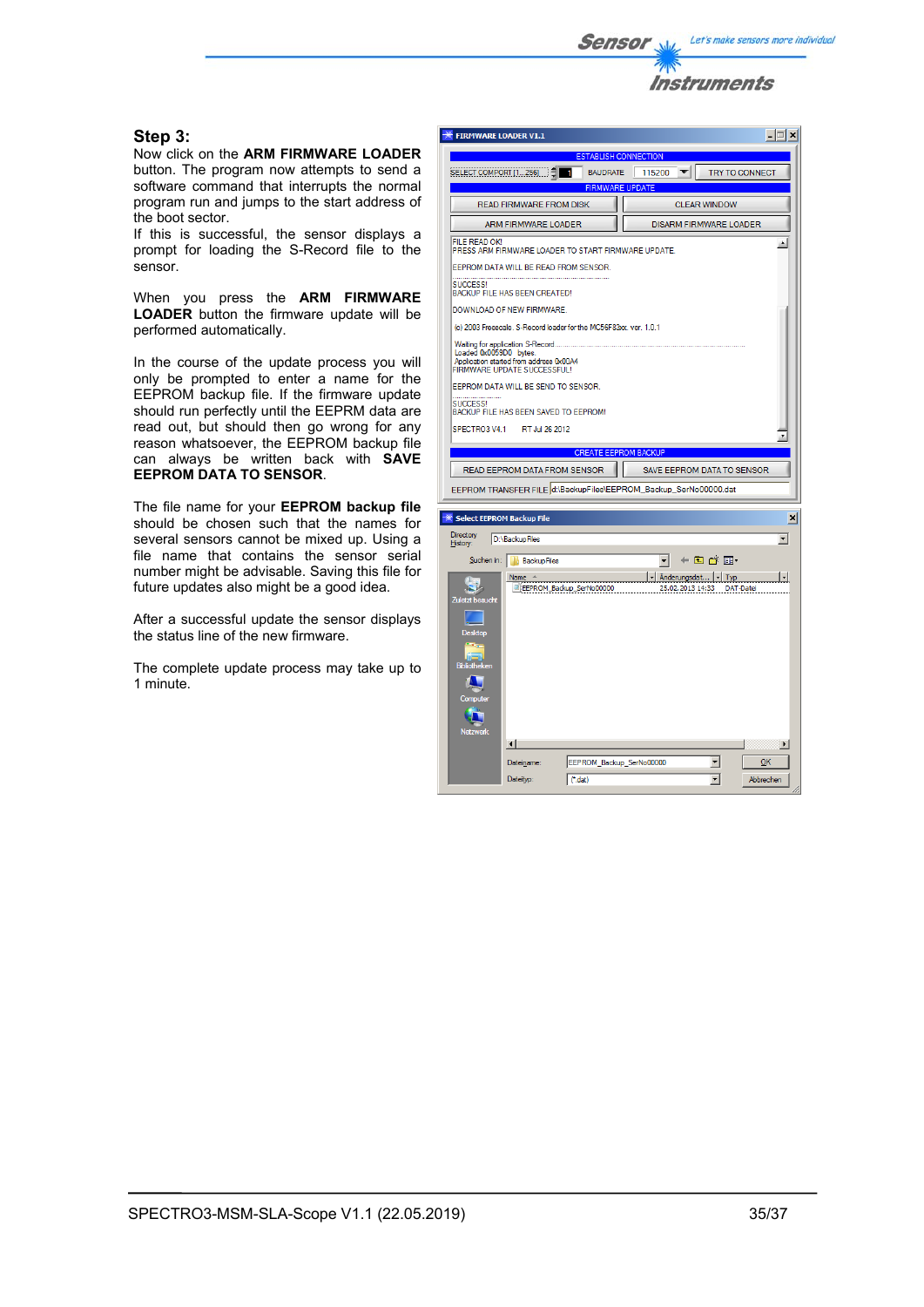

If, contrary to expectations, there should be any trouble with the update of the program memory, it will still be possible to perform an update, even though it may look like the sensor was "killed".

Please make sure that you have selected the correct **COM PORT** and the correct **BAUDRATE**.

You will not get any connection when you click on **TRY TO CONNECT**.

Load the corresponding **xxx.ini** file from the hard disk.

Then click on the **ARM FIRMWARE LOADER** button.

The program will try to send the software command for the update. This will not work, however, and you will get a **CONNECTION FAILURE** message.

However, the Firmware Loader software now is "armed" for 30 seconds.

If you perform a hardware reset within these 30 seconds, the firmware update will be performed.

After a successful update the sensor displays the status line of the new firmware.

The complete update process may take up to 1 minute.

| <b>FIRMWARE LOADER V1.1</b>                                                                                                                                                                                                                                                                                                                                                                                                                                                                                                                       | $ \Box$ $\times$                  |  |
|---------------------------------------------------------------------------------------------------------------------------------------------------------------------------------------------------------------------------------------------------------------------------------------------------------------------------------------------------------------------------------------------------------------------------------------------------------------------------------------------------------------------------------------------------|-----------------------------------|--|
| <b>ESTABLISH CONNECTION</b>                                                                                                                                                                                                                                                                                                                                                                                                                                                                                                                       |                                   |  |
| SELECT COMPORT [1256]<br><b>BAUDRATE</b>                                                                                                                                                                                                                                                                                                                                                                                                                                                                                                          | 115200<br><b>TRY TO CONNECT</b>   |  |
| <b>FIRMWARE UPDATE</b>                                                                                                                                                                                                                                                                                                                                                                                                                                                                                                                            |                                   |  |
| READ FIRMWARE FROM DISK                                                                                                                                                                                                                                                                                                                                                                                                                                                                                                                           | CLEAR WINDOW                      |  |
| ARM FIRMWARE LOADER                                                                                                                                                                                                                                                                                                                                                                                                                                                                                                                               | <b>DISARM FIRMWARE LOADER</b>     |  |
| FII E READ OK!<br>PRESS ARM FIRMWARE LOADER TO START FIRMWARE UPDATE.<br>DOWNLOAD OF NEW FIRMWARE.TIMEOUT!<br>NO HEADER DATA RECEIVED!<br><b>COMMUNICATION ERROR!</b><br>CHECK POWER SUPPLY AND COM SETTINGS.<br>TRY TO CONNECT AGAIN!<br><b>CONNECTION FAILURE</b><br>WAITING FOR HARDWARE RESET<br>(c) 2003 Freescale. S-Record loader for the MC56F83xx. ver. 1.0.1<br>Waiting for application S-Record<br>Loaded 0x0059D0 bytes.<br>Application started from address 0x00A4<br>FIRMWARE UPDATE SUCCESSFUL!<br>SPECTRO3 V4 1<br>RT Jul 26 2012 |                                   |  |
| <b>CREATE EEPROM BACKUP</b>                                                                                                                                                                                                                                                                                                                                                                                                                                                                                                                       |                                   |  |
| <b>READ EEPROM DATA FROM SENSOR</b>                                                                                                                                                                                                                                                                                                                                                                                                                                                                                                               | <b>SAVE EEPROM DATA TO SENSOR</b> |  |
| EEPROM TRANSFER FILE d:\BackupFiles\EEPROM_Backup_SerNo00000.dat                                                                                                                                                                                                                                                                                                                                                                                                                                                                                  |                                   |  |

INFO! In case that the sensor was "killed", the sensor will work with a BAUDRATE of 115200.

You may at any time create an EEPROM backup file for archiving it on your hard disk. To do this, click on **READ EEPROM DATA FROM SENSOR.** You will be prompted to choose an initialization file in case that there has not yet been loaded any. Afterwards you will be asked to enter a file name. The selected

name will be shown in the **EEPROM TRANSFER FILE** display. The file name for your **EEPROM backup file**

should be chosen such that the names for several sensors cannot be mixed up. Using a file name that contains the sensor serial number might be advisable.

The Firmware Loader then reads all the EEPROM data from the data memory and saves these data in the selected file. Upon successful completion the following message will be displayed: **Success! Backup File has been created!** 

If something should go wrong in a firmware update, any you have created the **backup file**, the saved **EEPROM backup file** can at any time be uploaded to the sensor again with **SAVE EEPROM DATA TO SENSOR.** 

| <b>FIRMWARE LOADER V1.1</b>                                                | $ \Box$ $\times$                                                 |  |  |
|----------------------------------------------------------------------------|------------------------------------------------------------------|--|--|
| <b>ESTABLISH CONNECTION</b>                                                |                                                                  |  |  |
| <b>BAUDRATE</b><br>SELECT COMPORT [1256]                                   | 115200<br><b>TRY TO CONNECT</b>                                  |  |  |
| <b>FIRMWARE UPDATE</b>                                                     |                                                                  |  |  |
| READ FIRMWARE FROM DISK                                                    | CLEAR WINDOW                                                     |  |  |
| <b>ARM FIRMWARE LOADER</b>                                                 | DISARM FIRMWARE LOADER                                           |  |  |
| IT IS STRONGLY RECOMMENDED TO UPDATE THE FIRMWARE ACCORDING TO THE MANUAL! |                                                                  |  |  |
| RT Jul 26 2012<br>SPECTRO3 V4 1                                            |                                                                  |  |  |
| EEPROM DATA WILL BE READ FROM SENSOR.                                      |                                                                  |  |  |
| <b>SUCCESS!</b><br>BACKUP FILE HAS BEEN CREATED!                           |                                                                  |  |  |
| <b>CREATE EEPROM BACKUP</b>                                                |                                                                  |  |  |
|                                                                            |                                                                  |  |  |
| READ EEPROM DATA FROM SENSOR                                               | SAVE EEPROM DATA TO SENSOR                                       |  |  |
|                                                                            | EEPROM TRANSFER FILE d:\BackupFiles\EEPROM_Backup_SerNo00000.dat |  |  |